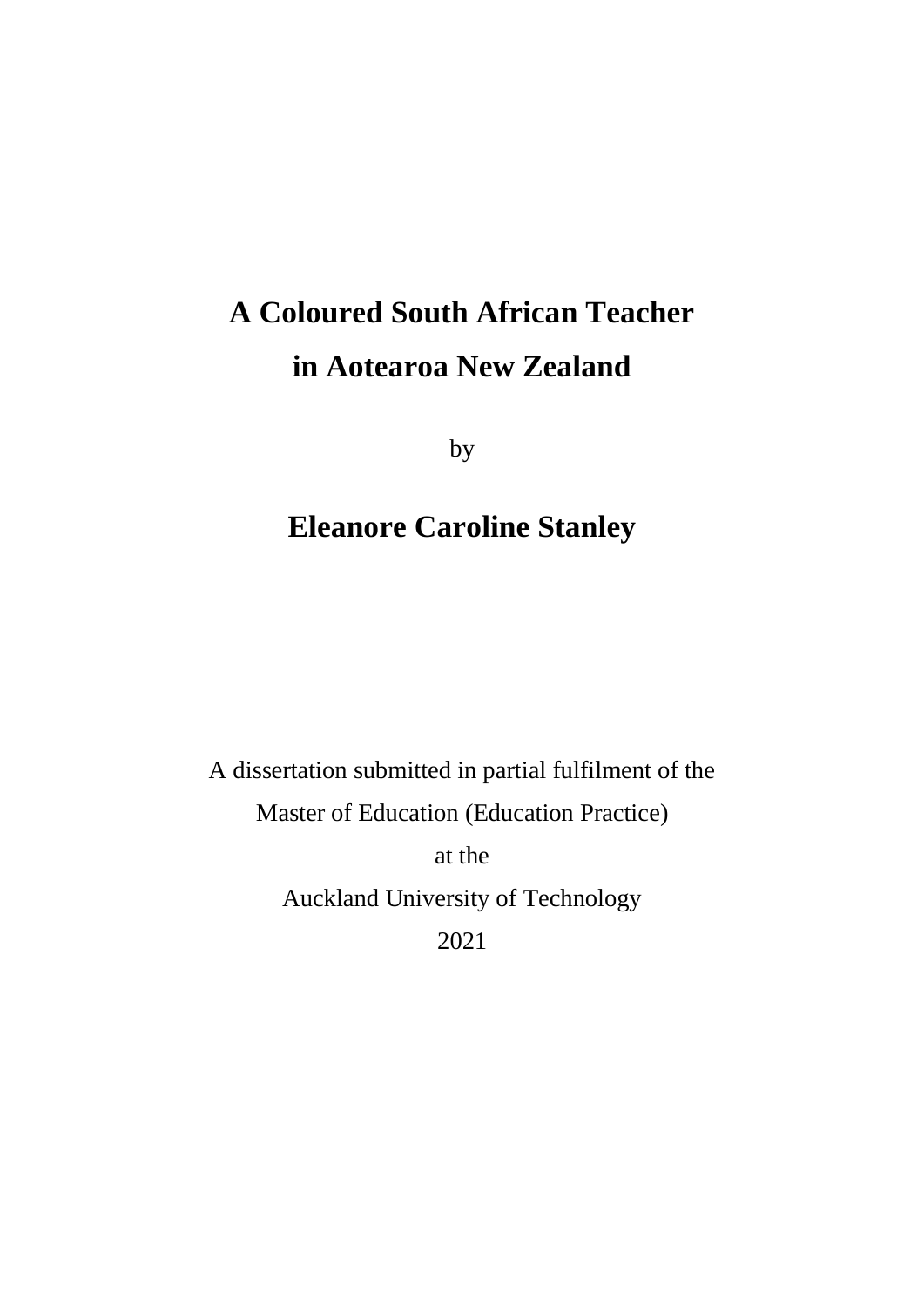### **Abstract**

This dissertation investigates my personal identity and how it has been shaped by large historical and social forces, including racism, colonialism and patriarchy. I am an immigrant South African teacher in Aotearoa New Zealand: one of many who appreciate living in a society where overt racism is not accepted. Being Coloured meant I knew both worlds and could accept what each brought: languages, cultures and value systems. I had an advantage over many relatives and friends since I had developed my sense of identity early in life, and was equally proud of all sides of my family heritage.

Migration is a conscious decision to leave one's country of birth and re-establish oneself in another country. People migrate for a variety of reasons – new opportunities, for a safer environment for their families, for a better life. Acceptance by the adoptive country determines how well the migrant can settle into life there. I found that the concept of 'Coloured' was often viewed as unacceptable in Aotearoa New Zealand. I realised the need to be open about my biethnic heritage, which led to my acceptance.

Having been brought up as a native speaker of English and with knowledge of British culture worked to my advantage as a teacher in Aotearoa New Zealand. A clear sense of identity and pride in my ethnic heritage has given me tolerance for cultural difference that is an advantage in developing a culturally responsive classroom practice.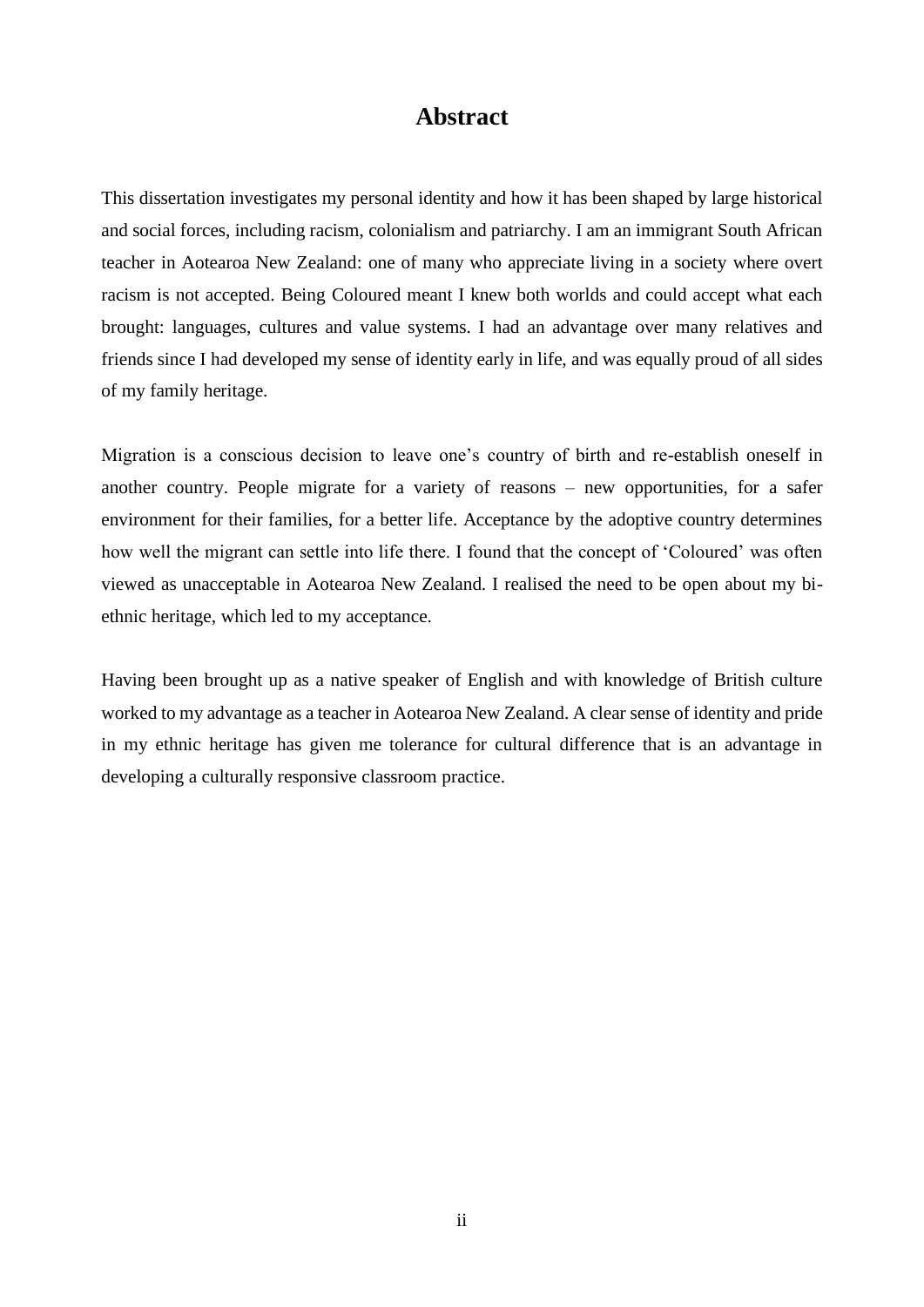## **Table of Contents**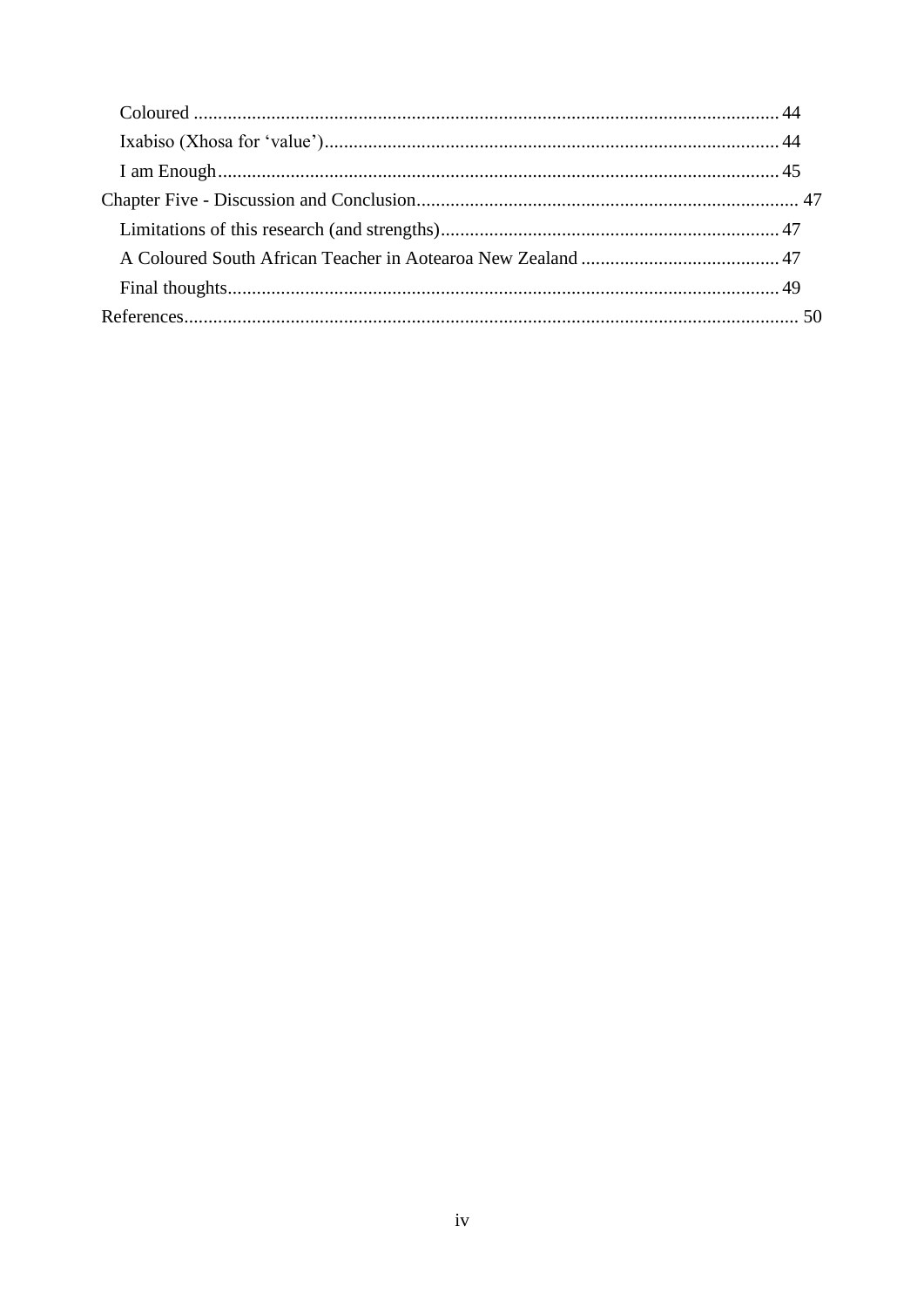## **Attestation of Authorship**

I hereby declare that this submission is my own work and that, to the best of my knowledge and belief, it contains no material previously published or written by another person (except where explicitly defined in the Acknowledgements), nor material which to a substantial extent has been submitted for the award of any other degree or diploma of a university or other institution of higher learning.

*Signed: Date:* 1 December 2021

\_\_\_\_\_\_\_\_\_\_\_\_\_\_\_\_\_\_\_\_\_ Author Name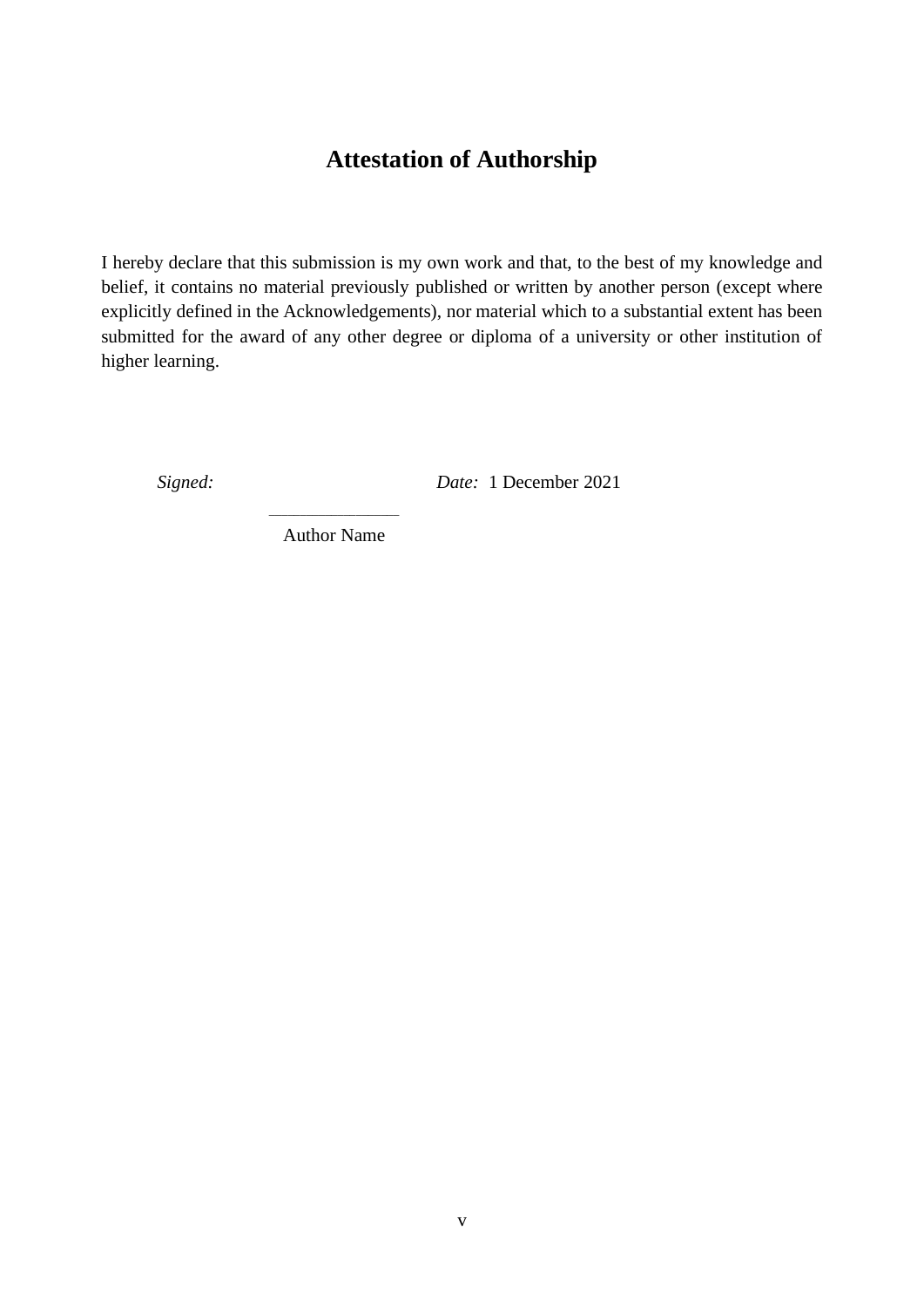## **Acknowledgements**

I would like to acknowledge all those who provided me with support before, during and after the drafting, writing and submission of this dissertation.

Firstly, I would like to offer my sincere thanks and gratitude to Dr Georgina Stewart, my supervisor, who supported me through all the challenges I have had this year. She has shared her time and knowledge to support me in my dissertation. Ngā mihi nui ki a koe, Georgina, for your high expectations of me, your constructive criticism and for encouraging me to stay on track and keep going. You believed in me and my ability to do my best, and your consistent guidance has helped me to achieve my goal.

Thank you to my beloved husband, Shaun, who has stayed awake many times to support my latenight forays into my ancestry and life story, which in turn has spurred me on in this journey of discovery and reflection. Without your love, patience and understanding I would not have completed this worthwhile project.

Thanks also go to my children and siblings whose unfailing encouragement carried me through this time of study.

*The essence of true knowledge is self-knowledge - Plato*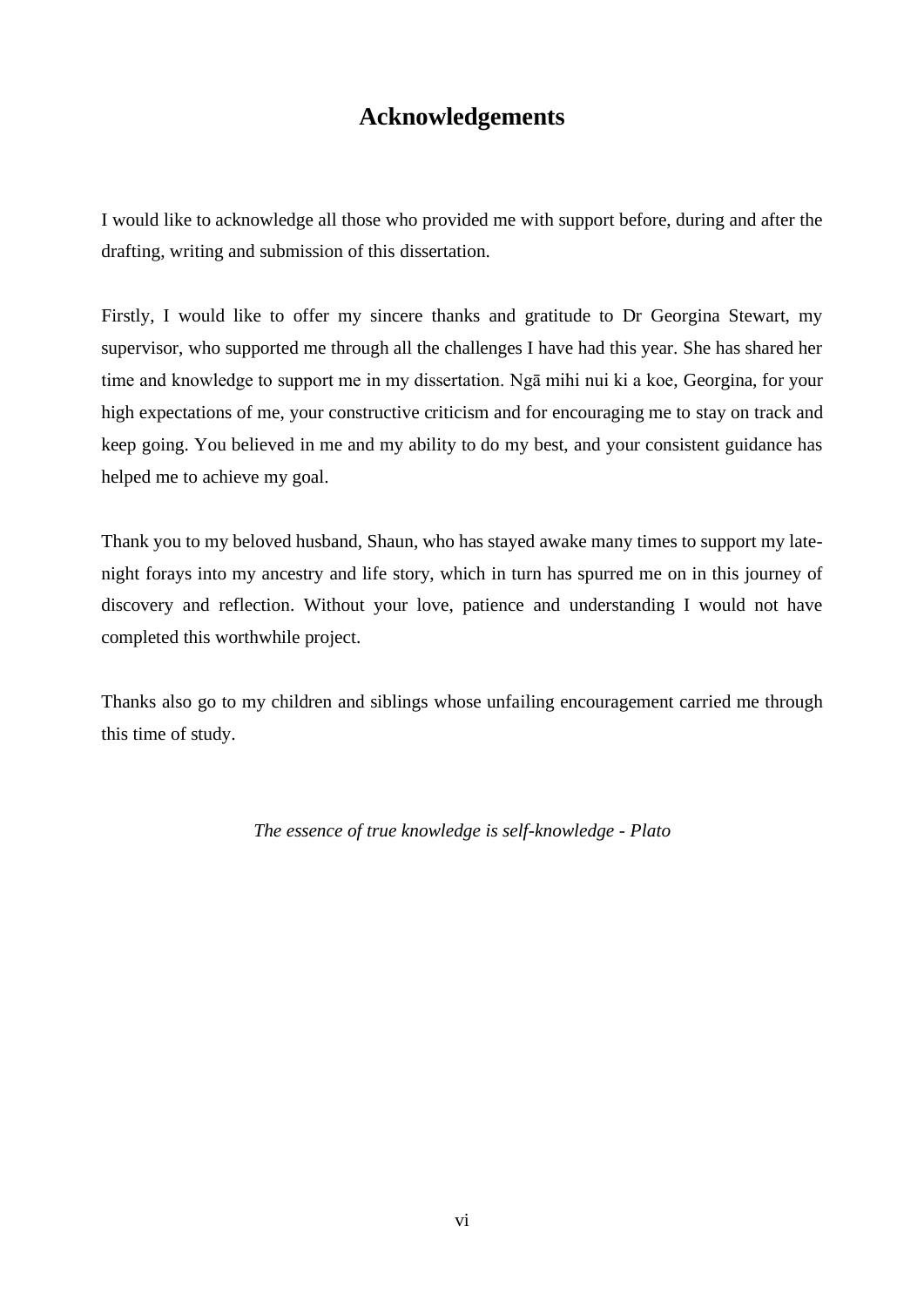## **Chapter One Introduction**

*Without the search for meaning, the quest for vision, there can be no authentic movement towards liberation, no true identity or radical integration for an individual or a people. Above all, where there is no vision, we lose the sense of our great power to transcend history and create a new future for ourselves with others.* (Harding, 1983, p. xii)

This dissertation records a journey towards a better understanding of my personal identity, and how it has been shaped by historical and social forces. There are themes and patterns in the international arena that have impacted my life, in particular in Swaziland, South Africa and Aotearoa New Zealand. Racism, colonialism, apartheid, patriarchy, and academic hierarchies are some of the forces that have acted as currents and waves in navigating my life journey. Like many others, I and my family have been piecing back together our family histories, often broken apart by the social forces mentioned above. Living in Aotearoa New Zealand gives an immigrant like me a wider perspective, and often a safer space than before, in which to explore one's past.

Undertaking the research reported in this dissertation has allowed me to embark on another part of this journey of self-identity. I am one of a large number of immigrant South African teachers in this country, many of whom have appreciated coming to live in a more egalitarian society in which overt racism is socially unacceptable. I have observed White South Africans who retain residual attitudes from the apartheid era; I also know of many Coloured South Africans teaching in schools in Auckland. Many of us formed fond feelings towards New Zealanders as a result of the 1981 Springbok rugby tour protests. For such a small, faraway country to stand up so effectively against the apartheid regime created a permanent bond of friendship and camaraderie.

Like many other oppressed peoples, including Māori, African authors have used literary writing in the form of poems, stories and novels to speak out and resist against the colonial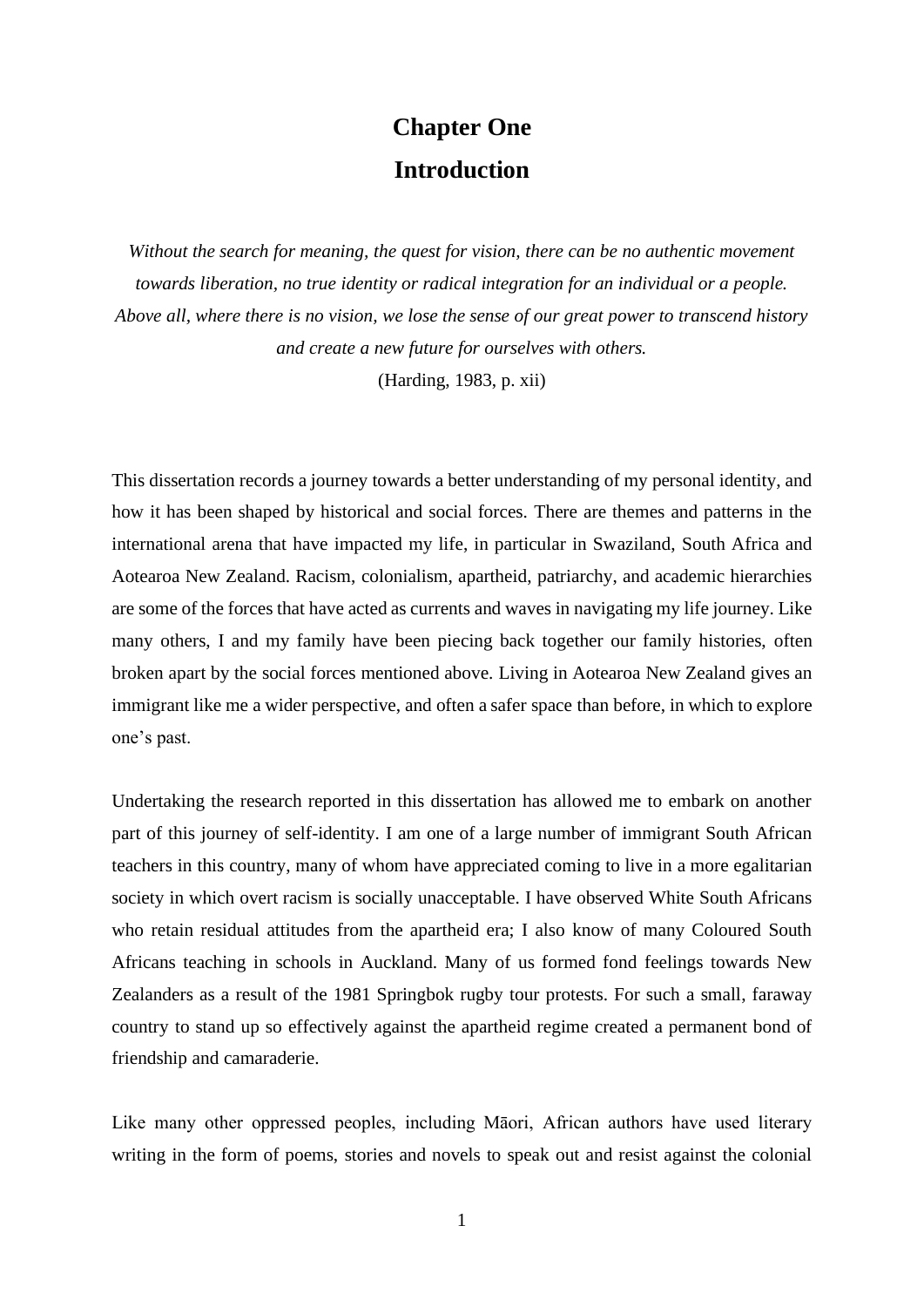regimes that have oppressed them. Several such poems are included in the Poetic Interlude sections, below. The political significance of literary writing also justifies my use of stories in my research. The following vignette or short story is the first piece of narrative writing to occur in the dissertation (for more about narratives and poetry in the dissertation, see Research Approach section in Chapter Two, pp.11-14 below). This vignette acts as an educational provocation for my dissertation research project, and spotlights the complex and sometimes ironic ways in which centuries of colonial racism are ground into the lenses through which we look at others and the world.

#### **Provocation: Mistaken for Māori**

I arrived in Aotearoa New Zealand from South Africa in 2000, having succeeded in attaining a teaching job in Rotorua, to join my husband where he was working for a heavy machinery operation, after having been apart for a year. Seven months after I arrived, he was transferred to set up a new northern branch of the company - and so we moved to Ruakaka, a rapidlygrowing coastal suburb located an easy 20-minute drive south of Whangarei. This move suited us well, as we had lived in a seaside town in South Africa.

I managed to get an LTR (long-term reliever) position at the local secondary (high) school for two terms, covering a teacher on maternity leave. The role was in a total immersion Māori unit, which was a daunting prospect, but my new principal assured me that I would have good support from the full-time Māori resource teacher aide working in the unit. I counted myself lucky that while at Rotorua Boys High School, I had attended a twice-weekly PLD Te Reo class, run for staff and taught by a local Māori tutor, where I learned to sing a few waiata (songs), say my pepeha (introduction), and recite a karakia (prayer).

On arriving for my first morning at the new school, I found that the teacher aide was away on tangihanga (funeral) leave, so I was on my own. I stood at the classroom door with as bright a smile as I could muster, and greeted each student with a cheery 'Kia ora' as they filed into the room and stood behind their desks. I faced the quiet classroom and said, as our tutor in Rotorua had said at the start of each class, "Karakia tīmatanga - E te Atua, hōmai ki a mātou..." The students joined in, and at the end there was a resounding "Āmine" from the room. One student started to sing: "Ka waiata, ki a Māria..." and we all joined in.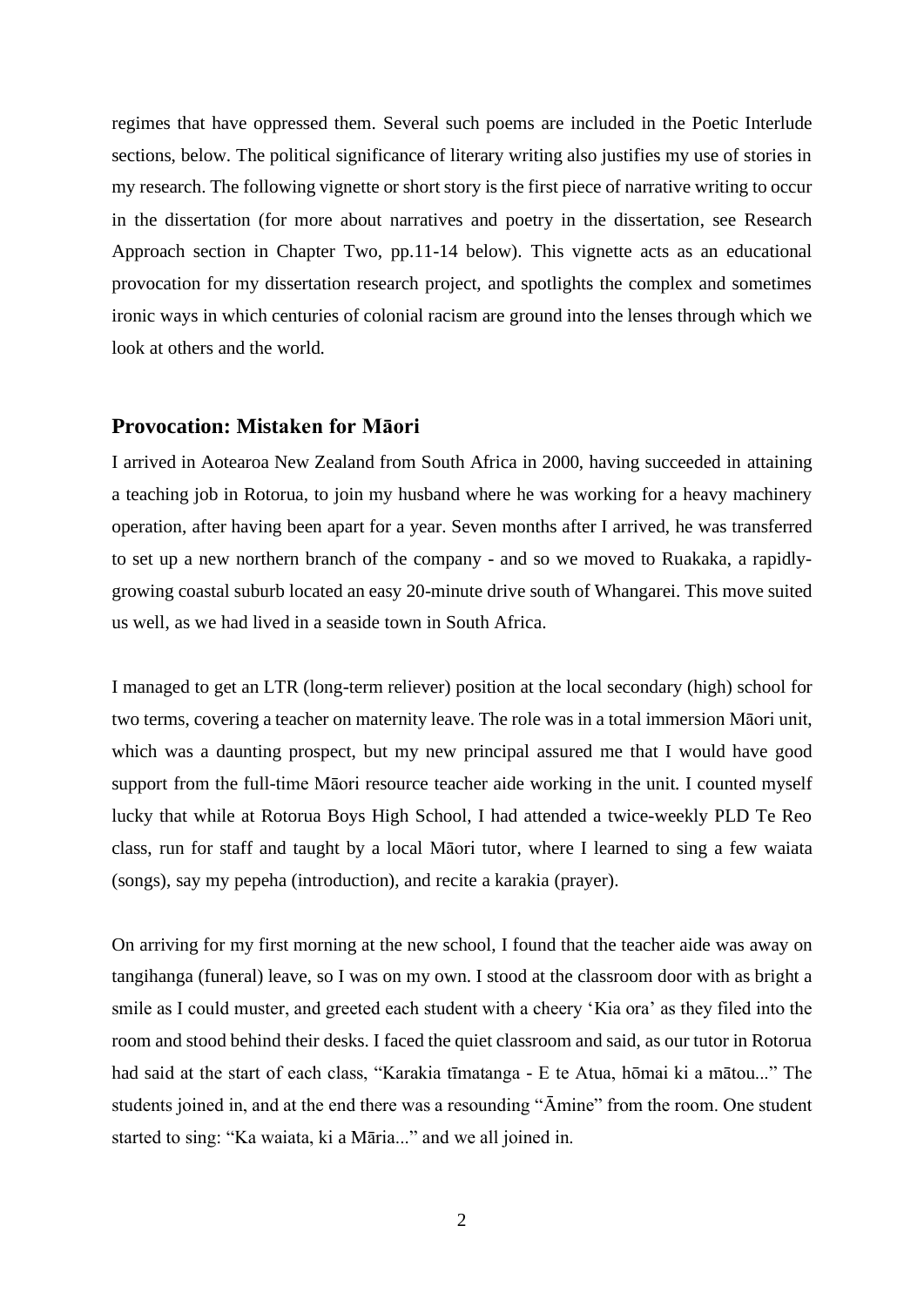The hīmene (hymn) ended; I asked a student close by to hand out the resource I had been given for the first lesson, and got on with organising the class. A few minutes later, I was approached by one of the older girls, Ariana, who I had already noticed guiding and helping the younger ones. Ariana: 'Whaea, ka taea e ahau te haere ki te whareiti? (Aunty, may I please go to the toilet?)' Hiding my surprise at being mis-recognised in this way, I replied, 'I'm so sorry, I don't understand what you are saying - I only know a little bit of Māori.'

Ariana: 'But Whaea, you look like a Māori, you look like us - and you said the karakia and sang the hīmene with us!' Without my noticing, Bo, the biggest boy in the room, had sidled up beside me and heard what was going on: 'Yeah, Whaea, you look like my aunty… so where're you from?' 'I'm from South Africa' I replied. 'I've only been in New Zealand for seven months.'

This introduction to teaching in Te Taitokerau Northland had quite an impact on me. Safely home again, reflecting on that exhausting yet exhilarating first day, I felt secretly pleased that the local people - as represented by these students - had 'seen' me as one of them. I was heartened and reassured by the fact that I had been accepted by them so readily. The Māori students were receptive and curious to hear more about where I was from, the languages I speak, the peoples I claim. I felt a deep sense of belonging, of being made welcome here, in their land. It was an encouragement for me to start tracing my African ancestry. In my teaching and postgraduate studies, I have continued to further my interests in identity, culture, ethnicity and bi-ethnicity, and how these operate in education. The following section presents a brief introduction to those concepts from social and psychological theory.

#### **Identity and Ethnicity in Education**

Identity is a concept freely used in everyday conversation, yet extremely difficult to clearly and succinctly define. Identity is a concept of central importance underpinning teacher practice, and is heavily emphasised in current policies affecting teacher work in Aotearoa New Zealand. Identity is of particular significance for secondary teachers, given the transition of students through adolescence during their secondary school years.

Pioneering psychological scholar of identity, Erik Erikson (1980), recognised the central importance of personal identity: "In the social jungle of human existence, there is no feeling of being alive without a sense of identity" (Erikson, 1964). A Neo-Freudian scholar, Erikson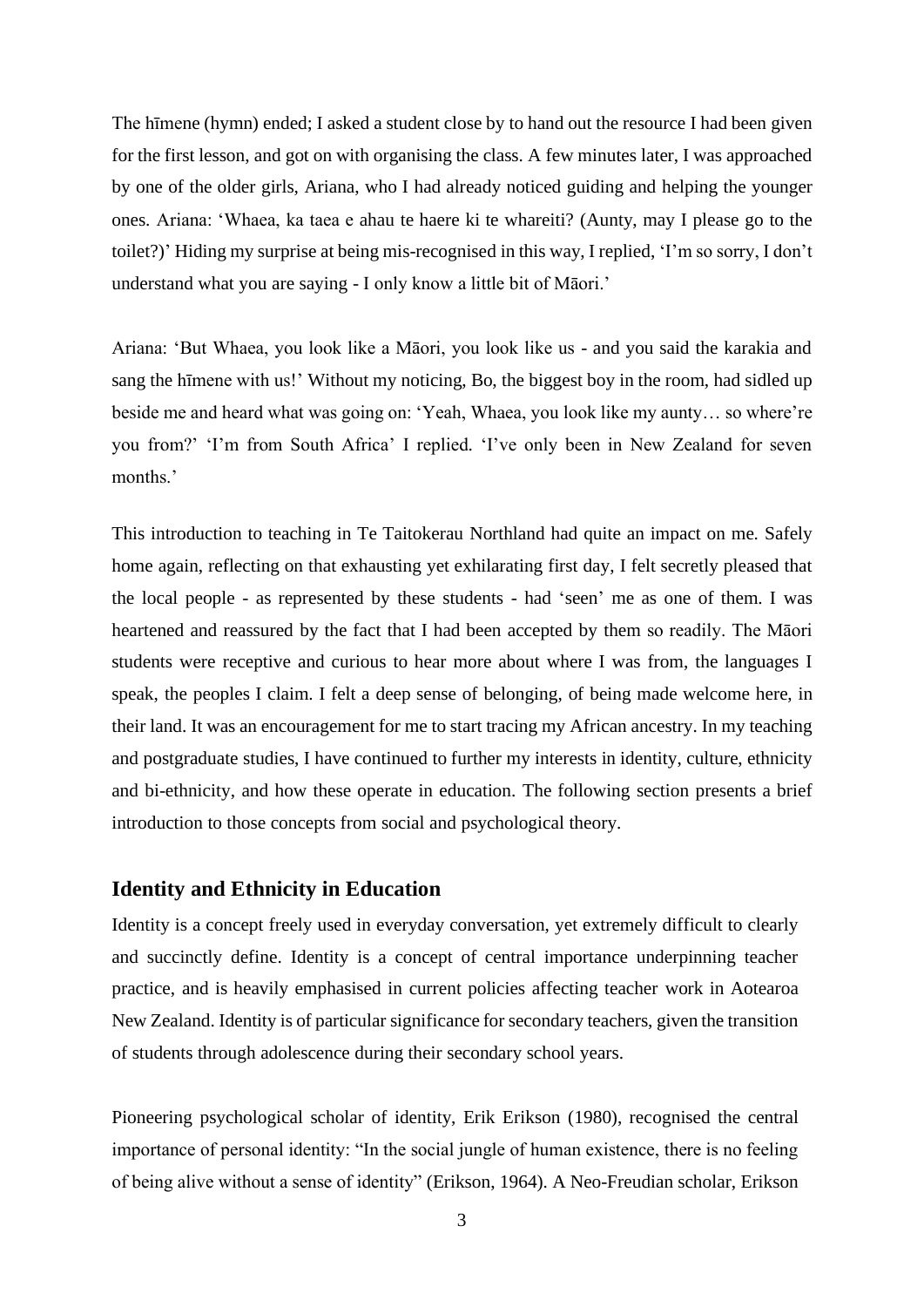posited eight sequential stages in human psychological development, making special reference to adolescence as a transitional period characterised by increased vulnerability and heightened potential. Adolescents develop their identity by asking questions like: "Who am I?" and "What is my place in this world?" These questions encourage the adolescent to question how they are perceived by others. Secondary school students can be expected to ask these kinds of questions as an important part of their journey through their adolescent years.

Since identity is a relational concept, the 'self' is defined in relation to 'others'. According to psychological theory, the notion of the self comes into effect as soon as an individual has the ability to make meaning of the world around them. While several dimensions, including social, cultural and political, have an important influence on the development of identity and on how people interact with each other, the issue of identity is heightened when they are faced with learning (growing, changing) in educational scenarios and their expectations. Identity refers to the norms and values that an individual, group or society adheres to, and the sphere of influence that enables them to establish their society (Adams & Marshall, 1996).

Identity is formed by interaction between people and collaboration through shared goals, which help with the establishment of success based on the outcome of their shared experience. Part of the cognitive development typical for an adolescent is to establish their individual 'theory of self' that allows them to realise their own personal identity in relation to the socio-cultural norms within their social milieu (Erikson, 1980). Aligned with personal identity is cultural identity, which is a process in which an individual behaves to find a sense of belonging within a group. It can be identified as a two-dimensional process which includes preservation of one's own heritage and cultural identity while adapting to the host's culture (Berry, 1990).

Immigrants go through an analogous kind of transition of group identity, which is called acculturation, and may adopt a bicultural or integrated identity. Other identities of acculturation include: assimilated identity, where the individual forsakes their identity in favour of the host's identity; separated identity, where the individual only retains their own identity; and marginalised identity, where the individual identifies with neither culture (Berry, 1997).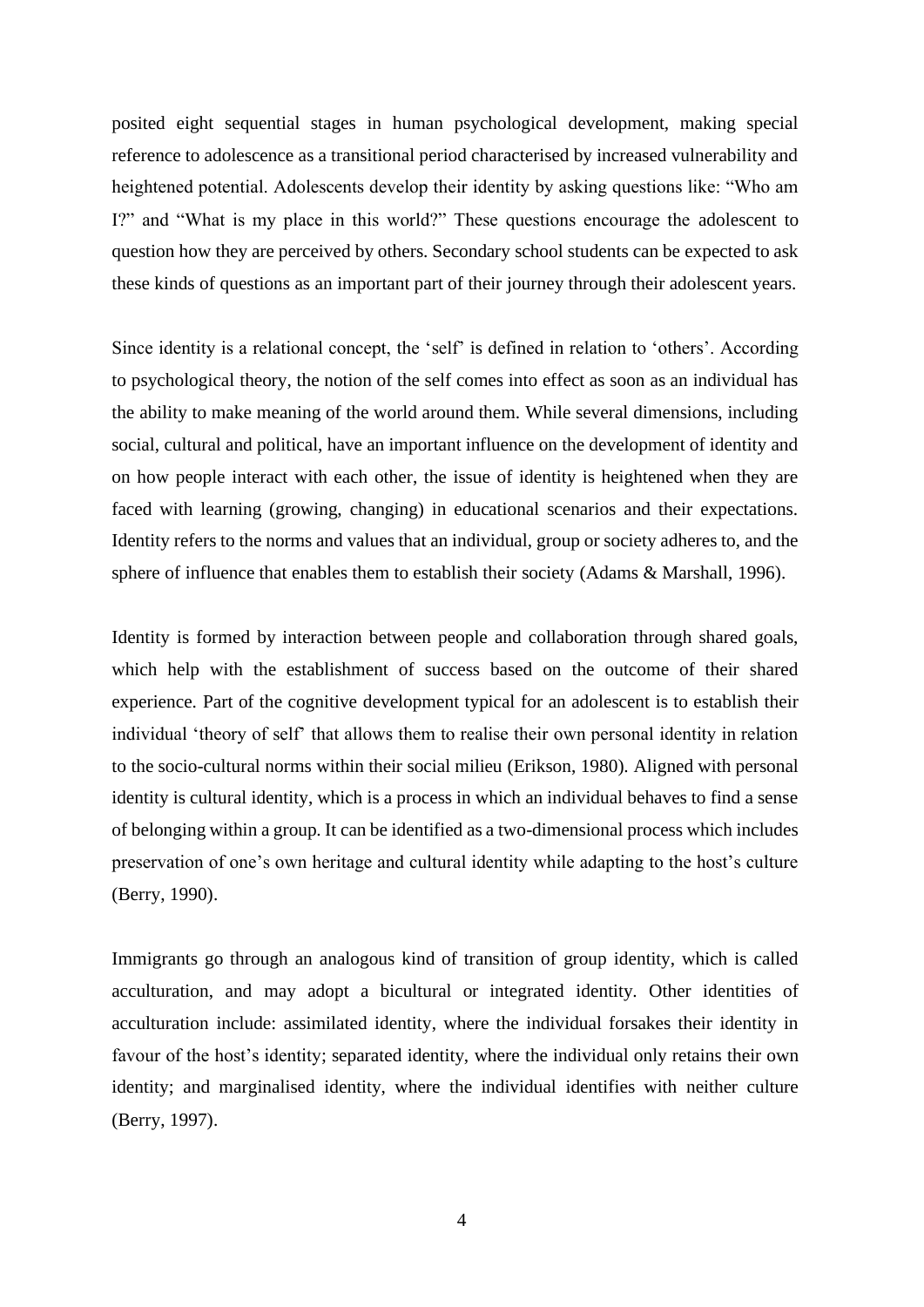Adolescence is a critical stage between childhood and adulthood, fraught with challenges that establish a person's identity, along with structure and consistency of expectations, which provide direction (Adams & Marshall, 1996). Adolescent identity development is significantly influenced by relationships, which provide both a support network and hierarchical pecking order. The students' identity or 'view of self' influences their learning interactions with their peers. Self-identity is defined as a well-developed collection of identities that reflect the person's social standing in their community, and enable them to recognize their unique self-worth. Teacher-student interactions also play an important role in the establishment of individual identities within an educational setting.

While identity theory is a well-researched concept explaining self-reflexivity in individuals, it is often aligned with social identity theory because most individuals identify themselves and their relationships as subject to the interactions they experience in society. The emphasis of social identity theory is on how people categorise themselves within their social grouping (Turner, 2012). Ethnocentrism is defined as how members of particular groups see themselves compared to other groups (Stets & Burke, 2000).

The concept of culture refers to the way individuals and groups interact and associate with each other in their environment. On one hand it is a collective expression of norms and behaviours by people who have a common interest and is communicated in a common language. In this instance people acknowledge collective values that are grounded in historical rituals and actionsthat are passed down through generations. On the other hand, an individual can perceive culture as a demonstration of their own set of beliefs, values and actions. They then pit their 'individual culture' against that of other individuals around them. These two seemingly different ideas of culture have been bandied among anthropologists over the centuries (De Munck, 2000).

Ethnicity can be defined as a shared culture which is based on learned behaviours which consider traditional, religious, linguistic and cultural aspects of a particular society. Ethnicity is a broad term that can also be explained as experiences that individuals or groups of people identify with and aspire to. It is very often confused with the term 'race' which is a pseudobiological concept fallaciously used to explain genetic or physical traits (Spencer, 2014). People with similar characteristics (ie. skin colour, eye shape, hair texture, etc) do not always share the same ethnicity, and people with the same ethnicity do not always share the same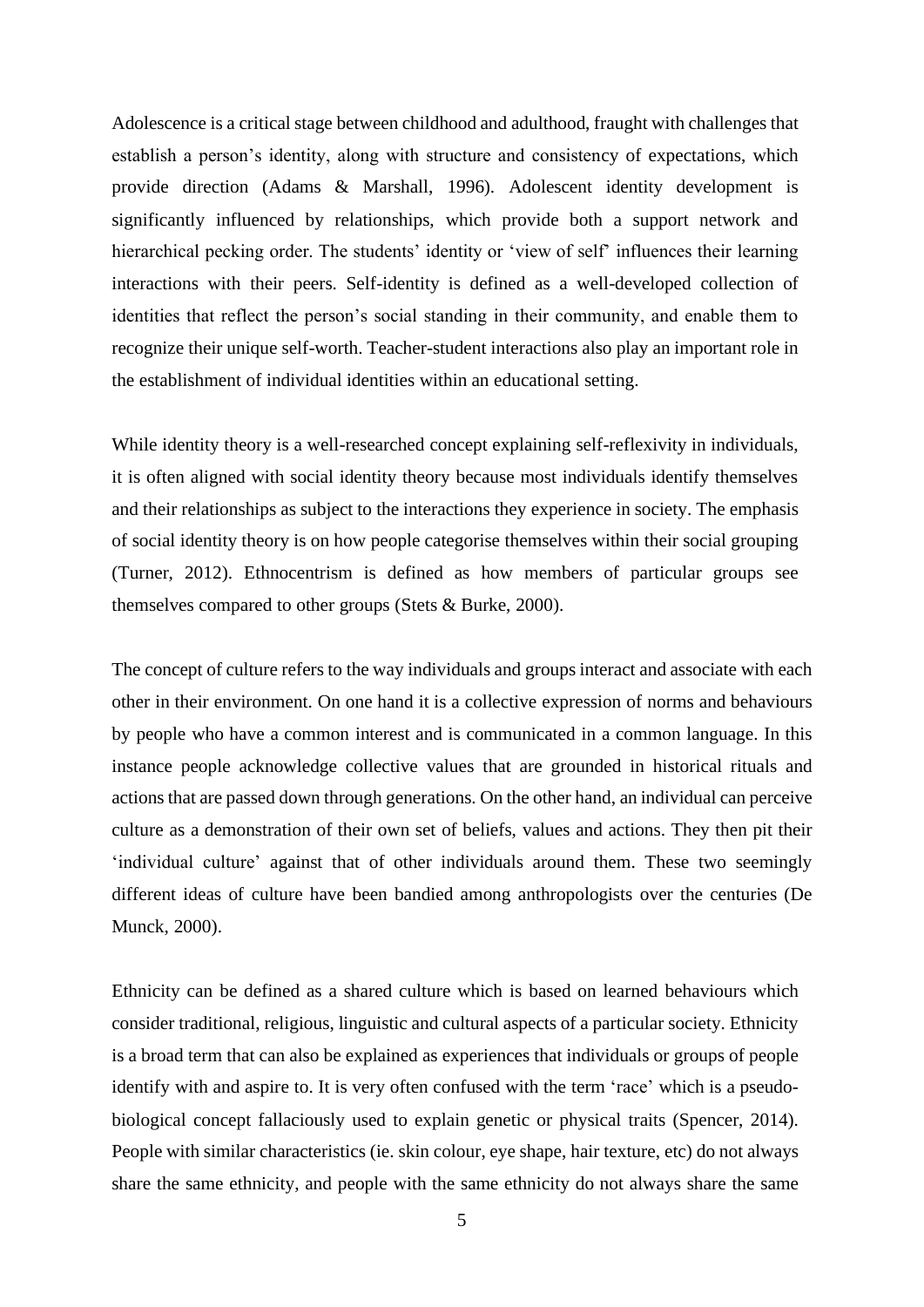physical characteristics. As a result this concept can be badly used and misconstrued – as was the case in South Africa.

Forming an identity is a process under which an individual relates to certain phenomena and experiences around them, and then creates a connection to them. It can also be seen as "the challenge of preserving one's personal sense of continuity over time, despite the inevitable changes that one has to undergo to redefine oneself" (Harter, 1990, p. 352). Youth develop their identity by experimenting with multiple roles and selves, and over time, with nurturing from constant societal influences, eventually establish a coherent sense of self (Rodriguez, 2000).

According to identity theory, the individual develops specific ideas about 'self' which are supported by their learning interactions and expectations. This process is known as identification (Stets & Burke, 2000). In education scenarios, the identities of students and teachers fall into both ethnocentric and individual categories, because of the dynamics of the school situation. Performance expectations and relationships between teachers and students are governed by their positions within the social groups (in-groups and out-groups). Identities need to be activated in order to demonstrate interactions within social categories or groups. Social identity theorists use the term 'salience' to indicate the activation of an identity in different situations (Oakes et al., 1991). It is clear that social identity theory and identity theory serve as complementary phenomena which indicate that individuals increase their self-worth when they are accepted by others within the group. The next section sketches the context for South African teachers (like me) in Aotearoa New Zealand.

#### **A South African teacher in Aotearoa New Zealand**

The state education sector of New Zealand has been actively encouraging South African teachers to migrate to fill gaps in the local teaching population for at least 25 years. The unstable and unsafe conditions of post-apartheid South Africa provided ample reasons to leave (the 'push'). The relatively safe, liberal conditions of contemporary life in New Zealand are attractive (the 'pull'). These contrasting social milieus make up the 'push-pull' model of immigrant South African teachers in New Zealand (Jhagroo, 2004). There is a need for more research into the experiences, characteristics, and influences in the sector of the now considerable number of South African teachers in New Zealand, most of them White. Most of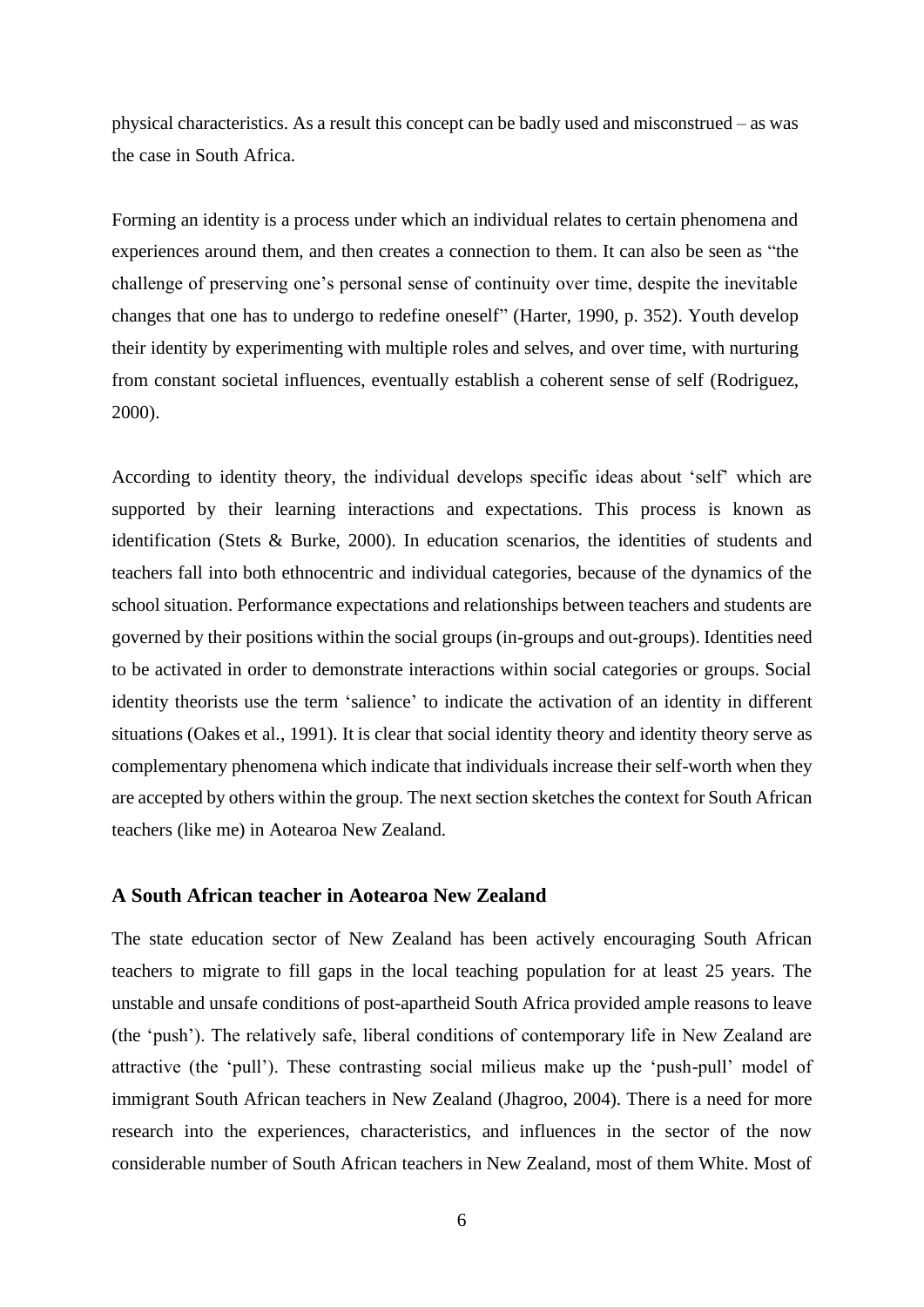the research located on this topic is in the form of Master's level research dissertations and theses. There is no existing (published) research specifically about Coloured South African teachers in Aotearoa New Zealand (pers. comm. J. Jhagroo, 2/3/22), which adds to the academic rationale of my study. There have been several studies of the lack of induction or professional training provided in New Zealand for immigrant teachers (Biggs, 2010; Clement, 2000). Those who migrated without first securing a job often arrived to find a large discrepancy between reality and what they had been led to expect by the recruitment campaigns. Such teachers made hundreds of unsuccessful applications. Those who were Coloured, Black or Indian faced significant difficulties that could only be due to racism, and were able to find work only in low decile schools. Despite likely breaching Human Rights legislation, teaching job adverts began to specify 'New Zealand trained teachers' (Jhagroo, 2004). South African and other immigrant teachers often find conditions in New Zealand schools very strange and different from what they are used to (Butcher, 2012; Crossan, 2009) and have trouble adapting (Sewsanker, 2015; Vohra, 2005).

In my own experience, when I first began teaching in New Zealand, no explanations of the local school culture were forthcoming, let alone Māori protocols. Some students expected to address me by my first name, which never happened in South Africa. There, students called me Miss, Ma'am, or Mrs Stanley, but never 'Carol'. In my community it was also common to call teachers 'Uncle' or 'Aunty'. Just as I find 'Aunty Carol' perfectly acceptable, being called Whaea Carol also carries far more meaning and respect than just 'Carol'.

#### **Research Question**

## This research asks: **What does it mean to be a Coloured South African immigrant teacher in Aotearoa New Zealand?**

This question is a prompt in seeking to better understand my identity as a bi-ethnic South African person, accepted into the bi-ethnic social milieu of Aotearoa New Zealand, especially in Te Taitokerau Northland. I am motivated to explore how my integration into the New Zealand way of life has enabled me to utilise my personal experiences to identify with people of colour.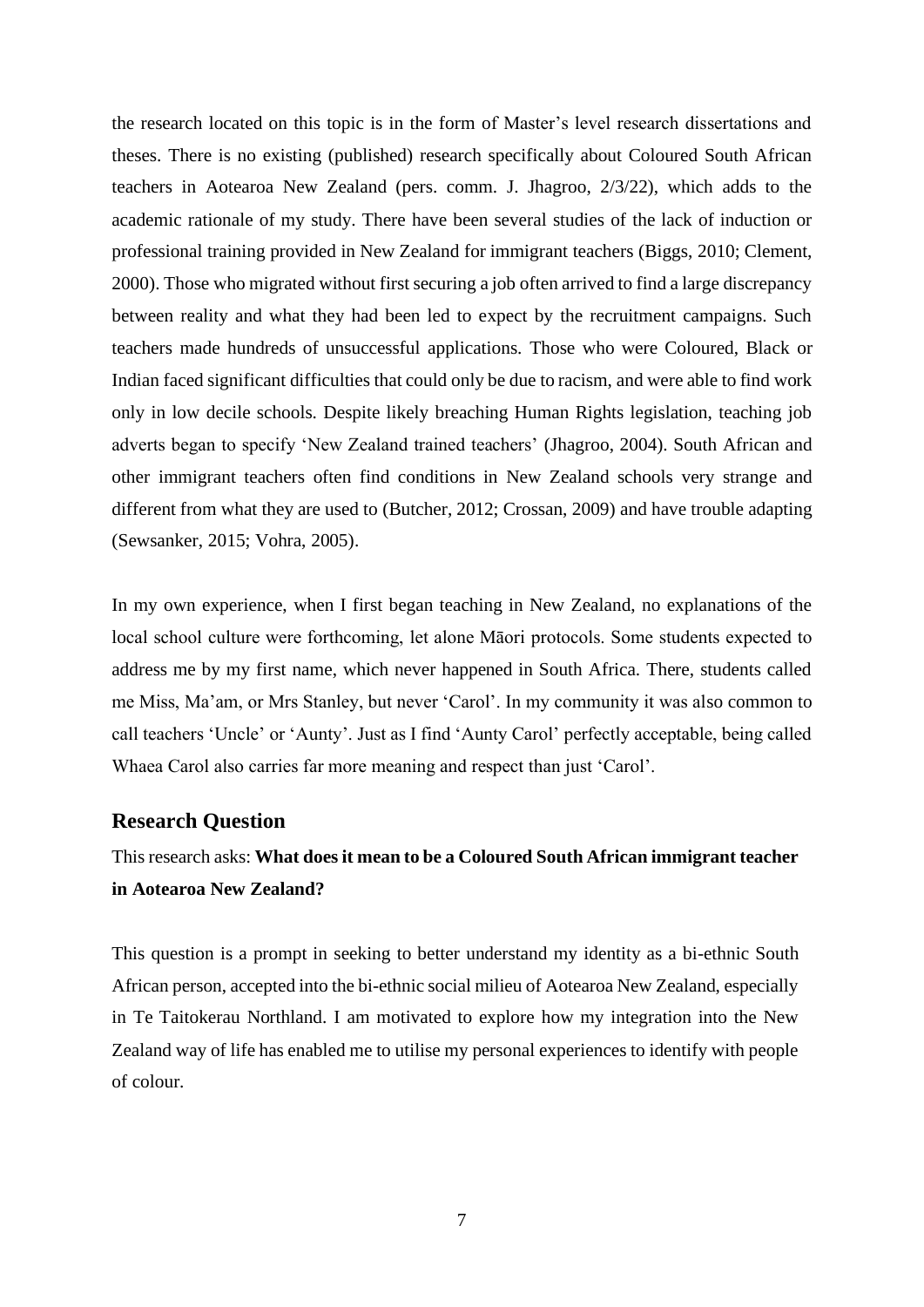### **Overview of Dissertation Chapters**

This chapter has introduced the reader to the researcher (me) in the context of my teaching practice, the auto-narrative approach, and the question that motivates this dissertation project. It has also introduced the key theoretical concept of identity in education, on which the research draws. Chapter Two explains the research concepts, methods and ethical considerations used in undertaking this research. Chapter Three draws on literature to present an account of the history of South African's Coloured people and education. Chapter Four narrates my lifestory and experiences of ethnicity, politics, and education. Chapter Five presents key themes and learnings, discusses implications for future research and teaching practice, and concludes with final thoughts.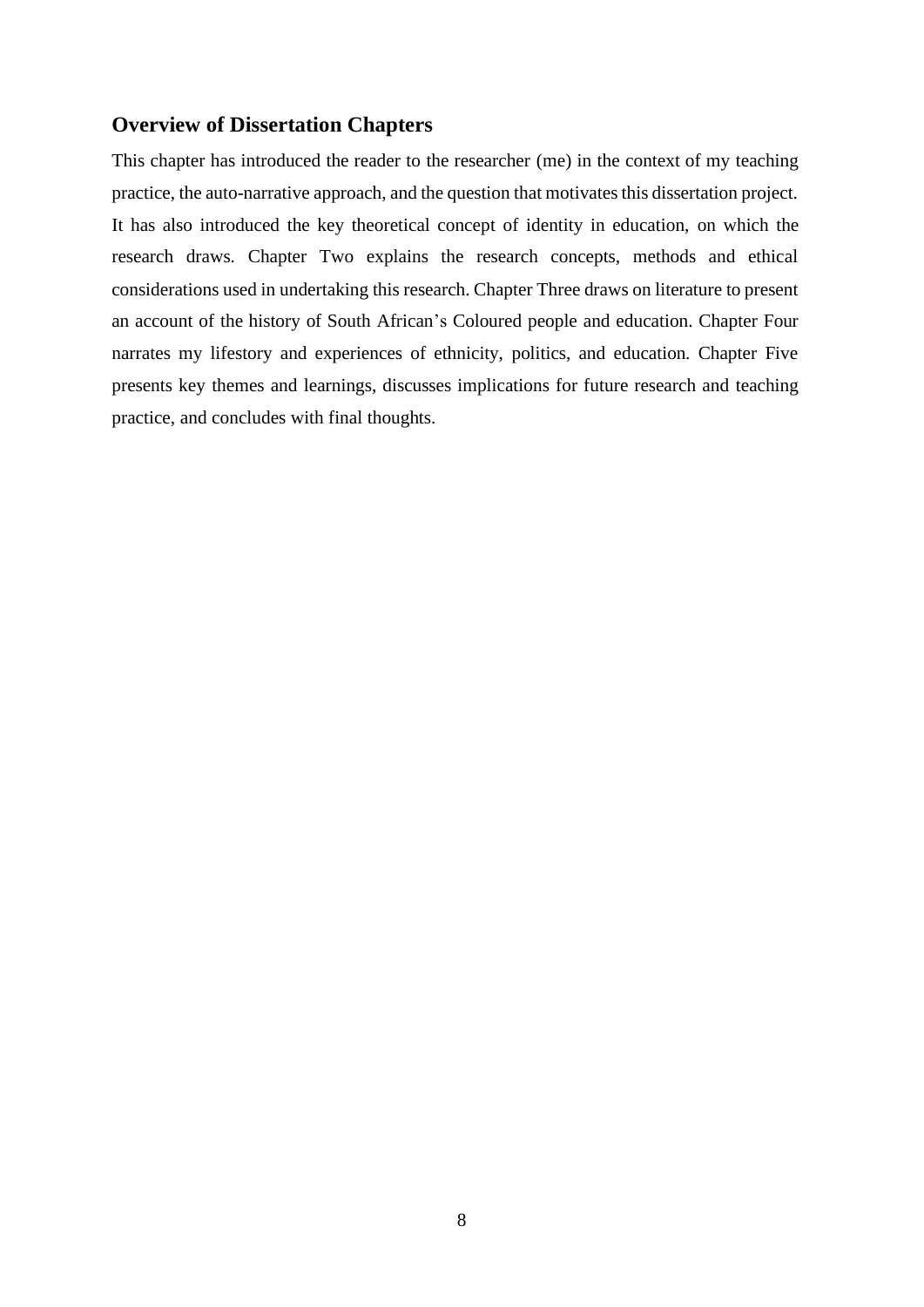## **Chapter Two Methodology**

We use research to gain insights and understandings about the world, and to improve on current conditions (Anderson & Arsenault, 1998). Many varied research methodologies have been used to investigate social issues and seek answers for problems in the world. More recently, educational research has embraced creative approaches such as video research, the use of social media, self-study, poetry, and others. These newer forms of research recognise that so-called 'objective' or 'scientific' social research can never be completely free from cultural bias (Denzin, 2006).

This chapter explains how I undertook my research under three headings: Research Framework, which discusses the conceptualisation of the methods, and how they relate to major research theories and domains; Research Approach, which details how I collected and analysed my data; and Ethical Considerations, concerned with ensuring the research is of high quality and does no harm.

#### **Research Framework**

Many education researchers agree that the rational and scientific objectivity that is expressed in quantitative research does not address the nature of humanity, nor indeed the reality of teacher classroom practice. This dissatisfaction has led to the development of research from a qualitative perspective. Social research is purposive: it sets out to clarify phenomena from different positional perspectives or viewpoints (Tolich & Davidson, 1999). These perspectives in turn can be influenced by the political climate in which the researcher is placed, often resulting in different interpretations. Applied social research aims to find practical applications of the phenomenon under investigation, while pure social research seeks to investigate big questions by describing, explaining or exploring the phenomenon (Mutch, 2005).

**Qualitative research** focuses on people's perceptions of reality, and the emotional capital they apply to different social phenomena. Advantages of qualitative research include more flexible approaches to collecting data, and that the nature of the text-based data collected is richer and more meaningful in terms of educational problems (Denzin & Lincoln, 2008). Qualitative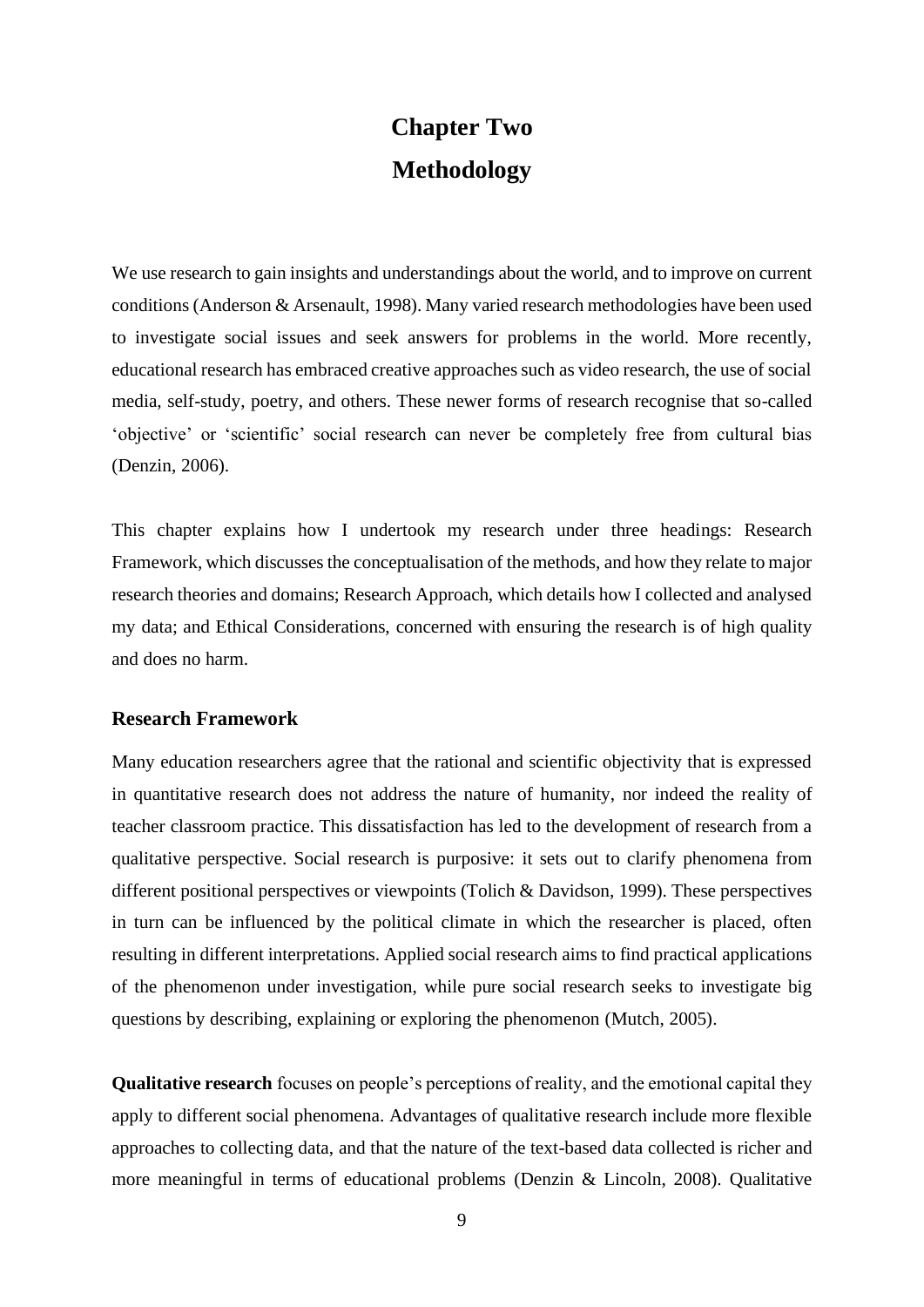methods are not bound by the limitations of 'measurement' that apply in quantitative or scientific research. Qualitative analysis allows for data to contain ambiguities and contradictions, which reflect social reality (Denzin & Giardina, 2015).

**Post-qualitative research** is an even more recent development in methodology that seeks better alignment with post-qualitative and poststructuralist theories than traditional qualitative methods (St. Pierre, 2014). Post-qualitative research methodology uses 'writing' as an umbrella for both academic scholarship and literary writing methods for data collection and analysis (St. Pierre, 2018). Post-qualitative methodology deliberately rejects and moves away from the residues of scientism and empiricism that are found in traditional qualitative methods, but can still be categorized under the broad heading of qualitative research (Denzin & Lincoln, 2018).

**Writing as a method of inquiry** is a form of post-qualitative methodology in which 'writing' is used as a conceptual umbrella to cover all forms of writing used in research, including writing from the literature and from personal observations and experiences (Richardson, 1994; Richardson & St. Pierre, 2018). Writing as a method recognises and bridges the gap between literary and academic genres that has become embedded in thinking about research (Richardson, 1990). This approach enables small-scale studies to provide understandings about what people do that could not be accomplished using other, more traditional qualitative methodologies. Along with other forms of artistic practice, literary writing is gaining acceptance in social science due to its position as the centrepiece of social reality, which helps give meaning to the author's perception of their world. The inclusion of literary writing genres in research enables us to be self-reflective about our subjective reality, including our experience of teaching cultural others.

**Autoethnography** is seen as a postmodern form of ethnography, in which researchers are selfreflexive and deeply involved in the phenomena they are studying (Reed-Danahay, 1997). The term 'autoethnography' was first coined by David Hayano (1979) to give voice to research that was considered controversial. It is also known as 'insider ethnography' and is seen by its advocates as a transformative research paradigm that "lets you use yourself to get to culture" (Pelias, 2003, p. 372) through a process of careful self-reflection, combined with study of theoretical and research literature.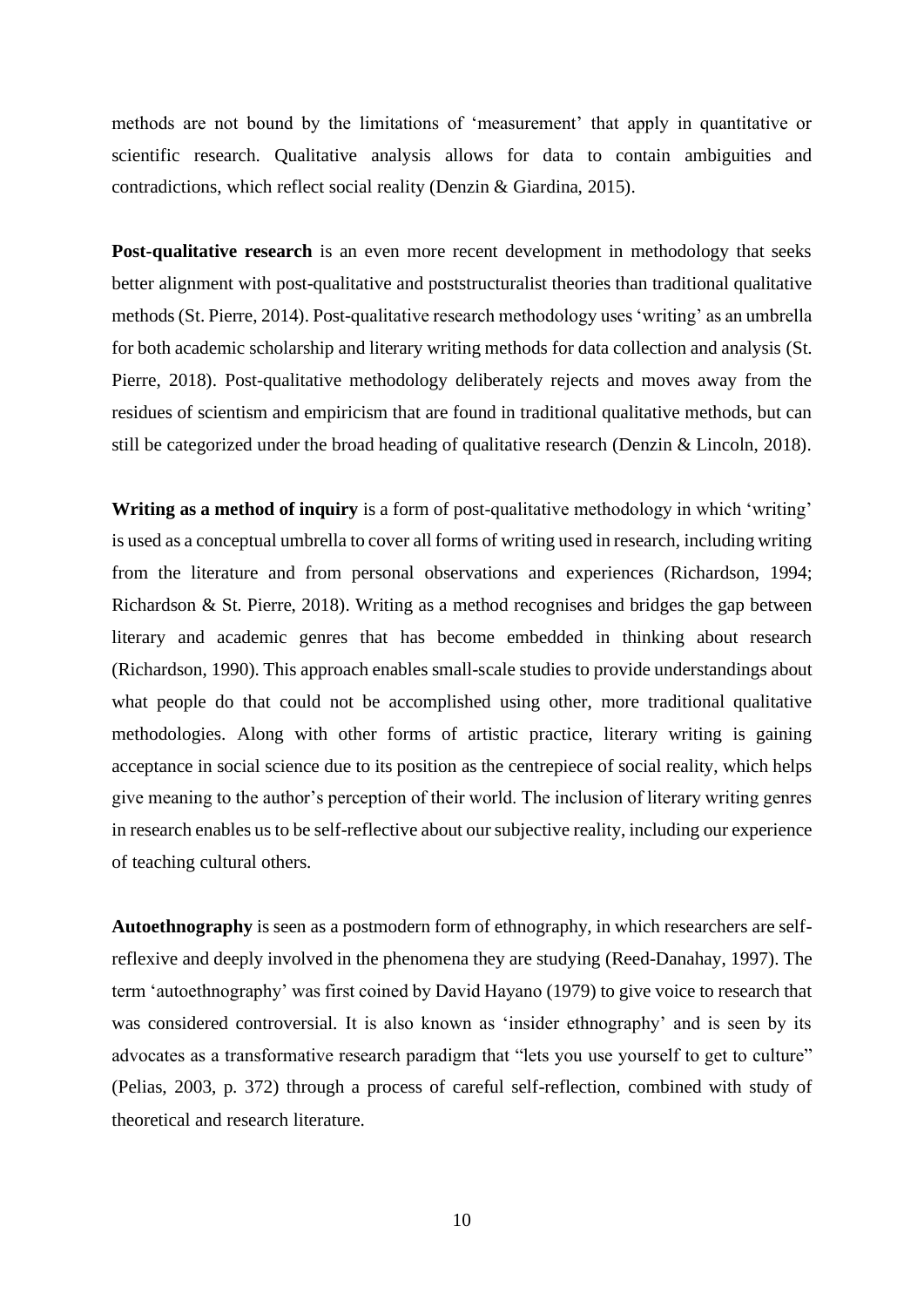Autoethnographers have often had to defend their research stance against questions raised over whether autoethnography is valid and scientific. Qualitative research has always argued against the view that 'real' scientific research needs to be experimental, methodological and quantitative (Denzin & Lincoln, 2018). Such arguments are intensified in the case of autoethnography. More recently, autoethnography has gained wider acceptance, and has been found useful by researchers of feminist, indigenous, gender diverse and differently-abled identities.

Autoethnographic research aligns the personal narratives and experiences of the author with those of the people they are researching. This enables the researcher to develop an understanding of the social and political underpinnings of their culture. Autoethnography engages the individual in personal and cultural analysis and interpretation, providing more authentic knowledge of "personal educational experiences, beliefs and ideologies" (Alsup, 2006, p. 127). As a methodology, autoethnography draws on the concept of conscientization (Freire, 1971), and provides opportunities to interrogate identity in relation to one's location and interactions with others. Autoethnography "transcends mere narration of self to engage in cultural analysis and interpretation" (Chang, 2008, p. 43). The author immerses themselves in the research milieu and fully participates in the methodological experience by engaging in "descriptive, interpretive and self-critical" aspects within the study (Chang, 2008, p. 39).

Autoethnography works at the intersection of biography, history, and relationships with others, within a specific "context and ethos of time" (Bullough & Pinnegar, 2001, p. 15). It provides the educator with an opportunity to acknowledge the pragmatic demands of teaching, while liberating them from personal constraints, thus allowing them to tackle their professional position from a place of reflexivity. Autoethnography is viewed as a holistic, transformative and emancipatory pedagogy, which draws attention to the forces that shape a person's sense of self, including issues of gender, ethnicity, religion, culture and social standing.

#### **Research Approach**

My research question concerns identity and its impact in education. Identity is shaped by people's beliefs and the value systems in which they are brought up, which also affects what they count as knowledge and truth. Education involves the imparting of knowledge in a manner which is social in nature and is impacted by historical and social contexts (Carr &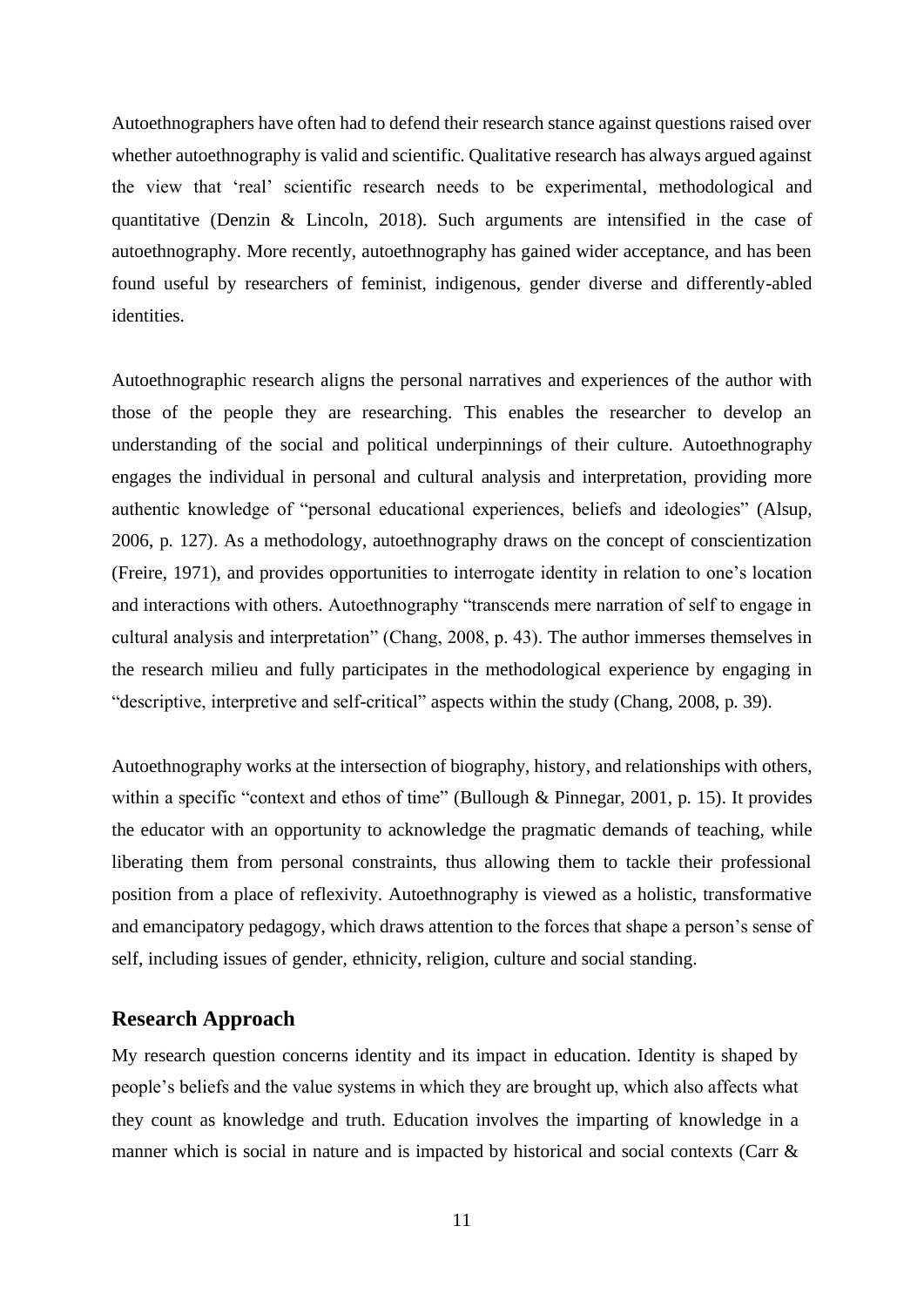Kemmis, 2003). Given that I have had the chance to be an educator in both South Africa and New Zealand, it is important to address the impact of my identity in education as a whole.

Personalising the research enables a form of writing that relays first-hand experiences to the reader in an emotive and meaningful way. In 'writing about one's own culture' the researcher gains insight into a cultural practice or set of values in which they themselves are involved. The reader can follow the personalised thread of the researcher's story, which makes the research more believable. In taking this approach I am inspired by the influential handbook chapter on writing as a method of inquiry (Richardson & St. Pierre, 2018), which recommends the use of creative writing genres as a way of 'looking through two lenses' at complex social situations that affect our lives and teaching work.

Collecting and analysing information or 'data' in this study draws on two writing genres, academic and narrative. Although involving two distinct genres of writing, both strands are post-qualitative and align well with post-modernist and post-structuralist philosophies of education. The first strand is written in conventional academic prose, and involves writing critical literature reviews of scholarship and research relating to ethnic identity, its formation and effects in schooling in South Africa and Aotearoa New Zealand. This strand investigates the research question through the literature, constructing coherent, succinct accounts and arguments based on reliable sources. My dissertation illustrates the tendency of education research to draw on sources from across a wide spectrum of academic disciplines beyond education, in my case primarily history, to narrate the story of South Africa, and psychology, to describe the complex concept of 'identity' and how it operates in education.

The second strand is written using poetic and narratives genres. It involves writing personal accounts, poetry and autoethnographic narratives to document and analyse my own personal and professional experiences. This strand aims to bring the reader face-to-face with the complex nature of identity and ethnic relations in education in South Africa and Aotearoa New Zealand. At the start of the project I envisaged writing autoethnographic stories based on classroom practice, but as the project progressed my narrative pieces turned more to autobiography, which falls under the larger category of autoethnography.

Poetic writing is also used to construct two 'Interludes' in the dissertation, each consisting of three poems, so-called because they do not form part of the chapers, but rather bookend the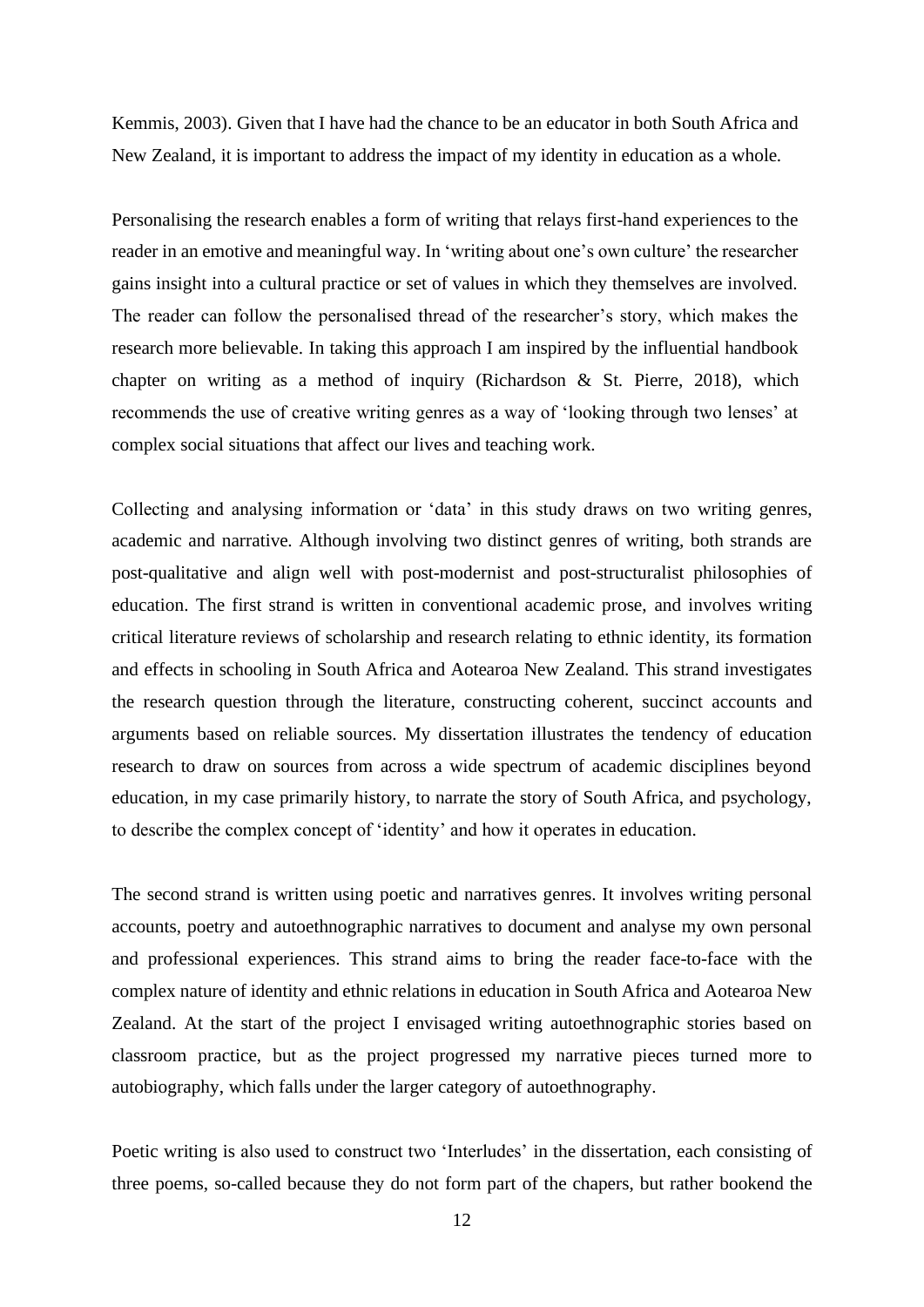two main 'data' chapters of the dissertation: Chapter Three based on literature (the first strand) and Chapter Four based on personal narratives and autobiography (the second strand). Brief notes follow on these two interludes:

#### *Poetic Interlude I (pp. 16-17)*

These three poems set the scene of centuries of harsh racism faced by Non-Whites in South Africa.

*Yakhal 'Inkomo (The Cries of the Cattle):* This poem evokes the cries of the Coloured people to be heard - of the panic, fear and helplessness that pervades their lives - of generations of children taken from their mothers and institutionalised in orphanages run by Whites.

*I Lost My Talk:* Most Coloureds were obliged to disown their ethnic ancestry and Black families and lost all knowledge of their ethnic language and knowledge. Coloured were expected to assimilate to English ways of doing things, including traditional Christmas celebrations despite being in mid-summer.

*Do Not Fear:* This poem is about the White fear of Black people, which is both an effect of and a mechanism for maintaining apartheid. Black people were automatically suspect, and to date a Black guy would mean being ostracised by family and society.

#### *Poetic Interlude II (pp. 45-47)*

*Coloured:* This well known poem demonstrates the power of humour as a survival mechanism, used by oppressed peoples everywhere as protection against all the insults and hurts.

*Ixabiso:* This poem results from a group process in a Black consciousness-raising teacher workshop as part of activism for equity and fair treatment.

*I am Enough:* I wrote this poem during the dissertation research in a deliberate attempt to use a poetic genre to explore the issues raised by the research question. This poem is a statement of my self-pride in who I am as a Coloured South African woman. Many of my countrymen in New Zealand may gloss over the fact that they are Coloured, but I am proud to be African and to be known to be African.

The table below lists all the original narrative/poetic sections included in the dissertation. My analytical strategy proceeds by synthesising the results of all of my writing to generate insights about my research question.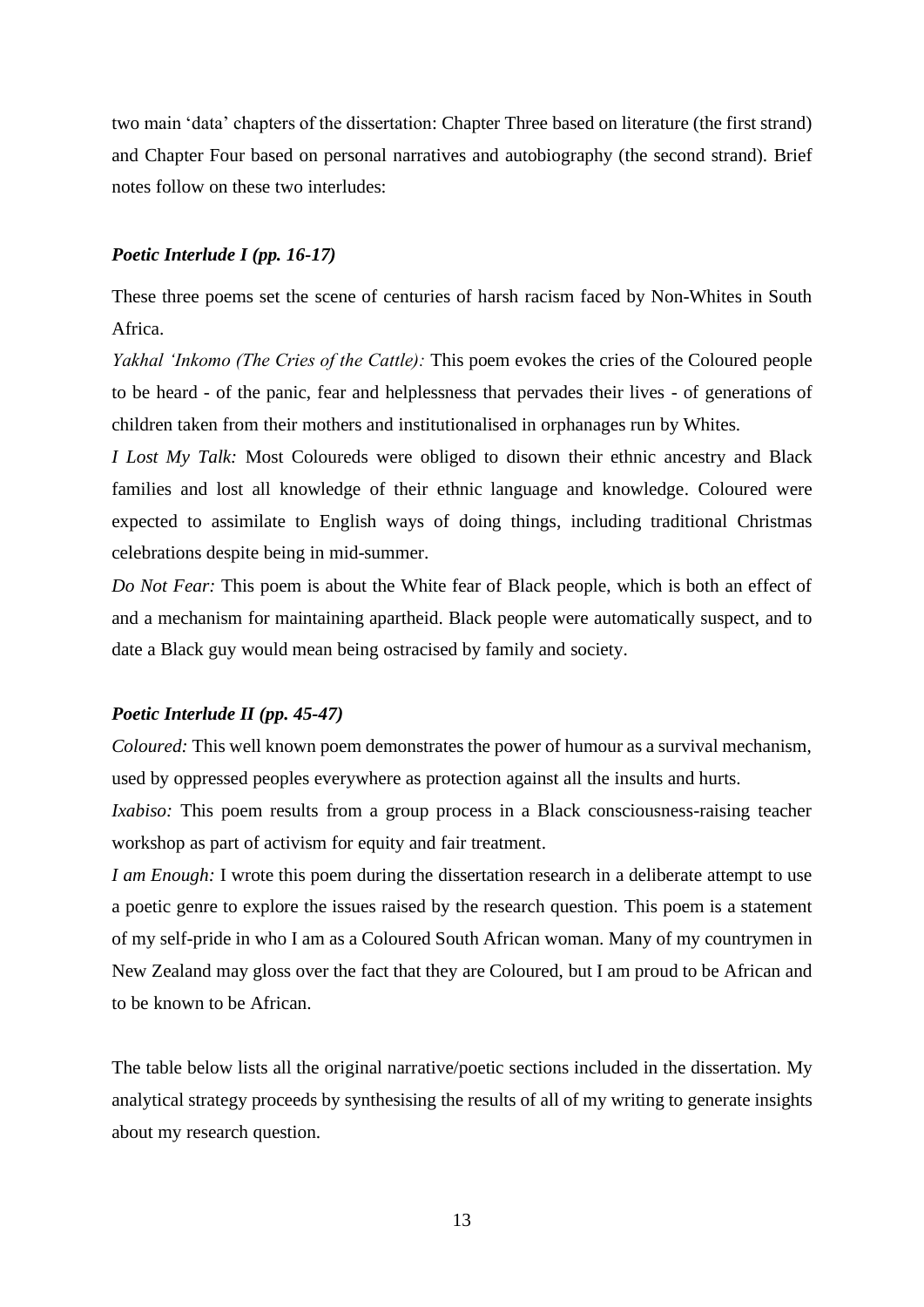|                | Title                             | Section             | Page           |
|----------------|-----------------------------------|---------------------|----------------|
| $\mathbf{1}$   | Mistaken for Māori                | Chapter 1           | $\overline{2}$ |
| 2              | Happy Childhood in eSwatini       | Chapter 4           | 32             |
| 3              | Family Road Trip                  | Chapter 4           | 34             |
| $\overline{4}$ | Back in Apartheid South Africa    | Chapter 4           | 37             |
| 5              | New Country, New Horizons         | Chapter 4           | 40             |
| 6              | Day Two Teaching in Te Taitokerau | Chapter 4           | 43             |
| $\overline{7}$ | I Am Enough (a poem)              | Poetic Interlude II | 45             |

#### **Table 1: List of original stories and poetry in the dissertation**

#### **Ethical considerations**

As a post-qualitative study, this research does not involve collecting information from any other person, so did not require formal ethics approval. Ethical considerations still apply, however, in terms of the study design and its reflexive nature (Ellis & Bochner, 2000).

Concepts are carried by words, and some of the key concepts with which this research is concerned have enabled the infliction of centuries of systemic harm on my ancestral peoples and those of Māori. It is difficult to write about South Africa without using the word 'race' despite knowing that this refers to a fallacy, not a scientific concept. The concept of 'race' is a political invention, used for installing hierarchies of socioeconomic power. These links show how writing itself is an ethical practice; the decisions made in writing research are ethical decisions. There are ethical issues of language and discourse, understood as the big messages built into texts, involved in writing this dissertation as a post-qualitative research project.

In terms of language medium, as well as English, words and phrases from both te reo Māori and African languages appear in this dissertation, and are explained in brackets after first appearance. Certain language items are used to reinforce dominant narratives, for example, the word Bantu, a generic term for indigenous Africans, is ubiquitous and indeed unavoidable in social discourses of South Africa, yet derives from a racist social framework. The 'K-word' from the taxonomies of European labels for Africans (see p. 37) is used today as an insult among South Africans (including ex-pats in Aotearoa New Zealand). These words are like South African versions of the infamous 'N-word' in the USA. Writing this dissertation is an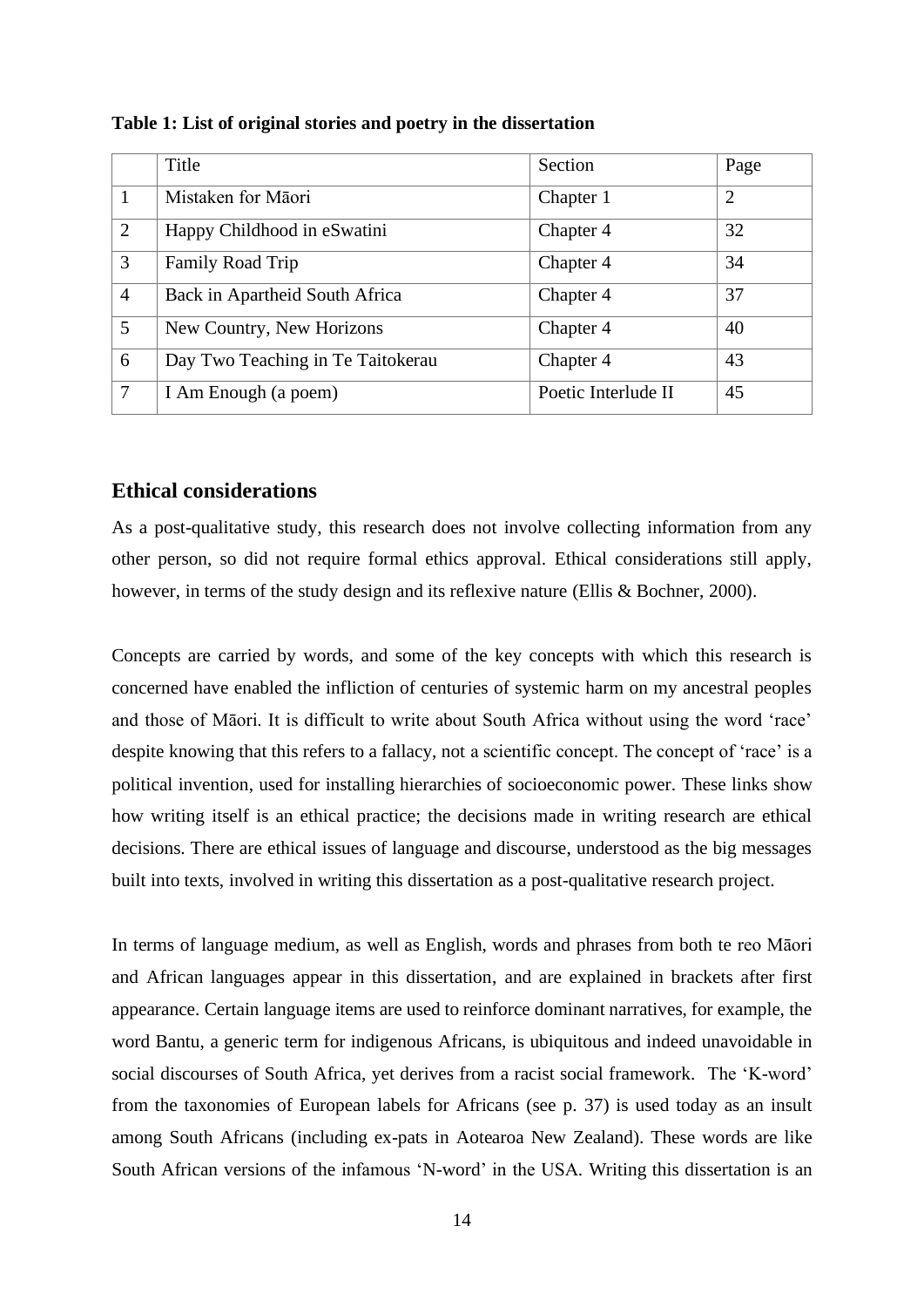opportunity to bring attention to the language in which social history is presented in the literature about my country of origin and decolonise my own writing, and indeed thinking, about my own life and ancestry. In this dissertation, I have attempted to use non-racist terms and conventions of writing, including the use of the word 'ethnicity' in place of 'race', and the capitalization of words used as labels for people groups, including Black, White, Coloured, Western, Trekboers, etc.

The concept of 'relational ethics' draws attention to the responsibility of an auto-researcher to protect the privacy of the 'characters' - our family members, friends, colleagues and students who may appear within the stories we write about our experiences (Chang, 2008; Ellis, 2007). Selective reporting and fictionalising details are two ways that relational ethics are upheld in this research. Auto-research requires researchers to "act from the heart and mind, to acknowledge personal bonds with others, and to maintain appropriate conversations" (Ellis, 2007, p. 4).

Given the inherent limitations of non-empirical methods, a high level of credibility and trustworthiness is needed to ensure that such research is beneficial to the subjects of the research, while avoiding harm to any other parties mentioned (Flick, 2014). Above all, the ethical considerations involved in this research concern its motivation to be beneficial to the students I teach in this, my adopted country of Aotearoa New Zealand.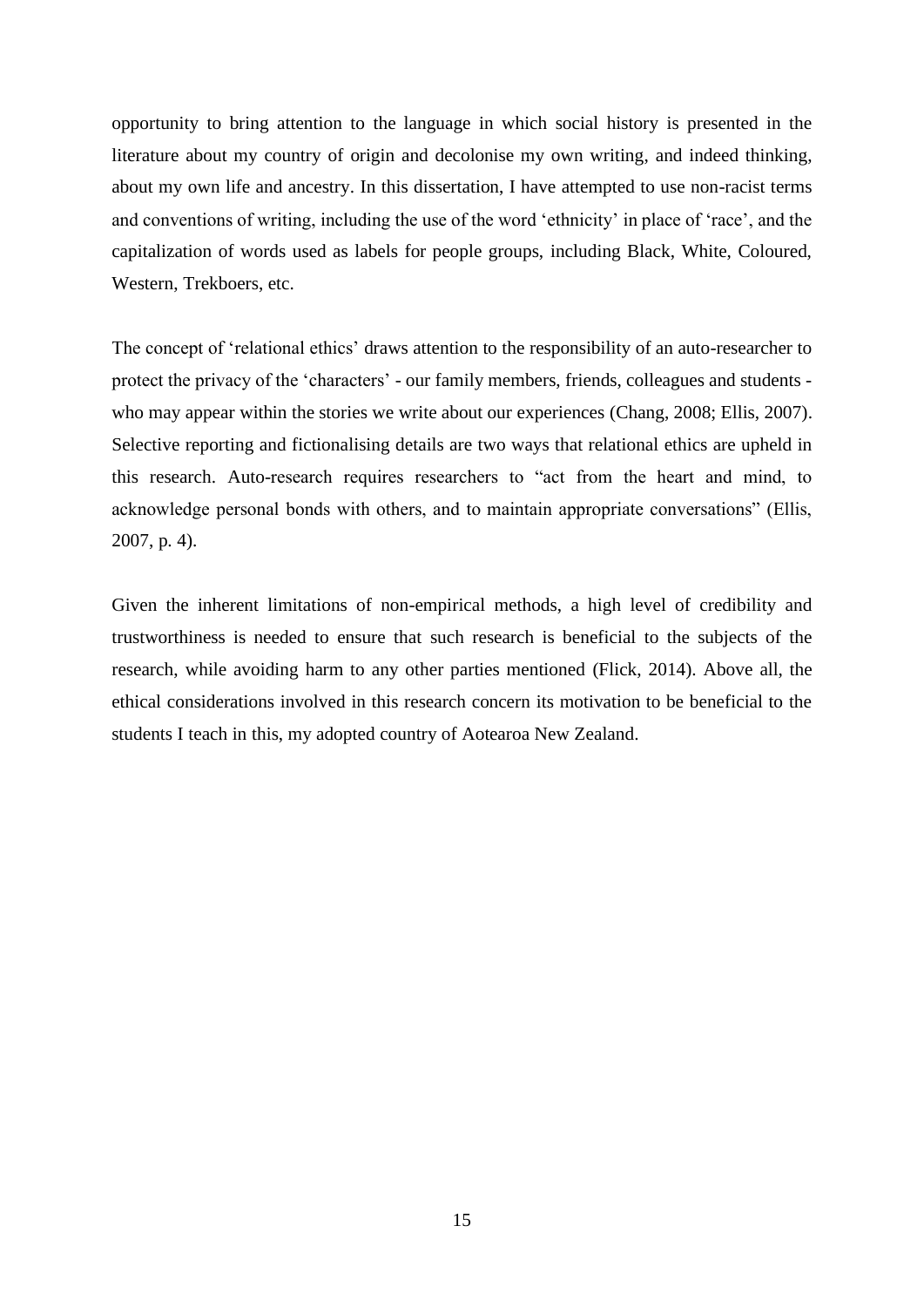## **Poetic Interlude I**

#### **Yakhal 'Inkomo (The Cries of the Cattle)**

The sculptor told me that once that in the country, he saw a cow being killed. In the kraal were cattle looking on. They were crying for their like, Dying in the hands of human beings... The cattle raged and fought, they became a terror unto themselves; the twisted poles of the kraal rattled and shook. *by Mongane Serote*

#### **I Lost My Talk**

I lost my talk The talk you took away When I was a little girl At Shubenacadie school. You snatched it away: I speak like you, I think like you I create like you The scrambled ballad, about my word. Two ways I talk, both ways I say, Your way is more powerful. So gently I offer my hand and ask, Let me find my talk So I can teach you about me. *by Rita Joe*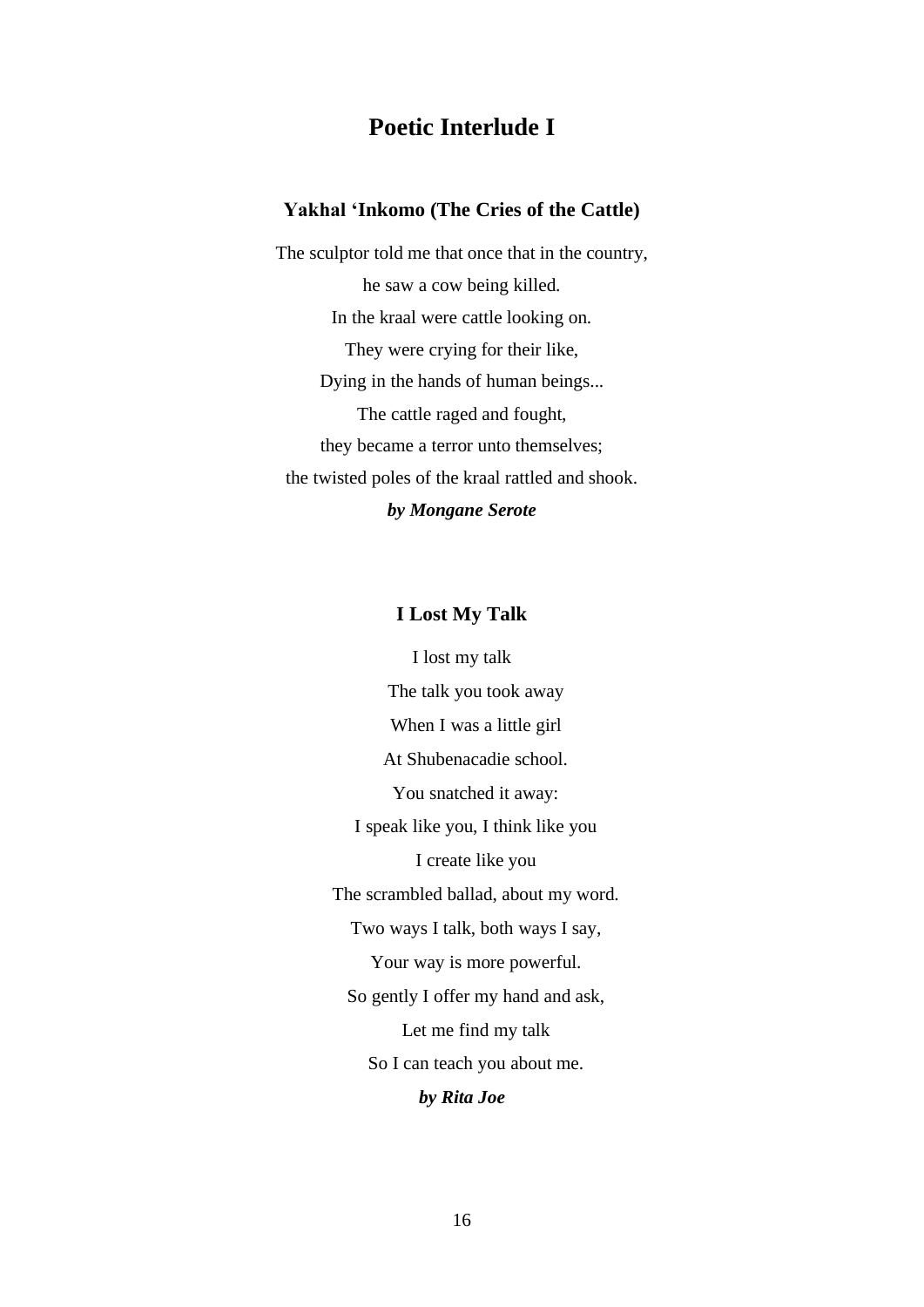#### **Do Not Fear**

Do not fear Baas It's just that I appeared, And our faces met In this black night that's like me. Do not fear – We will always meet When you do not expect me. I will appear In the night that's black like me. Do not fear – Blame your heart when you fear me – I will blame my mind when I fear you In the night that's black like me. Do not fear Baas My heart is vast as the sea And your mind as the earth, It's awright Baas, Do not fear.

*by Mongane Serote*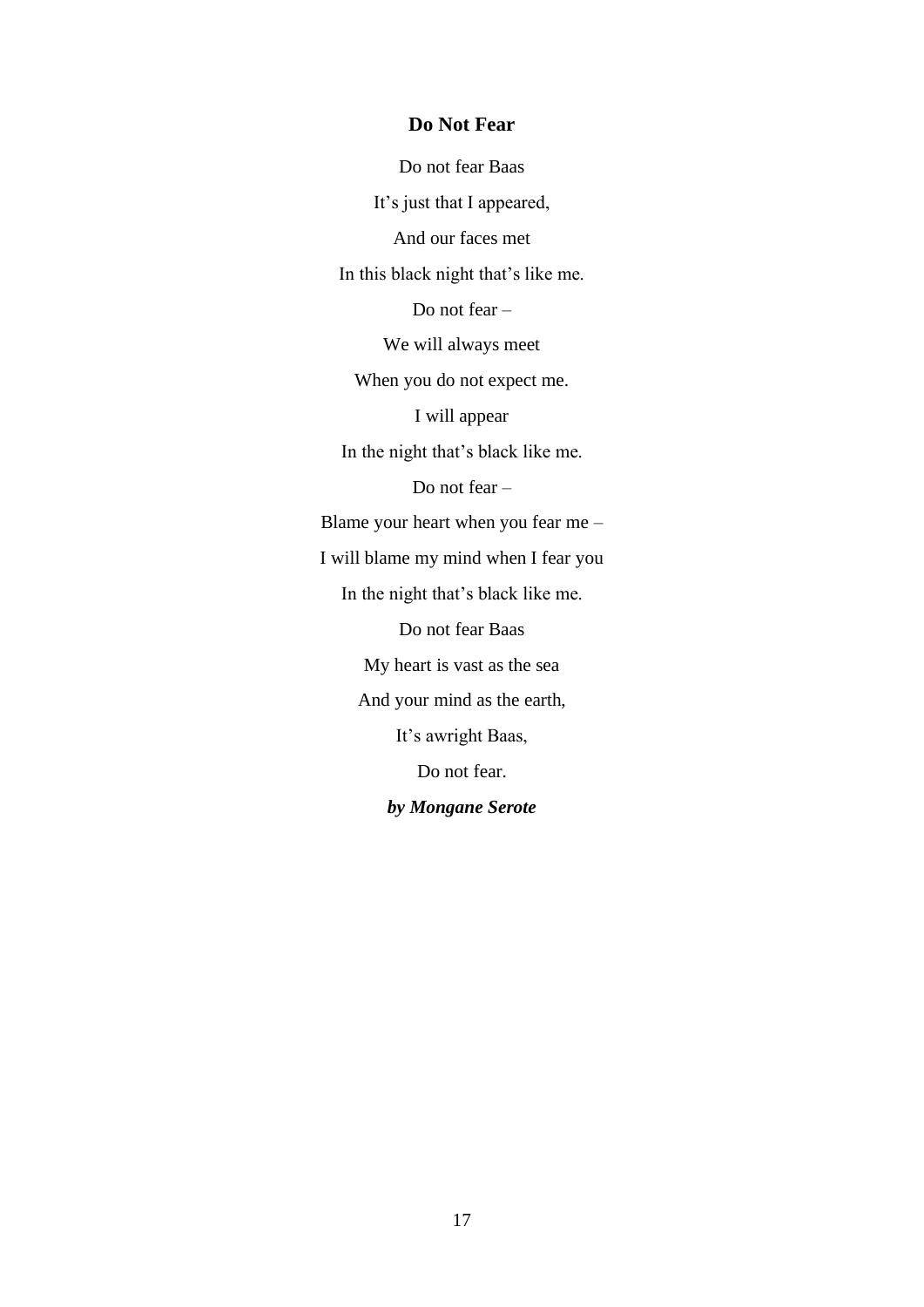### **Chapter Three**

### **Peoples, Politics, and Education in South Africa**

Trade between Europe and Asia dates back as far as the fifth century, to the beginnings of the silk and spice routes. In the traditions of South Africa, people from Asian civilisations, particularly Chinese and Japanese, were regarded by Whites as equal (or even in some ways superior) to Europeans (Boyce, 1971). In the early centuries of European exploration, voyages were undertaken predominantly by land into the Byzantine and Indo-China empires. The second wave of European exploration was by sea, once technology developed to allow navigation beyond the sight of land, with navigators like Vasco Da Gama, Bartholomeu Diaz and Christopher Columbus undertaking arduous journeys taking several months to the new worlds of Africa and America (Boyce, 1971).

Colonisation can be defined as the imposition of political and economic control by one group over another, which began in 1652 in what became South Africa, upon the arrival of the Dutch and the subsequent introduction of the Slavery and Forced Labour Laws. These laws resulted in the indigenous peoples of the land being dominated by their Western counterparts, and forced to adopt their religion, economics, language and cultural practices (Hudson, 1989). Colonisation of new lands was based on an unethical form of control which did not take into consideration the culture, language and beliefs of the people on which it was being imposed. Oppressive colonisation and the imposition of White rule over African peoples became the norm in the lands now known as South Africa as they were occupied first by the Dutch (1650s-1800s) and later the British (1800s-1960s).

The voyages of exploration undertaken by the Europeans out into Africa and the New World were targeted at the acquisition of new land, with all its wealth, to be claimed for the Crown. The dominant Western opinion was that human groups were of different species, descended from different origins (Young, 1990). Exploring and exploiting the African continent, European colonisers saw themselves as a superior type of people, which endowed them with the right to conquer, colonize and 'civilize' the indigenous peoples (Fryer, 1984). Governance of the Cape of Good Hope area was first established by the Dutch, but the ensuing centuries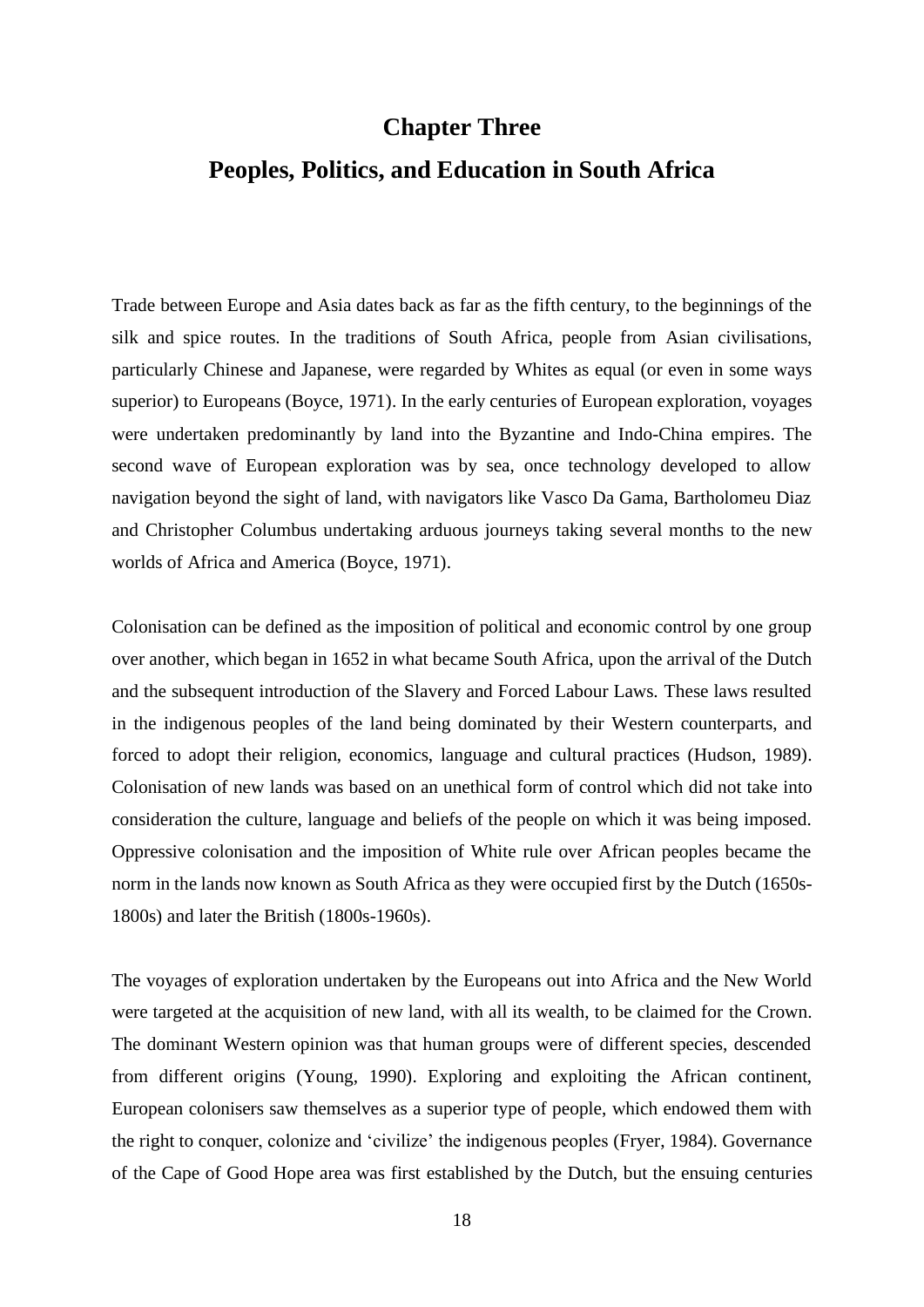were marked by a complex history of struggle for power between the Dutch, the French, and later the British. The natural mineral resources found in South Africa, especially gold and diamonds, explains why these European powers fought for its control.

#### **Origins of the Nation of South Africa**

#### **Autochthonous Peoples of Southern Africa**

The original indigenous peoples of southern Africa were the KhoikhoiSan, hunter-gatherers who lived in harmony with their natural landscapes with their wealth of flora and fauna to sustain their lifestyles for over 100,000 years (Wilmsen & Denbow, 1990). Over time, the KhoikhoiSan's nomadic modes of existence took them all over the lands of southern Africa in search of sustenance. Some of them adapted to a subsistence and pastoral lifestyle, in areas with water and enough grazing. They interacted with several other indigenous African peoples from the north to acquire livestock (Giliomee & Mbenga, 2007). Since there were mutual agreements regarding resources, those interactions were mainly amicable.

The descendants of interactions between the KhoikhoiSan and these northern peoples were first known as the Fokeng people, and later formed the Tswana chiefdoms, who became integrated into the emerging nation of South Africa (Giliomee & Mbenga 2007). A different, larger group of peoples, collectively known as the Nguni tribe, resided in the eastern parts of what is now South Africa. The Nguni later separated to form the chiefdoms of Swazi, Zulu and Xhosa, who also played an important role in the forming of South Africa.

#### **The Free Burghers and the Cape Refreshment Station**

In April 1652, navigator Jan van Riebeeck arrived in Table Bay, close to the Cape of Good Hope, and established the Dutch Cape Colony on behalf of the Dutch East India Company (DEIC). These early European voyagers were seeking alternative routes to India and Southeast Asia, and the Cape provided a valuable half-way point for restocking their ships. Fierce competition arose between several European countries to monopolise the sea-route to the East, resulting in a power struggle for control of the Cape between the Dutch and the British between 1795-1819 (Theal, 2008).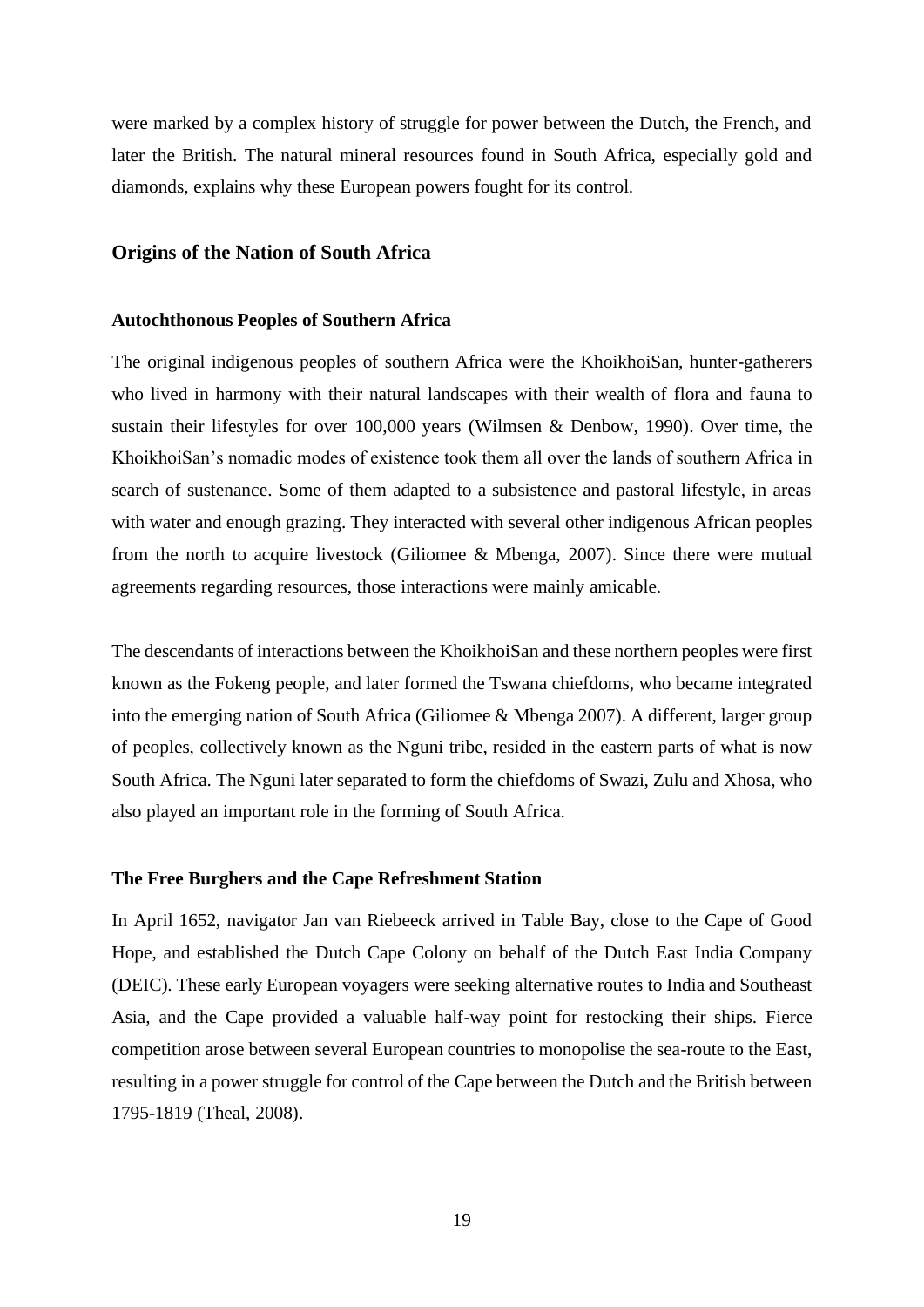The DEIC established refreshment stations at the Cape by installing a group of 'free burghers' or autonomous Dutch settlers there. The free burghers were allocated plots of land and commissioned to grow grain and produce for supply to passing ships (Theal, 2008). By 1658, the Cape of Good Hope Refreshment Station had become a self-governing colony, and the free burghers were independent of Holland. The free burghers are considered the first White South Africans, from whom the Boers descend.

Settlers in the Cape had to provide the fresh produce required by the DEIC, as well as their own growing families, so they began roving further away from their allotments (De Kock, 1936). The free burghers considered themselves entitled to annex the lands they 'discovered' and govern their lands as they saw fit. These Dutch settlers at Cape Colony demonstrated the Western need to lay claim to property for personal gain by expanding their initial territories. In a land teeming with animals suitable for game, many settlers relied on hunting to supplement their lifestyle. By the beginning of the 1700s their forays took them over the mountains where they discovered good grazing for them to change to roving farming – hence they were known as Trekboers, or Boers (Marquard, 1955).

#### **The Trekboers and Boers**

These Dutch pioneers, with their own cultural and religious practices, held on to their rights of ownership, and as they became more isolated from the Cape, developed their own language called Afrikaans (derived from Dutch and some French). The isolation of these distant farms meant that Trekboer families lacked formal education, but they were schooled in practical skills like riding, shooting and foraging for herbs, honey and gardening plants. Most Trekboer families were staunch Christians affiliated to the Dutch Reformed Church (NGK-Nederduitse Gereformeerde Kerk) and would read their Bible, say grace before meals and have evening prayers daily. They would attend 'nagmaal' (NGK communion services) in the Cape every three months (Boyce, 1971).

Households had to become self-reliant and had to make their own clothing and essentials. A typical example of this was their 'veldskoene' (shoes made of bespoke leather); each household also had their own 'huisapoteek' (home chemist) for medicines and remedies made from indigenous plants (Green, 1972). This self-reliance limited their worldviews and they became suspicious of new people and resorted to the ways they knew (Green, 1972). Since these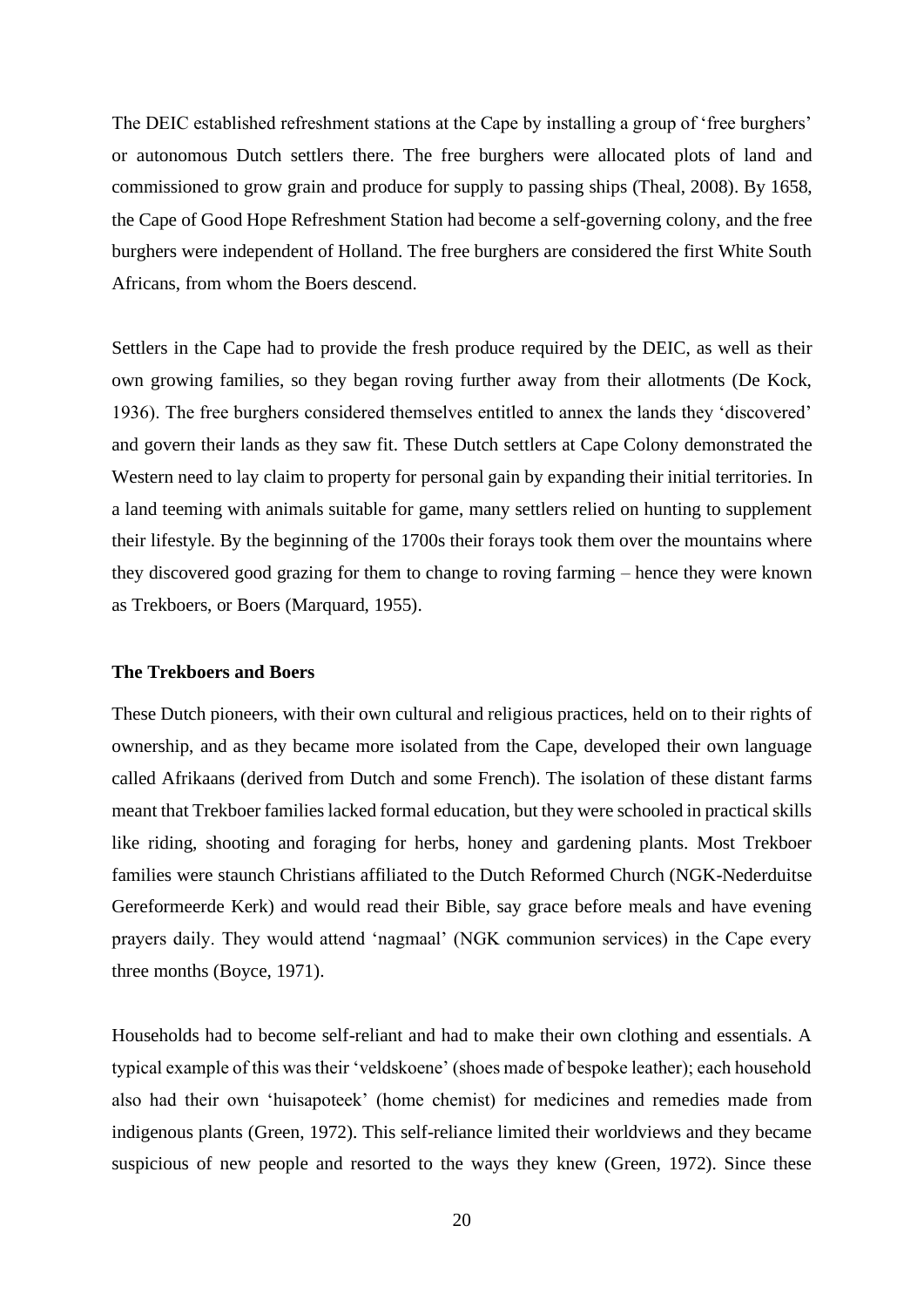frontier farms were so remote the Cape governing body found them difficult to police, and as a result the Trekboers expanded them at will. Their priorities were to farm their sheep and cattle and expand their ranches to cater for their expanding families. Therefore, they would protect their families at all costs.

By the 1720s the DEIC had introduced a loan-farm tenure, where farmers could pay an annual rental of ten Rand to acquire farms of about 6000 acres. This incentive speeded up their dispersal inland and to the northeast and provided economic independence for the Dutch farmers. The dispersal provided a wide range of grazing which meant that stock farming became the preference. Since there were labour constraints all of the farmers' children were involved in the farming. Their descendants, who came to self-identify as the Boers, had given up their original agricultural lands in the Cape, and looked upon these inland stock ranches as their birthright (De Kiewiet, 1986).

This movement of expansion and dispersal of the Boers would stretch from the Cape Colony to as far north as the Zambezi River over the ensuing decades, and go on to impact the indigenous African peoples for centuries to come (De Kock, 1936). The first encounter of the Dutch settlers with indigenous Africans was with the relatively amicable people of the Cape, the KhoiKhoiSan. The Dutch dubbed the KhoikhoiSan Hottentots, translated as 'hotterentotteren stutter' because of the click sounds in their language (De Kock, 1936).

The Dutch settlers entered into barter trade agreements with the Hottentots for cattle in exchange for fresh produce. The settlers also arranged for them to work as labourers in exchange for food. Settlers from Europe presupposed that they could automatically enforce their 'superior' socio-political value systems on the colonies they occupied, since they viewed the indigenous African people as cultureless savages (De Kiewiet, 1986). As a result, major misunderstandings arose from the fact that the indigenous peoples were nomadic. Adhering to their own social structure, they did not remain in one place for very long.

There was miscommunication about the concept of barter, and the Hottentots 'absconded' with livestock and grain. They were a very nomadic group of hunter-gatherers who saw nature as part of their heritage and would take whatever nature provided (Boyce, 1971). Unfortunately, they did not understand the concept of possession, and would 'steal and kill' the Dutch settlers' livestock. As a result, they were considered vermin by the Dutch, and could be shot on sight.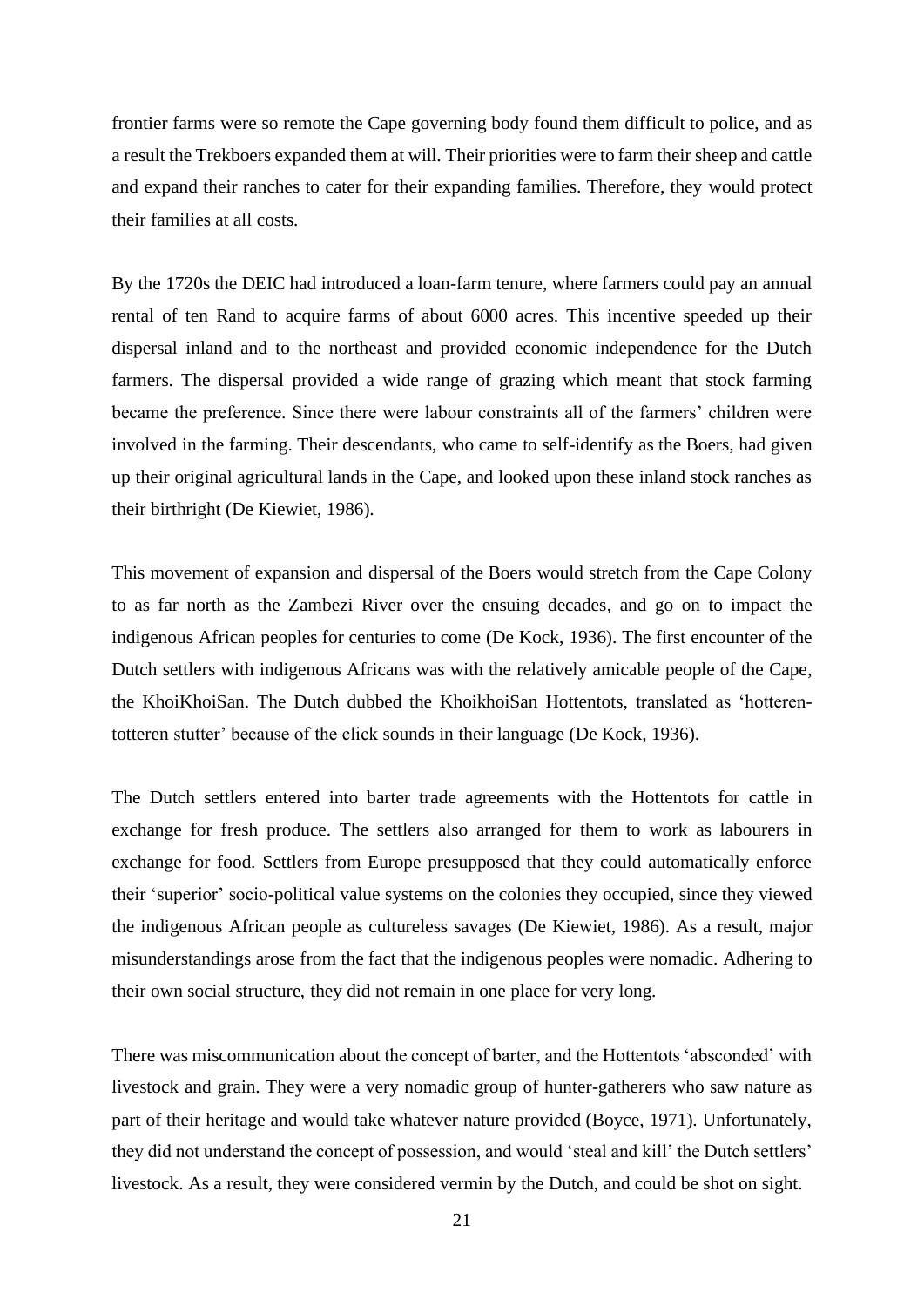Frustrations on the part of the settlers led them to import slaves from East Africa and the Malay Peninsula, who they regarded as more reliable workers than the indigenous people, and who were skilled artisans. Interactions between the slaves and the indigenous population groups varied from indifference to acceptance, but both regarded the 'umlungus' (White people) with hostility, united by the fact that the Dutch perceived themselves as inherently superior over all others (Boyce, 1971).

During the expansion into the interior, the Dutch Trekboers came into conflict with the African tribes who inhabited those regions: first the Xhosa, and later, the Zulu. The Trekboers faced fierce resistance from the hinterland Xhosa people, who were small subsistence stock farmers who had been moving steadily south in search of arable land for their meagre stock. These tribes saw themselves as guardians of nature, who communed with the land and had no policies of individual ownership since they were largely nomadic. Major skirmishes over land use and ownership ensued, with significant loss of life on both sides.

By 1880, four White provinces had been established in what became South Africa, with two provinces under British rule, namely the Cape Colony and Natal, and two under Afrikaner control, namely the Oranje-Vrijstaat or Orange Free State and the ZuidAfrikaansche Republiek or South African Republic (Oliver & Oliver, 2017). The Black peoples living in all four of these provinces were dominated by the Whites who imposed a "policy of severely unequal segregation" on African citizens (Oliver & Oliver, 2017, p. 4).

#### **Eurocentric Taxonomies of Indigenous Africans**

Europeans in colonial milieus used ubiquitous classification criteria to rank the indigenous African peoples in accordance with then-accepted Eurocentric heriarchies of civilisation (Sparrman, 1975). While most indigenous Africans were classified as Bantu, the hierarchy of the different groups was compared to the class status commonly found in Europe. The Tswana people occupied the highest rank, followed by the Xhosa and Zulu people, and finally the KhoikhoiSan people. The criteria for these fallacious categories were recorded as follows:

− The Tswana were called the Beetjuanen and were seen as more than semi-civilized. They were considered a compliant group who were prepared to adopt Christian and European ways.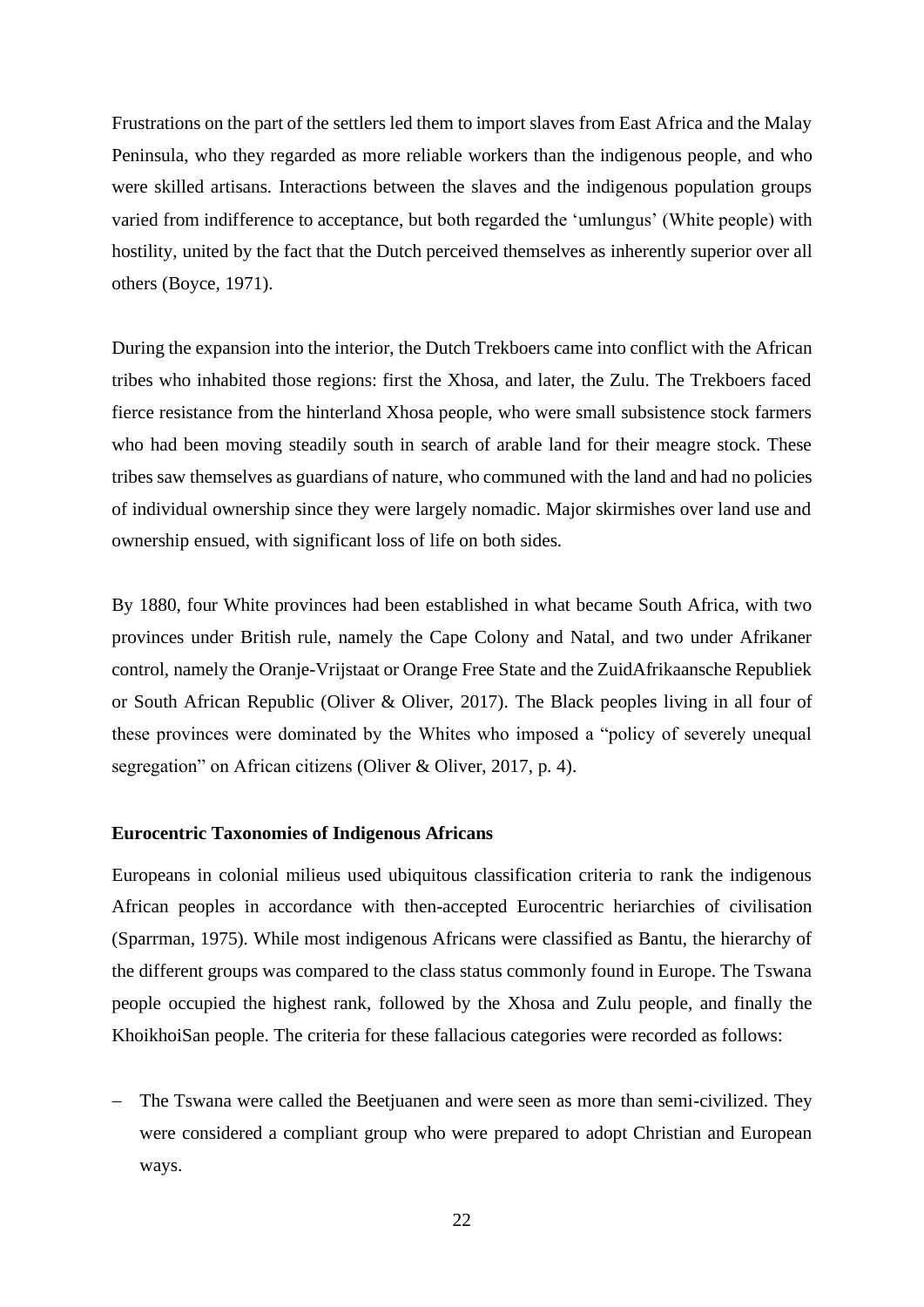- − The Xhosa and Zulu were dubbed the Kaffirs and viewed as aggressive half-mannered unbelievers. The name is coined from an early Moslem word 'Caffer' meaning infidel/unbeliever. Nowadays this term is considered a derogatory label, a racist slur.
- The KhoikhoiSan were called the Hottentots, which translates as most wretched savages, and occupied the lowest classification because they were thought to lack physical strength, beauty and a formalised language (Broberg, 2016; Sparrman, 1975).

#### **Emergence of the 'Coloureds'**

The so-called Coloureds originate from a phenotypically diverse group of mixed-ethnicity people, known as Bastaards, who trace back to the arrival of the free burghers and their relationships with women from the above-named groups (Giliomee & Mbenga, 2007). Controversy arose because the Bastaards' genetics would not always favour their Dutch ancestry, which challenged the purist beliefs of the boers (Huigen, 2009). This doubt culminated in the ostracization of this group resulting in their being renamed 'Kleurlings' meaning people of different colours. The people in this group later became known as 'Coloureds'. The concept of 'race' was formalised by European thinkers such as Kant (1724– 1804) and Blumenbach (1752–1840) towards the end of the 18th century, and became an accepted discourse in the emerging nation of South Africa. Racism was embedded in the laws and systems (Broberg, 2016; Perrson, 2019).

As the Trekboers moved further into the interior, their interactions with the indigenous peoples became more frequent. Even though the Xhosa men were seen as aggressive, their women were seen as very attractive to the early European settlers, and subsequent carnal interactions resulted in a new group of bi-ethnic people who were known as Bastaards. The so-called White Bastaards were accepted heirs to the wealth of the Boer colonials, integrated into the settler culture (Huigen, 2009). On the other hand, those offspring whose looks favoured their indigenous ancestry were called Black Bastaards and rejected by their families and Boer communities, who feared that these Black Bastaards would lay claim to their inheritance (Huigen, 2009).

A further contribution to the Coloured peoples' heritage was the introduction of Malay slaves in 1657 as well as Indians who came to the Cape in 1860 as indentured labourers (Khan, 2009). As the Cape was seen as the cradle of the origins of Coloureds, residency in pre-World War I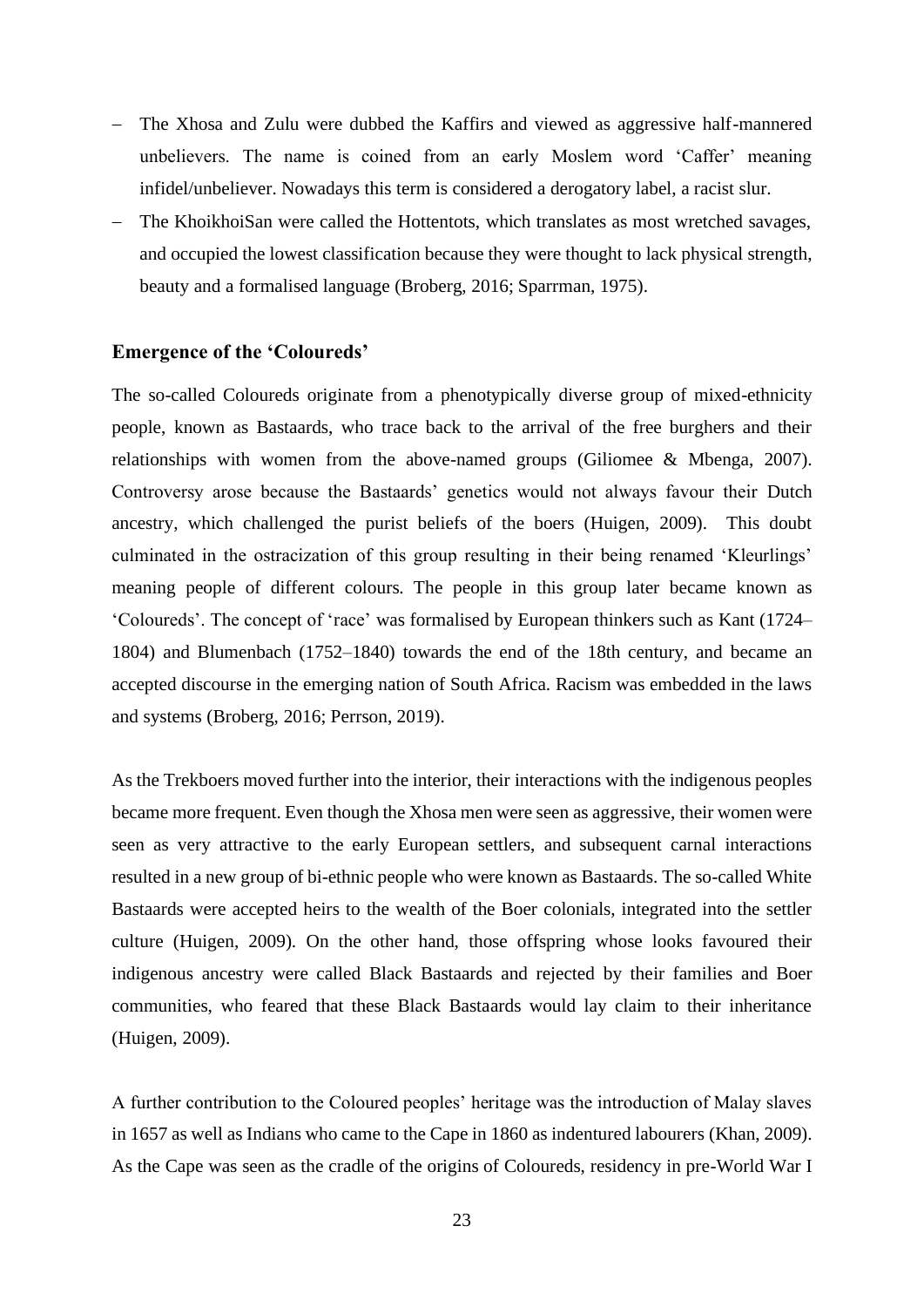and II was not systematic and this population group produced the most varied of peoples. With the British occupation of the Cape in the early 1800s, more liberal policies of governance prevailed, and the Coloureds were acknowledged and assimilated into Cape Colony society (Jenkins, 1996).

The repeal of the South African Vagrancy Laws in 1828, and the global emancipation of slavery in 1834 marked the start of social acceptance of Coloureds as people with an intermediate status in the South African racial hierarchy. Their conversion to Christianity and acquisition of education enabled their incorporation into the dominant civilized society. This resulted in the development of a bastardized dialectic language which was a combination of Dutch, Malay and ethnic words. This language became the present-day Afrikaans. In early Cape Colonial years there was a loose legislative relationship between the Cape Coloureds and the ruling White minority, whereas the large African indigenous population were regarded as illiterate and subservient (Young, 1990). These laws set the stage for politicized Coloureds in the early 20th century to adopt the well-known slogan, "Equal rights for every civilized man south of the Zambezi" (Jenkins, 1996).

Port Natal on the east coast of South Africa had established a different society from the Cape Colony. The British wanted an exclusively British colony without the influence of the Boers. British settlers had had violent encounters with the indigenous Zulu people, who were a proud and militant nation. The Zulus were subsistence farmers, and objected to the British annexation of their lands, so fierce battles ensued (Boyce, 1971). Inevitably, here too, numerous interethnic liaisons occurred between British men and Zulu women, leading to the formation of another inter-ethnic community.

In these British households, English and Scottish patriarchs commonly practiced polygamy, taking African 'wives' to bear their children. They brought up their numerous offspring in the typical British colonial manner which reeked of class distinctions. Neither the 'wives' nor their offspring were permitted to interact with their African relatives, who were seen as beneath them. In earlier years, all such offspring were accepted as part of their British family and were given the same rights as other Whites in the Colony. In the province of Natal, English was the primary language of communication, with Afrikaans and other ethnic languages following in order (Boyce, 1971).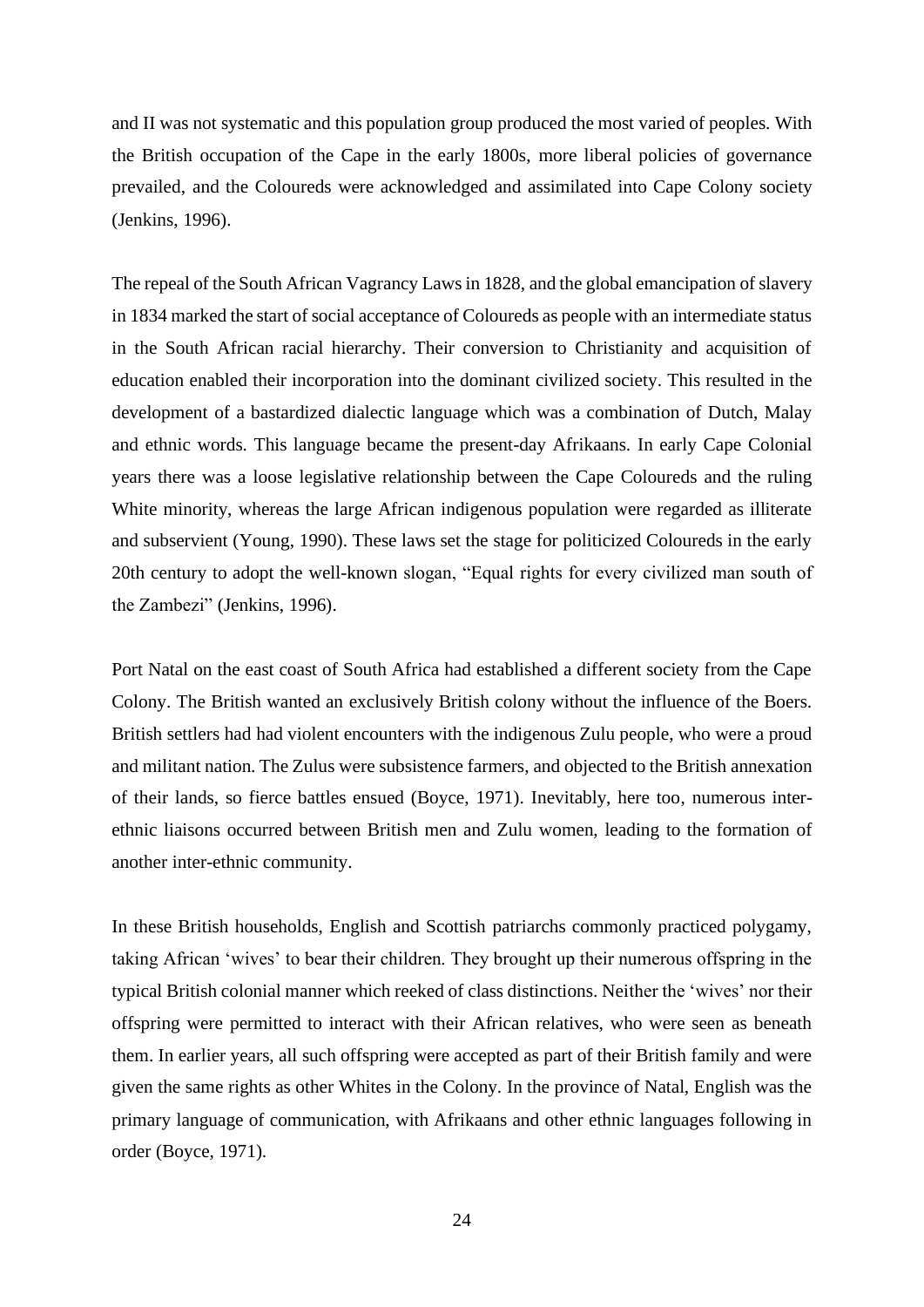By 1910, the minority White people governed the Union of South Africa, instituting rules that facilitated imperialist conquest of native land and formalised forced labour and slavery. Racist segregation began to rear its ugly head, leading to the end of equality for those of mixedethnicity and their re-casting as Coloured. The Coloured population in Natal were marginalised because they were not White enough to fit into polite British society, but were also ostracised from their Zulu communities because they were not Black enough. Coloureds were included in the term 'Non-White' - an inclusive term referring to anyone who was not White (Jenkins, 1996). The Anglo-Boer Wars (1880-1902) were caused by conflict between 'Afrikaner Boere' and British farmers over land ownership and governance.

The Immorality Act 1927 forbade intercourse out of wedlock between White men and native women, making it a convictable offence (Martens, 2007). Inter-racial relations continued nevertheless; the offspring often identified with the ethnicity of their mothers, which resulted in problems since these children did not look like their mothers, often resulting in their being regarded as outcasts.

#### **Apartheid**

Apartheid is an Afrikaans word meaning 'the state of being apart' and became national policy in South Africa following the 1948 election, when the National Party came to power. They promptly introduced Afrikaner (White) supremacy over the African majority of the population. The Group Areas Act of 1950, revised in 1957 and 1966, created two separate political communities, Whites and Non-Whites, within the same country (Posel, 2001). The apartheid policy effectively gave the ruling party total control of all legislation in the country. Specific regions were set up where each group was to live, socialise and be educated. Bi-ethnicity did not feature in this institutional divide-and-rule model, and Non-Whites were given different citizen status. These arrangements were further formalised in 1961 upon South Africa becoming a republic (Heldring & Robinson, 2012).

The population was divided into four racialised groups based on beliefs about inherent and cultural differences (Spencer, 2014). Whites had first-class status and were afforded the best residential areas, educational opportunities and services, and free access into public places. Apartheid's social engineering resulted in many people losing their homes, family groups being damaged, and properties and businesses being lost. Vibrant racially integrated neighbourhoods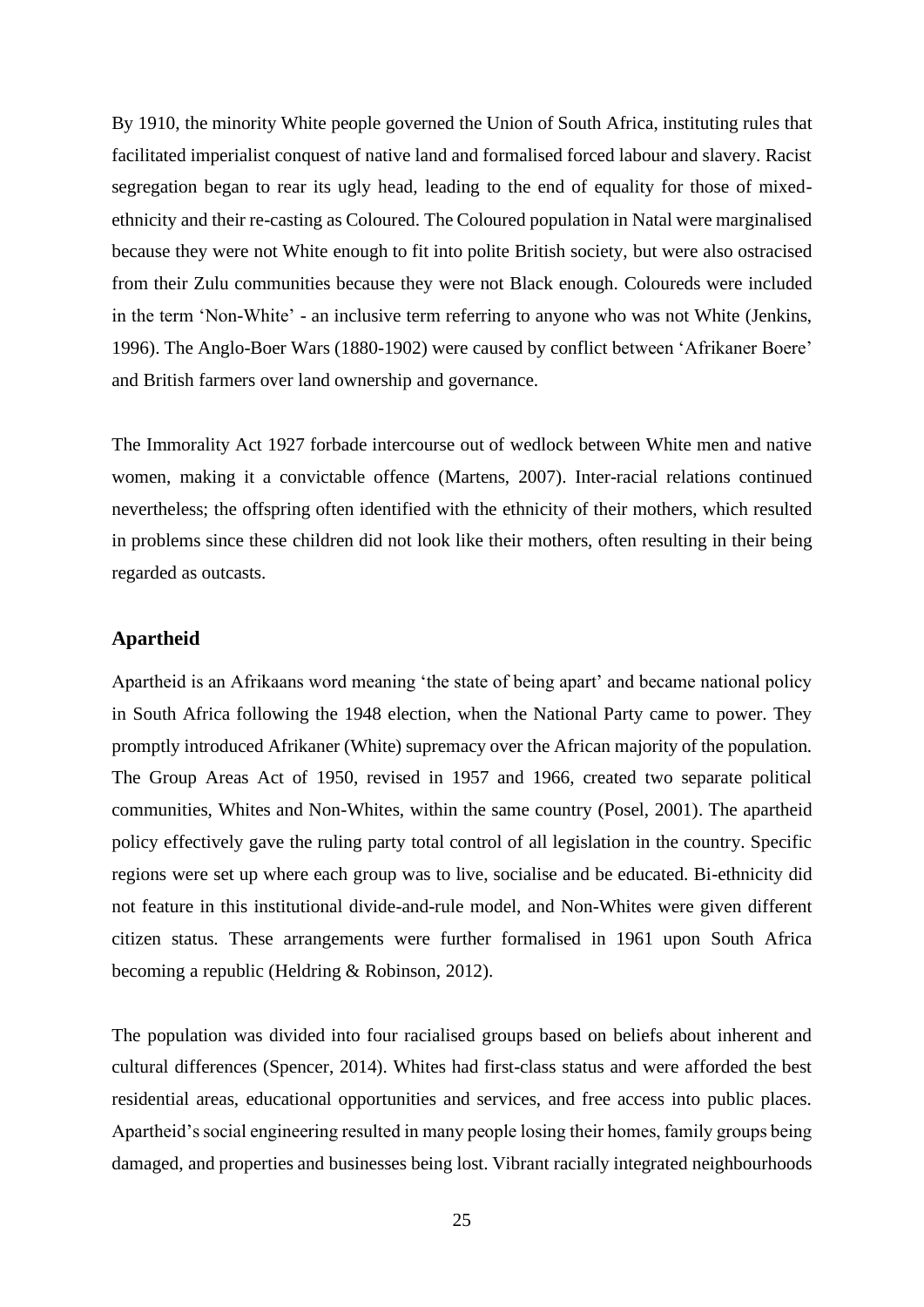such as District Six in Cape town and Sophiatown in Johannesburg were bulldozed to make space available for affluent 'White' suburbs (Lewis, 1987).

In Johannesburg, Blacks were moved to the settlements of Soweto and Meadowlands, very far outside the central business district (CBD), and Indians and Coloureds were settled in Lenasia and Eersterust & Noordgesig respectively. These forced removals sparked several antiapartheid songs and anthems like Meadowlands by Strike Vilakazi in 1956 and in later years (Vershbow, 2010). In Cape Town the District Six residents were moved to areas on the other side of the mountain which had hardly any public services. Since public transport was so scarce, people would have to walk for miles to reach the CBD (Horrell, 1978).

For Coloureds, adherence to this Group Areas Act was exacerbated by the large degree of variance within this group, and further sub-classifications such as Cape Coloured, Cape Malay, Griqua, Other Coloured and Chinese were foisted on individuals of groups in an attempt to pigeonhole the population (Pirie, 1984). These classifications misrepresented people in that assumptions of ancestry were made without any clarifications of their ethnicity or heritage. Derogatory names such as 'coon', 'bruin-ou' or 'boesman' were used to reinforce the subjugated status of Coloured people in social discourse.

Most Coloured people in Natal were the offspring of English and Scottish traders and had adopted their paternal culture, language and ethnic identity. Therefore, they took exception to these unacceptable labels which were regarded as abhorrent. In spite of being marginalised, Coloureds were practicing racism within their own population group and often demonstrated it in their censure of darker-skinned Coloureds, and more often than not identified with their European rather than their African ancestry. Harsh criticism was directed against relationships across the colour line, with the perpetrators often being hypocritical in their behaviours. They condoned relationships with European people, stating that Coloureds were associating above their rank, but ridiculed relationships with ethnic African people, who they viewed as below their rank.

Many Coloureds occupied areas on the fringes of the White settlements, and these were also ranked according to socio-economic status. They had to socialise within their ethnic group and were often subjected to random police checks if fairer Coloureds were seen in the company of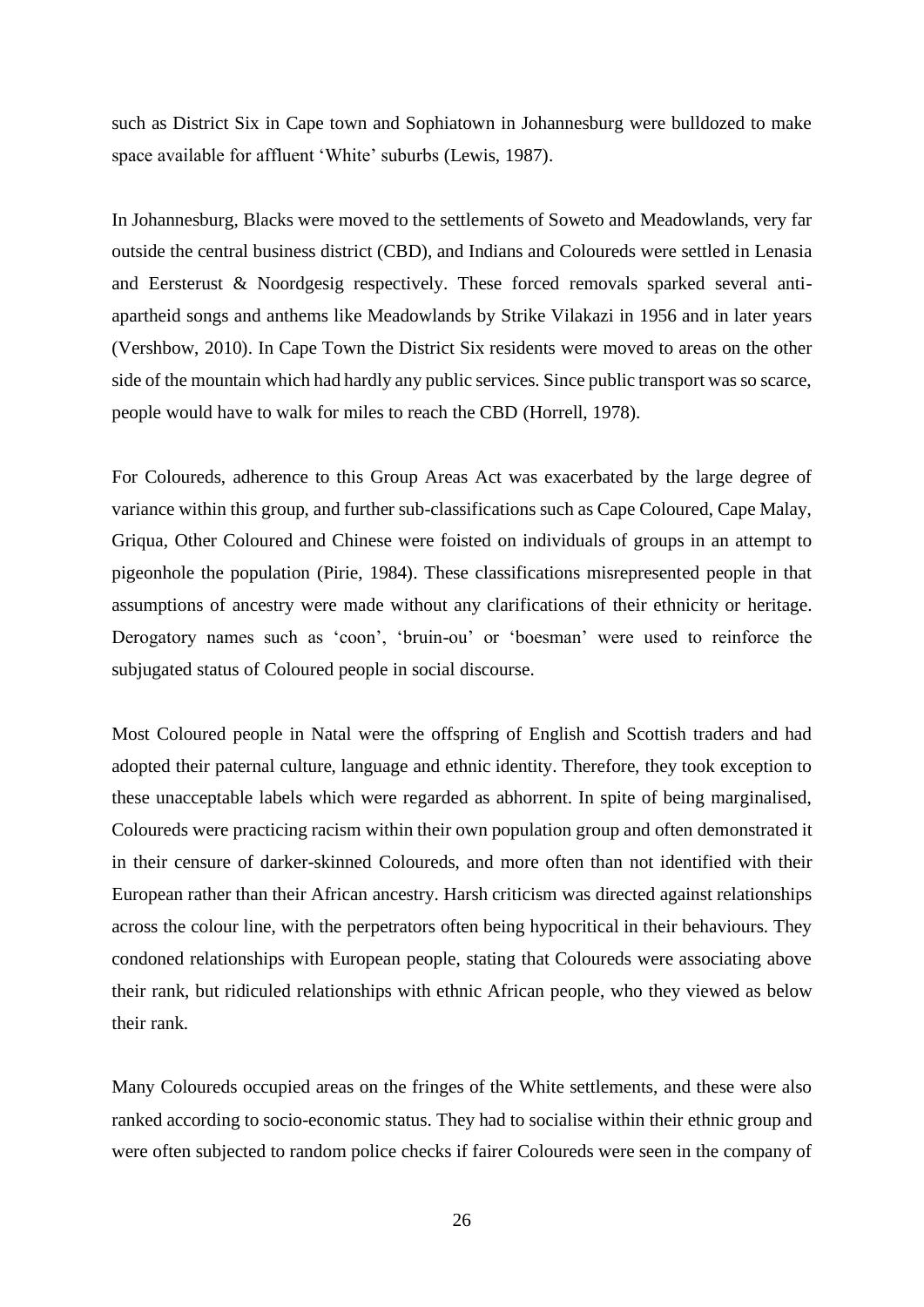darker people, with the Immorality Act quoted as the reason for the police checks (Lewis, 1987).

In 1953 the Reservation of Separate Amenities Act, Act 49 legally imposed the segregation of public premises (toilets, parks, beaches, stadiums and cemeteries), public buses and trains as well as post offices, hotels and restaurants. The second-class citizens, (Coloureds and Indians), and the third-class indigenous Africans (Bantu or Blacks) each had separate areas, education facilities and services with the best facilities reserved for Whites, while non-Whites had facilities which were inferior. Since most public premises and services were reserved for 'Whites only', non-Whites were not allowed entry into those facilities. Signage was put up in these public areas prohibiting non-White people from using the facilities and those who breached these laws were arrested. In some cases, lenient proprietors of general dealer stores would allow non-Whites to use the rear service entrance to their premises.

Under Apartheid, Black South Africans were not regarded as South African citizens, but rather as members of 10 government-assigned tribal collectives or homelands called Bantustans. Detribalized urbanized Africans residing in cities were allocated to reserves or 'locshuns' and required to identify and intermingle with those from other tribal groups, leading to the loss of identity for many people. These areas became the breeding ground for inter-faction fighting, and xenophobia was rife. Non-Whites constituted about 80% of the national population but were squeezed into 30% of the country's territory. Of the non-White population, 70% were Blacks who were occupying only 13% of the national territory, the balance being shared between the Coloureds and the Indians (Pirie, 1984).

The Pass Laws Act 1952 required all Blacks to always carry a dompas (passbook), restricting their movement only between their place of abode and their place of work (or servitude), and instituting a curfew that required them to be in their locshuns before dark. The dompas enabled them to secure manual work, and was used to report on their performance. Failure to produce the dompas or abide by the curfew resulted in arrest (Elphick, 2008).

In 1950, the Population Registration Act No. 30 imposed legal classification for all South Africans. This Act made it compulsory for every South African to carry an identification book, which had a photograph, fingerprints and a numeric code that classified each person according to their stipulated ethnic group. Certain officials were allocated the task of determining each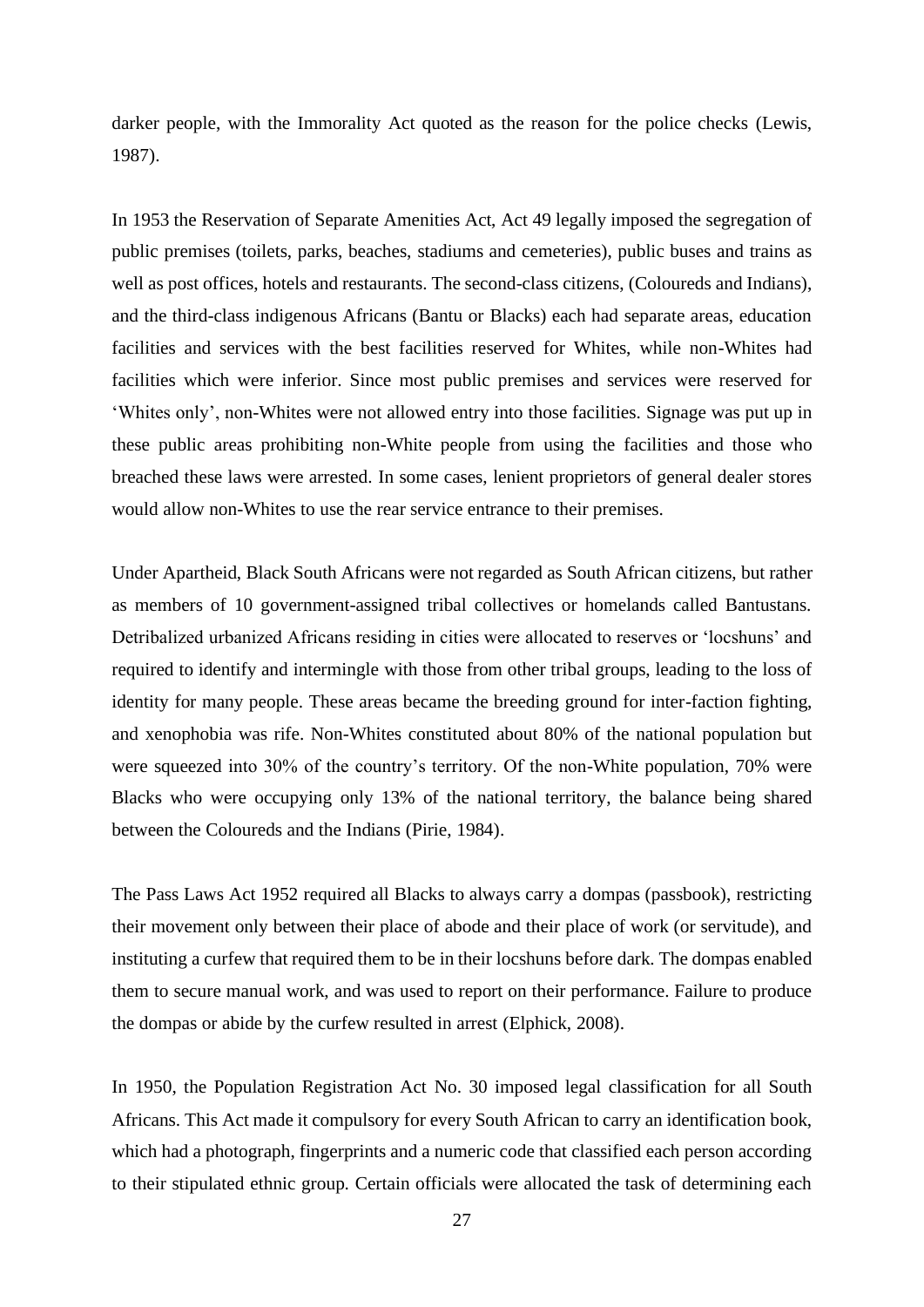person's 'race.' Coloured people were caught in the crossfire, since genetics meant their skin colour could vary widely, making it difficult to determine who was White, and who was not. Mismatches in identification led to problems: families were often separated from each other because they were not all placed in the same ethnic group (Elphick, 2008). Despite their racist origins, these ID books are still in use as a common form of identification today.

#### **The Non-White Education System**

The Nationalist government set up separate education departments Whites (i.e. Europeans) and non-Whites (i.e. Coloureds, Indians and Africans), perpetuating an unequal and unfair system of education (Nzimande & Thusi, 1991). Racist ideas were fostered by pseudoscientific articles by scholars from the Afrikaner universities of Stellenbosch and Pretoria, which gave credence to the fact that White people were more intelligent that non-Whites. Since many of the schools were Christian-based, they promulgated a secular theology that European cultures were superior to indigenous cultures, therefore to impose segregation was justified to protect and promote the different cultures (Behr, 1987).

The Eiselen Commission Report of 1951 proposed that schooling for the African peoples (and later all non-White groups) should be adapted so that it could adhere to language, cultural and socio-economic needs within their communities (Morrow, 1990). With the establishment of state schools, it was illegal for a person to attend a state school designated for a population group other than that to which they are officially assigned, or for a school to admit as a pupil someone from the 'wrong' population group. The four schooling systems had several inequalities, some of which were: per capita funding; teacher-student ratios; facilities; and allocation of certificates.

Prior to 1953, education of non-Whites was controlled by mission or special character schools within the four provinces of South Africa -Transvaal, Natal, Free State and Cape (Behr, 1984). In spite of opposition from the government, several of the mission or special character schools continued to operate as 'mixed' private schools to cater for the international clientele or to families who were willing to pay exorbitant amounts to educate their children. Their argument was that they were not funded by the state, but by overseas grants and fees charged to international clientele.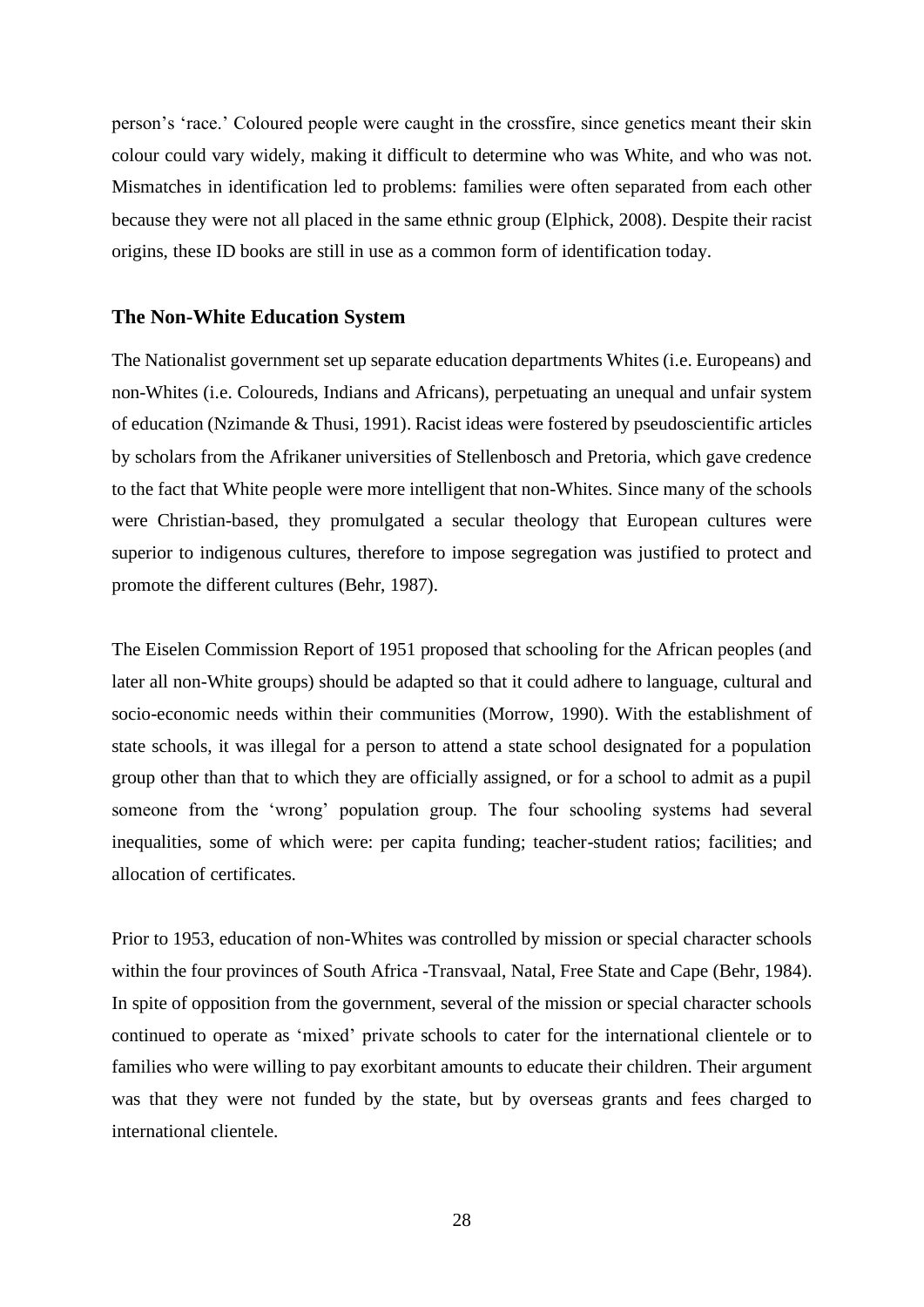The Bantu Education Act of 1953 gave the government total control of African education, ensuring separate educational outcomes. Funding for Black children was greatly reduced meaning that facilities were inferior to those of White children (Errante, 2003). The curriculum followed in Bantu schools only provided education in menial skills as they were deemed to be the servant workforce. Combined with poorly qualified teachers, facilities - little to nonexistent and pupil-teacher ratios often topping 60:1, illiteracy was extremely high and pass rates abysmal (Behr, 1987).

From 1952 school attendance was compulsory and 'free' for Coloured children in all Natal state schools, even though the per capita expenditure for education was less than a quarter of what was spent in White schools (Behr, 1987; Malherbe, 1979). In 1955 The Vocational Education Act introduced a Junior Certification to Coloured and Indian ethnicities, specialising in trades, dressmaking and home-management to build up the skilled labour market (Behr, 1984). There was also the possibility of further educational opportunities, following an academic curriculum, for Coloured and Indian students.

Students attending secondary schooling would have to complete certain compulsory subjects (English, Afrikaans, Mathematics) and then either follow an academic stream (the Sciences and Humanities), a commercial stream (Accounting and Business studies) or a practical stream (woodwork, agriculture, arts & crafts and home economics). These options would lead to a Senior Certificate or Matriculation Certificate. The Matriculation Exemption certificate provided entrance to university. Non-Whites students had to complete the same national external examination as their White counterparts, thus competing for the same university opportunities. Over the years, some non-White students were able to secure placement in universities, despite the poorer facilities in their respective Education Departments.

Then, in 1959, the Extension of University Education Act #45 banned non-White students from registering with or attending White universities, with the exception of the University of South Africa (UNISA) and the University of Natal Medical School (UNIMED), and resulted in the establishment of 'bush universities' including Fort Hare and Western Cape (Behr, 1987). These measures denied educational opportunities to non-Whites, leading to major shortages of teachers and underqualified teachers. Certain Advanced Technical Colleges only allowed non-Whites who had applied for a special permit, under exceptional circumstances, to attend.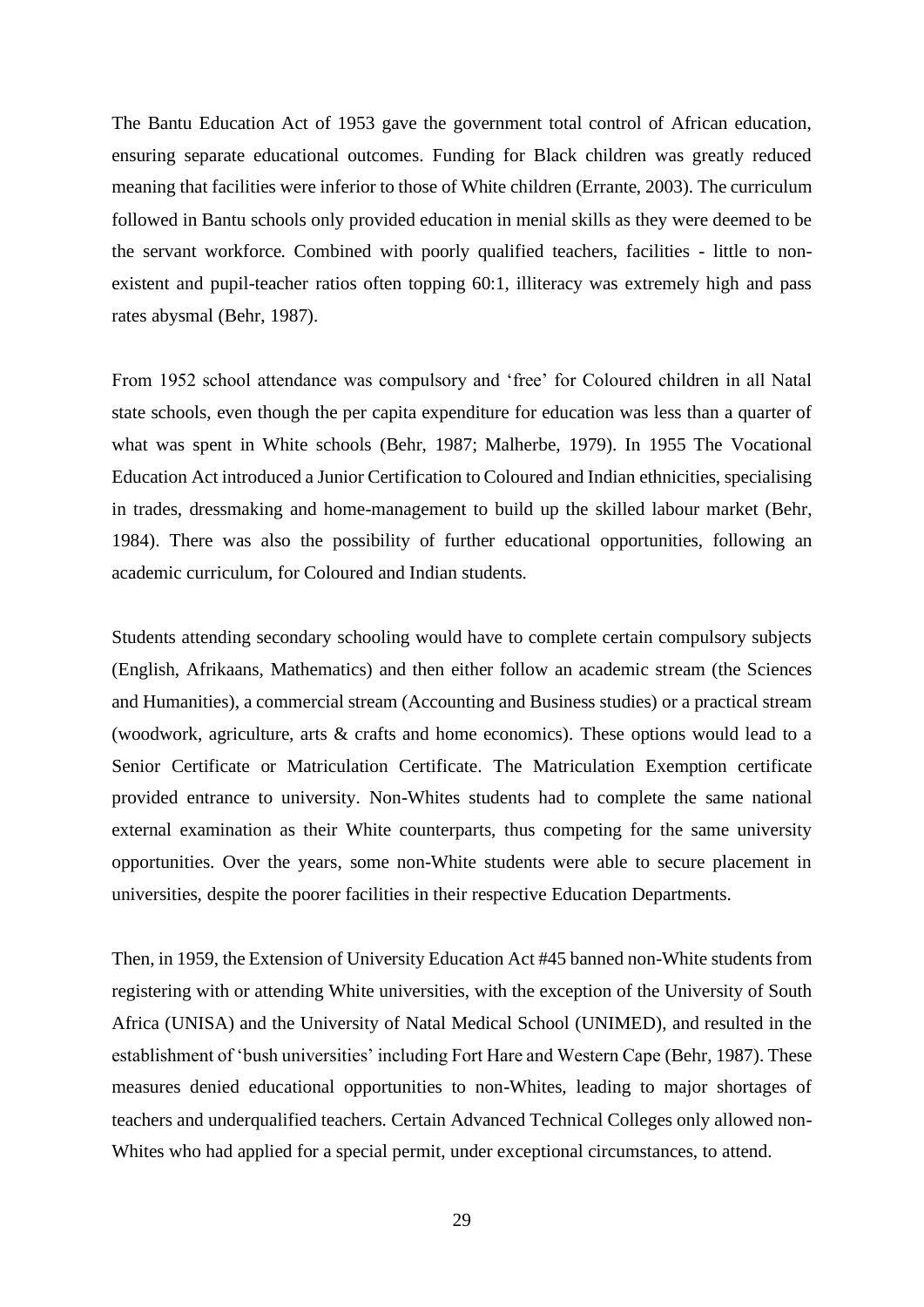Teacher-student ratios in non-White schools averaged 40:1, increasing the inequities in schooling. The Coloured Person's Education Act of 1963 and the Indian Education Act of 1965 further segregated schooling, making compulsory education under four separate bodies (Behr, 1984). In Natal, the Anglo-Boer War had polarized the English and Afrikaner communities, and the Coloureds in Natal, who were mostly English-speaking, had demonstrated their allegiance to the British Empire, thus uplifting and advancing their educational status.

Regardless of the unequal nature of the education system, the Black schools and teacher training colleges were centres of political activism and an important crucible for the beginnings of anti-apartheid activism.

#### **Ending Apartheid**

Beginning in the late 1940s, the anti-apartheid movements ramped up dissension amongst the Non-Whites. At first there was peaceful protest, inspired by Mahatma Gandhi and later advocated by Nelson Mandela. In 1955 Mandela, Thabo Mbeki, Walter Sisulu, and several Black, Indian and Coloured activists formed the African National Congress (ANC) whose sole aim was to establish equality for all South Africans, irrespective of colour or creed. Any activities carried out by the ANC was seen as subversive activity and was met with radical resistance from the apartheid government.

The 1960s saw the passing of several laws to provide the government's defence forces and judges with independence and autonomy regarding warrants, detentions, arrests and detentions. The first of these laws, the General Law Amendment Act No. 30 1961, allowed for detainees to be kept for 12 days without bail, and these laws were amended at will to suit the circumstances. The South African State President was granted power to ban social gatherings, restrict the movement of people of interest, and declare organisations unlawful (Horrell, 1978).

Several anti-apartheid activists were arrested and detained without trail for several weeks, and institutions such as Fort Hare were shut down because they were seen to be harbouring terrorists. All students of Fort Hare were regarded as people of interest by the government and would be placed under surveillance. In 1961-2, several ANC members were arrested on suspicion of subversion and were detained. Those who managed to escape detention went into exile outside South Africa to advocate for freedom of the masses from apartheid (Mphahlele,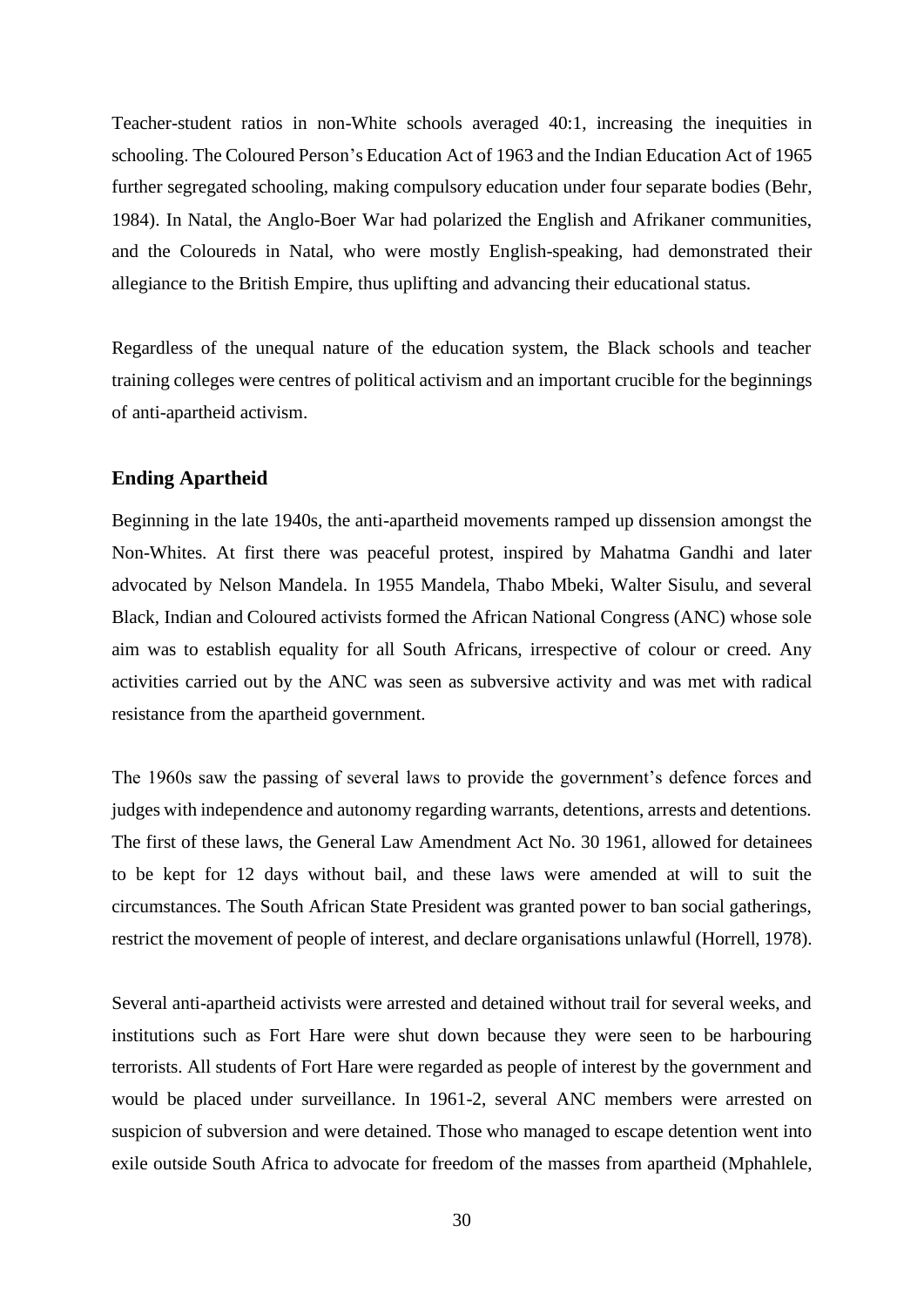1982). In 1963 the Rivonia Trial saw 30 prominent leaders of the ANC, including Nelson Mandela, Ahmed Kathrada and Thabo Mbeki, tried for treason against the state, and they were imprisoned. The prisoners were sent to Robben Island, a shark-infested island 23 km off the Cape coast. Here freedom fighter Nelson Mandela would spend 27 years of his life (Gregory, 1995).

Despite the atrocities inflicted upon him, Mandela remained a positive symbol of hope for all South Africans who sought to end the system of apartheid. The slogan 'amandla, awethu' (power is ours) burned bright in the hearts of all South Africans who wanted freedom (Struwig et al., 2016). Outside South Africa, those in exile and their supporters continued to fight against apartheid, educating their hosts about the oppression of Non-Whites, using poetry and song to highlight the oppression, and organising protest marches and rallies in support of Nelson Mandela and the ANC (Mphahlele, 1982).

The drastic actions of the South African government in repressing anti-apartheid activism boosted the awareness of the international community about the extremes of the apartheid regime. Anti-apartheid activists all over the world protested in sympathy and lobbied against these human rights violations. For the people in South Africa this struggle had to go underground, since activists or ANC sympathisers were at risk of disappearing, their families victimised. For Coloureds, living under suspicion became an everyday experience, and emigration became an even more attractive prospect than ever before. Coloured South Africans who were well educated took their opportunities to migrate to countries including the UK, US, Canada, Australia, and Aotearoa New Zealand.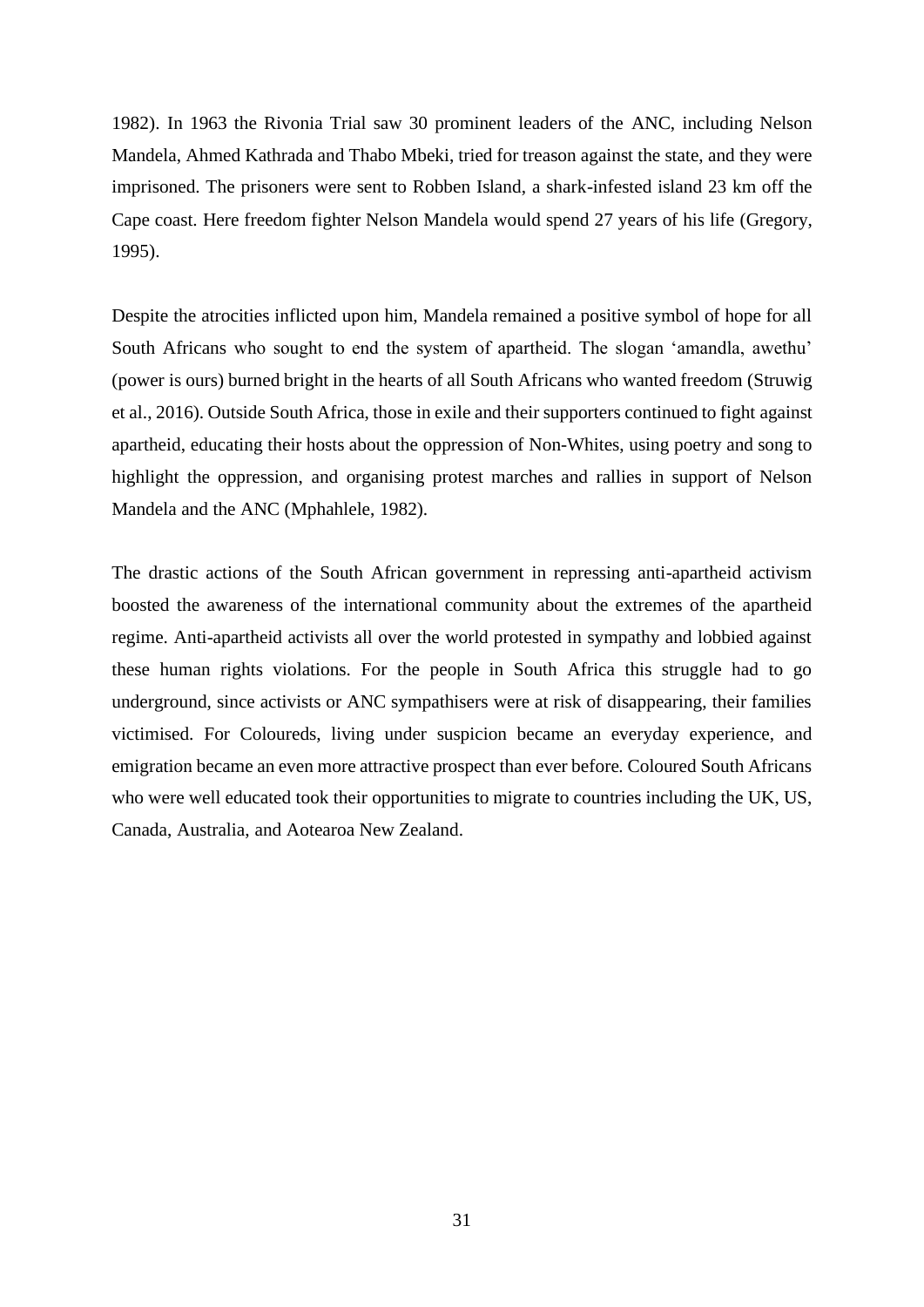## **Chapter Four A Narrative Journey to Self-Identity**

#### **Happy Childhood in eSwatini**

**1961:** My father had been questioned at his workplace at Fort Hare University about his involvement with the African National Congress (ANC). He realised his family would be in a dangerous position, under constant surveillance by the special branch of the South African Security forces, so my parents moved to the safety of Swaziland, the Kingdom of eSwatini. They planned for their children to be born in eSwatini so they had siSwati citizenship. But while my parents were visiting family in South Africa, I made my entrance into the world, earlier than expected. We returned to eSwatini and I spent the first 10 years of my life there a country rich in African culture, and welcoming of other cultures.

The eSwatini monarchs King Sobhuza I and II established trade relations with the UK, and to support trade communication with the British, introduced English as another official language, besides isiSwati. All siSwati people were fluent in both languages. The increase in international trade led to eSwatini becoming a wealthy cosmopolitan country, where everyone was regarded as equal before the law, and facilities and services were accessible to everyone.

In eSwatini colour prejudice was non-existent: we were all amaSwazi. I learned about my heritage and in spite of being slightly different from my peers, I was a proud 'Swazi'. Over the ensuing years, all three of my siblings were born in eSwatini, and I did not even realise that I was a South African citizen. My freckled face, sallow complexion and reddish hair colour were inherited from my Scottish ancestors, while my round face, button-shaped nose and coarse hair texture were from my siSwati ancestors. Those first ten years enabled me to affirm my roots and proud identity as a bi-ethnic person, acknowledging I could be anything I wanted to be.

**Christmas morning, 1967:** Our family was getting ready for the 10 o'clock mass. I fidgeted as my mom tried to set my hair in a semblance of pin curls. My hair was reddish brown and oarse, fairly long, but with a tendency to stick straight out like Pippy-Longstocking's. "Why do you have to braid them with sugar water, Mom? It's so sticky" I wailed. "My curls don't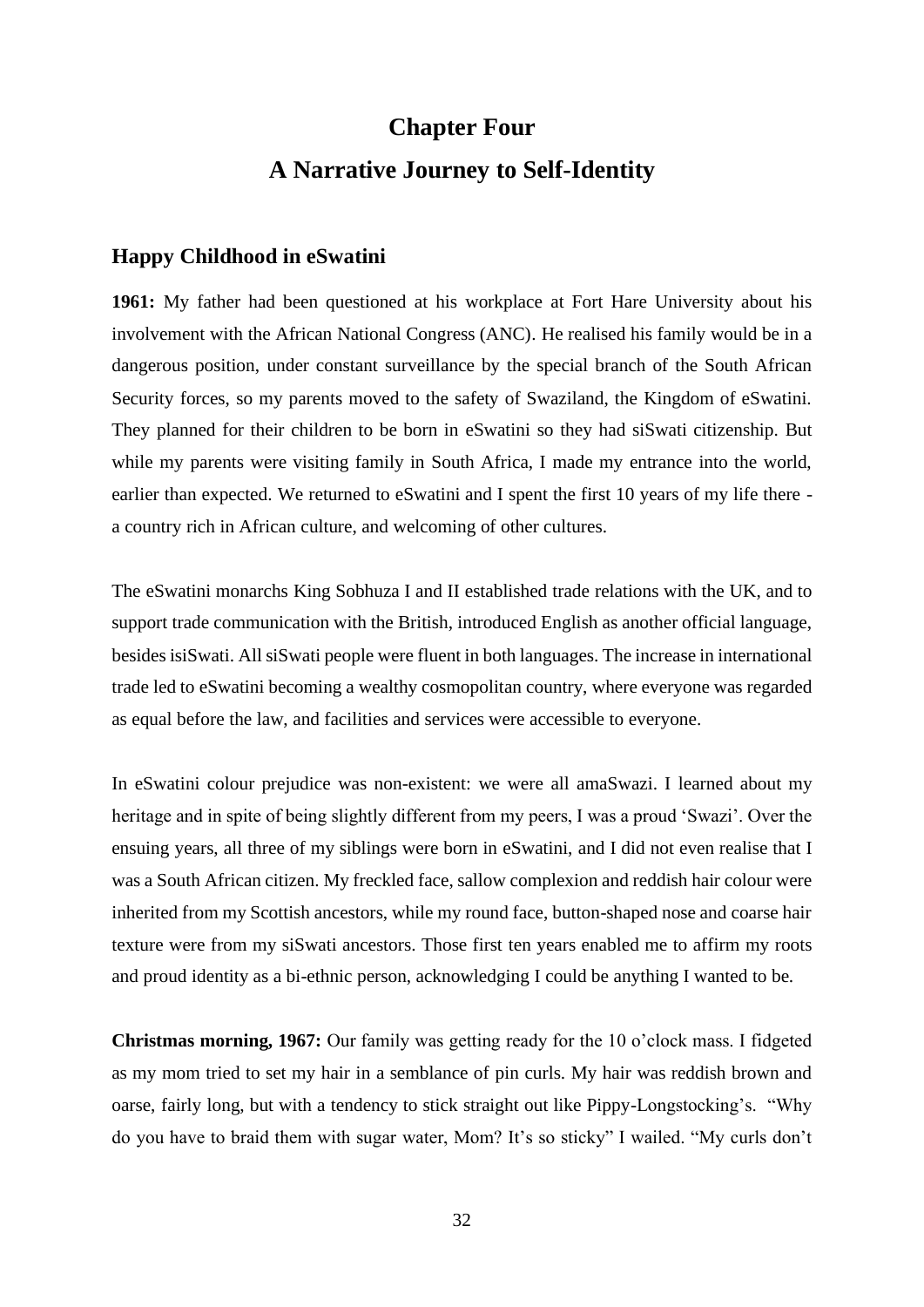look like Kassi's curls. They're a funny colour, not lovely and golden like Kassi's. Why can't you just curl them like Kassi's mom does for her hair?"

My mother took a deep breath, and quietly, not betraying the angst in her voice said to me "We are different darling, we have a special mix of cultures, Scottish and siSwati, and we must be proud of who we are. We have to be happy with what we were given by God and our family ancestry. Your friend Zindzi can't even have pin curls, but she's happy with her short black hair."

I was suitably chastised, but these revelations were the start of a tumultuous time in my life as I tried to understand the concept of race and ethnicity. The big question constantly on my mind was, "**Why am I different?"** The pin curls complete, Mom and I joined Dad and my two brothers in our old Ford Taunus station-wagon for the five kilometre drive to the church. A couple of hundred people were milling around, hugging and wishing each other Happy Christmas.

Father Borelli, our Italian priest, ushered us into the serene interior of the church to begin the mass. "In the name of the Father" he began, and so the service continued, commemorating the birth of Jesus in the lowly manger in Nazareth, and encouraging us all to demonstrate faith, hope and love in our everyday lives. An hour and a half later, our beautiful family mass ended with a glorious "Alleluia, Amen" and families poured out of the church to share a midday Christmas meal together.

Our little village of Hluti held an eclectic group of people of all races, including the teachers who taught at Our Lady of Sorrows Catholic School (OSOS) and their families. My BFF's were Kassandra Heuning (Kassi) and Zindisiwa Mbatha (Zindzi). We were all the same age, five years old, and in the same class, Grade 1. We were as different as chalk and cheese, but inseparable. Kassi was an only child of Dutch immigrants, Johanes and Gretha who had moved with her grandparents from Volendam, Netherlands to teach at OSOS. Zindzi was the youngest of six children of Sipho (Siswati for God's Gift) and Nothando (God's Love), born and bred siSwatis. My Mom and Dad, both second generation Coloureds as referred to in South Africa, chose to move from South Africa to Dad's ancestral country of Swaziland to raise their family in a place free of racial division. Their decision was proving fruitful; we were growing up as a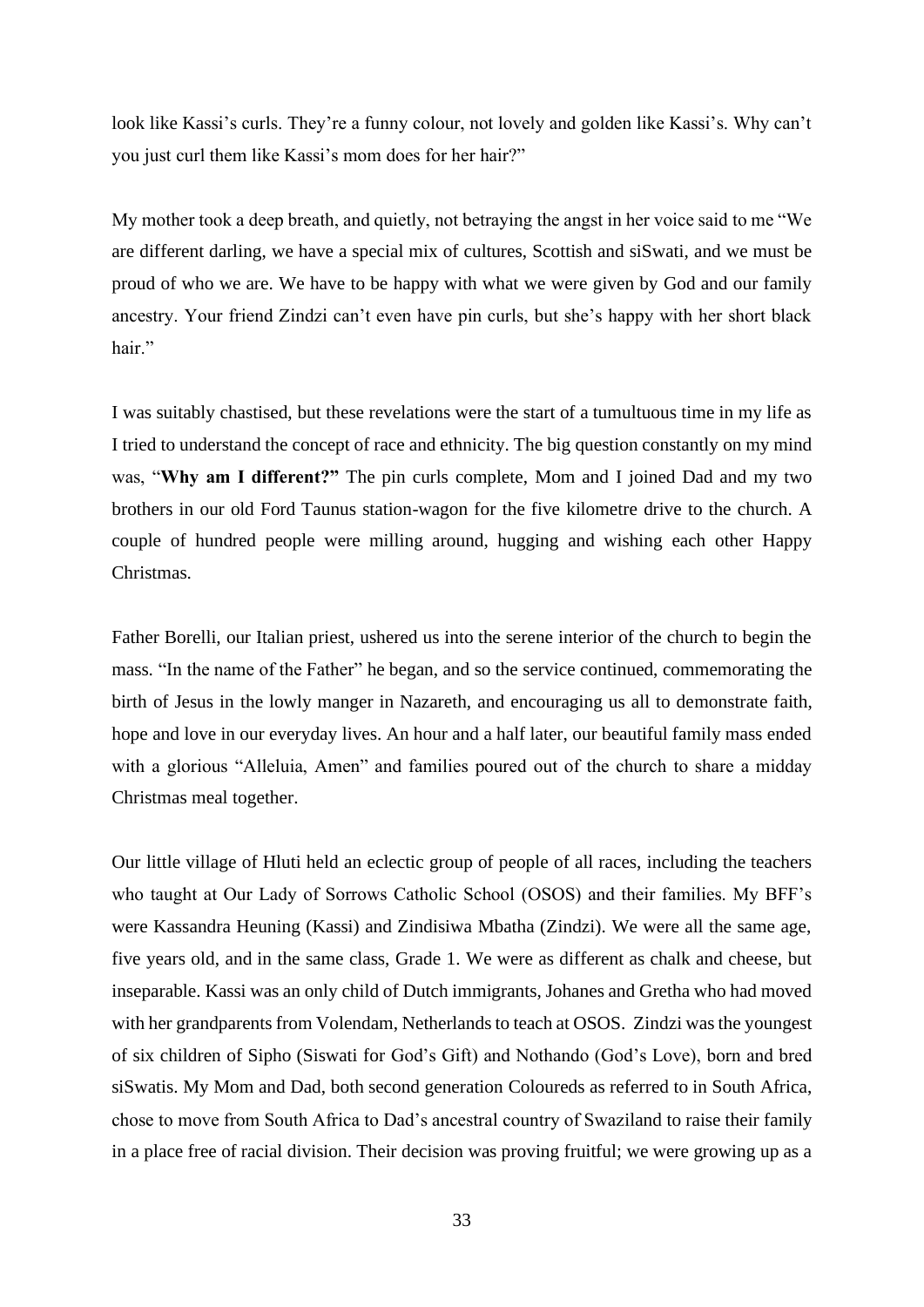group of happy-go-lucky children who were free of racial inhibitions, loved the outdoors, and popped in and out of each other's homes at will.

#### **Family Road Trip**

**New year, 1968:** My mom noticed my pensive mood and asked me what was wrong. I asked the questions that had been plaguing me since Christmas morning. "Mom, why am I different? What is culture?" Here began the journey into my heritage. It was time – time to explain the history that would provide my rite of passage into a society I would have to live in, in the future. My parents decided that since it was the holidays, they would take us on a week-long road trip to clarify our birthright and hopefully answer my incessant questions. This was to be the trip which would plant the seed of pride in my identity as a bi-ethnic person.

On our road trip we visited several places which were steeped in siSwati history and ancient folk-lore. At Lobamba we were privileged to be invited into the royal palace grounds and given a tour of the house of the Ndlovukathi (Queen-mother). For me, however, the highlight of our trip was the visit to Shiselweni district, the tribal lands of my Siswati great-grandmother, and the homestead that my Scottish great-grandfather built for his new bride at Hlatikulu (meaning large forest).

We entered a high walled kraal (enclosure) which was made of reeds that had seen better days and were met by a pack of energetic dogs who bounded around the car and led the way to the main house. A wizened old woman leaning on an ornately carved cane met us at the door and welcomed us into her umuti (home) - a humble house built of wood, stone and mud.

To me this house, which was quite different to the modern home I lived in, was fascinating. It was the typical Scottish highland croft with a high-pitched thatched roof, a number of rooms with deep window wells and a well-established fireplace set against the inside back wall of the main room. Paraffin lanterns hung on pegs on the wall, casting a warm glow into the 'great room' – as the living area was called. Portraits lined the walls; the imposing figure of our Scottish ancestor, James Henwood, and his serene bride Lydia, in full siSwati royal regalia. Great-aunt Gerty (Nokuthula, meaning peace) as she was called by her immediate family  embraced us in welcome. Dad knew many of the people there and settled into a well-worn armchair once introductions were complete. My youngest brother, 18-month-old Gene, was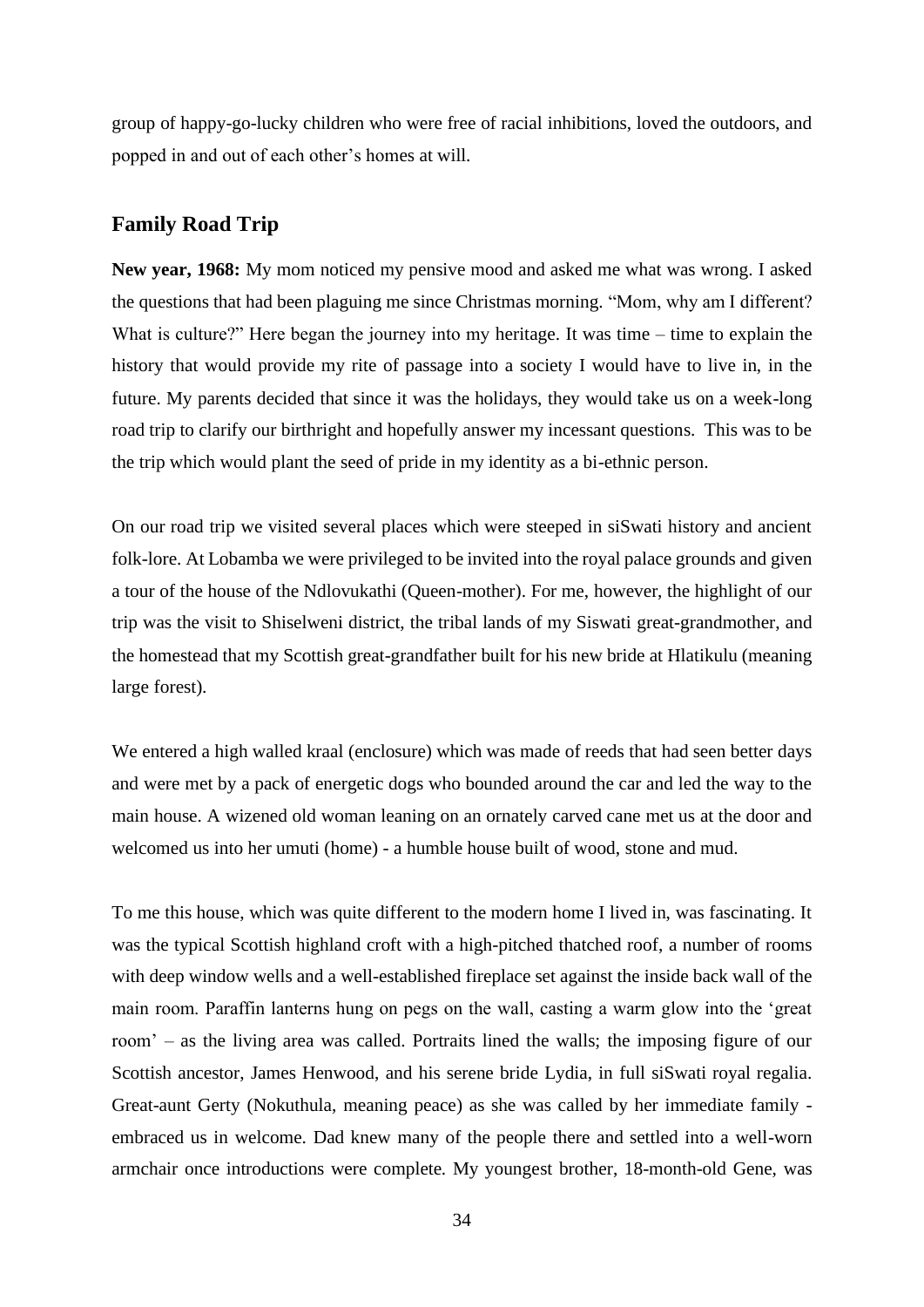asleep in my mom's arms. One of the relatives ushered Mom into one of the small bedrooms to lay him down.

Curious, I followed mom into the cozy space and was struck by a pleasant smell of sandalwood. My eyes marveled at the monstrous bed, rustically fashioned out of Tamboti, an African blackwood, with a lumpy, soft feather mattress. Baby Gene snuggled into the soft covers and continued his slumber. I was a bit nervous addressing Great-aunt Gerty. It was a mouthful to say and I stumbled over the words, so she suggested we call her Nina-Thuli, which was what her siSwati grandchildren called her. This was the first of many learning experiences on my journey of discovery.

We returned to the great room where several people of various shades of brown, fair to very dark, made their appearance, and we were introduced to each of them in turn. The welcome by these proud and loving people, spoken either in English or siSwati, was heartfelt. Wow! All these people were my family. Nina-Thuli told us that she was Lydia's youngest sister, that they were all living comfortably at the ancestral homestead and that they had been living there since her sister had died in 1957. Some of the family were native siSwatis - Nina-Thuli's children and extended family, and others were nieces and nephews - the bi-ethnic offspring of James and Lydia. We spent several hours in the company of these happy people who had no inhibitions around each other, all of them confident in their identity as siSwatis.

Nina-Thuli retold the story of how Great-grandfather James Henwood had traded with King Sobhuza II in the early 1800s and was offered a wife as a mark of appreciation for all his work. Lydia (Thembisile – meaning hope) was the king's daughter from his third wife. She was betrothed and later married to James in 1880, and they set up their homestead on gifted land in Hlatikhulu.

"How do all of these people fit in the house?" I whispered to my brother, Denny. "Shh! And listen" admonished Mom, embarrassed by my forthright observation. Nina-Thuli just smiled.

My parents watched on as I was filled with awe about the history of our family and shared a secret smile that their decision to take the road trip was worthwhile. Time flew by as we visited with our family, and at midday we were offered lunch. The simple yet delicious meal of beef and vegetables was prepared from organic produce grown at the homestead. Mom's anxiety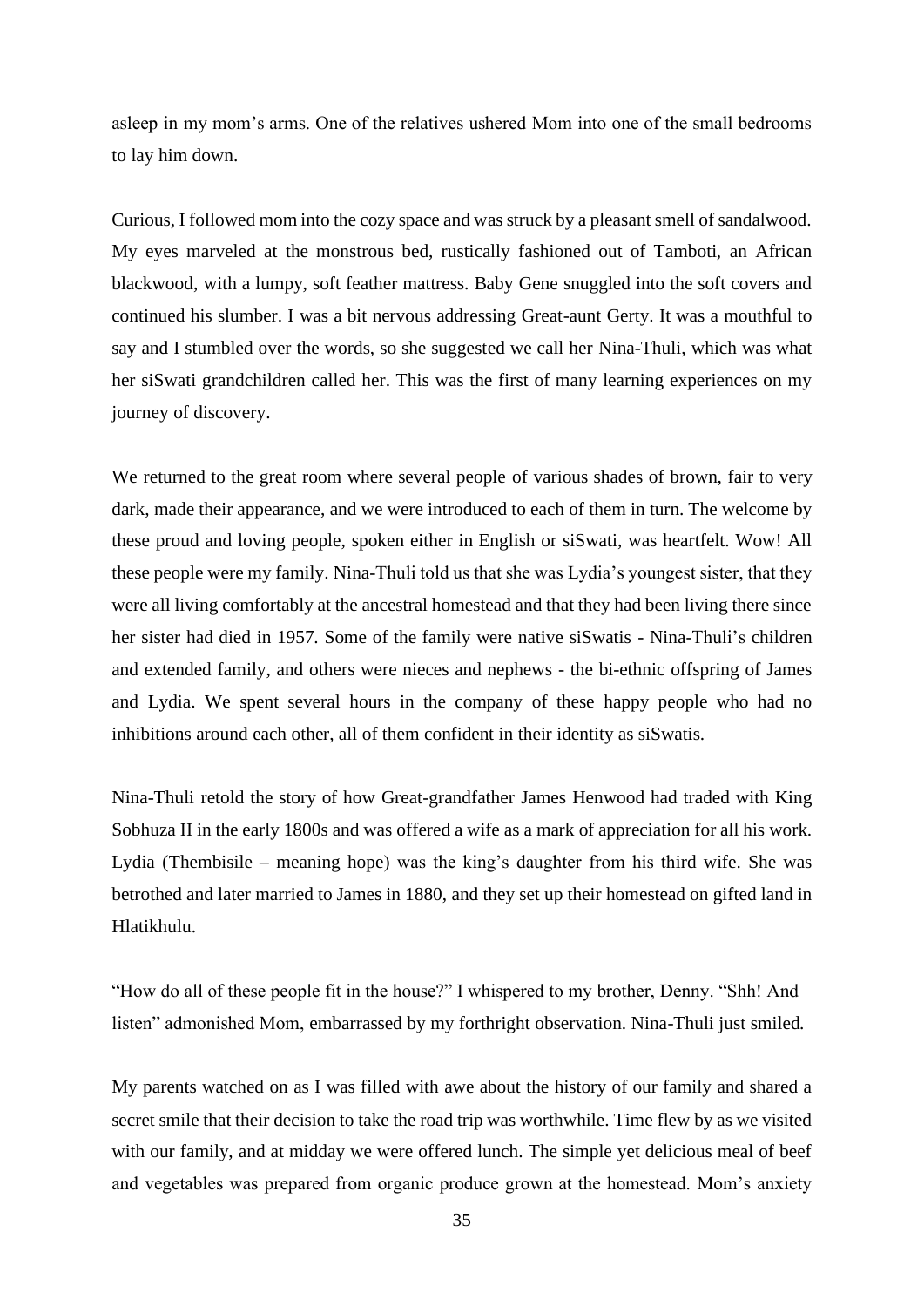was heightened when she realized that the meal and refreshments were presented on fine Vintage Scottish china, in evidence of the coexistence of biculturalism.

"Carol and Denny, please be very careful not to break anything," she pleaded. "Don't worry dear, this crockery has stood the test of time – I'm sure the children will be fine using them, won't you, Carol and Denny?" replied Nina-Thuli, smiling to put us at ease.

While my parents enjoyed hot fresh-brewed lisinga, a coffee-like drink made from Acacia karroo seeds, my brother and I were given fresh cow's milk and homemade shortbread made from a well-known Scottish family recipe. After lunch we were shown around the ancestral home. Beside the two rooms we had seen, there was another bedroom and a separate kitchen, accessed from the veranda outside. The ablution area was located a short distance away surrounded by a hedge for privacy. A well-kept garden surrounded the house, beyond which was a large area with crudely made benches around an open pit fire. I was told this area was called a boma. Further along, dotted about the main stone house and boma were several iQukwane, beehive-shaped huts made of reeds and covered in thatch, where most of the family slept, in keeping with the siSwati culture. As we chatted, we noticed a large herd of healthy looking Nguni cattle being brought into a fenced-off area. These were the family's pride and joy. Within African customs, possession of cattle is viewed as a form of wealth. An African woman's lobola (bride price) is determined by the number of cattle her father asks her suitor to bring to the betrothal. The homestead also boasted a menagerie of farmyard animals, and a thick grove of trees, indigenous and introduced. We were told about the uses of many of the indigenous trees, which included herbal remedies, cultural uses and even a cure for snakebite.

Two of the trees, the Tamboti and Marula, were of special interest. Tamboti, with its pleasant scent and hard black wood, was used for cabinetry and carving. Its sandalwood-like perfume made it a popular wood in furniture-making. Also, the milky latex it produced had medicinal properties, and care had to be taken not to use it in barbeque fires as the fumes could contaminate the food. Marula was a popular tree because it had multiple uses. The tree itself provided great shade, the bark was used to make ropes, the leaves were crushed and brewed to combat heartburn, the nuts were rich in vitamins and minerals for growing children, and the fruit was used for jelly and jam.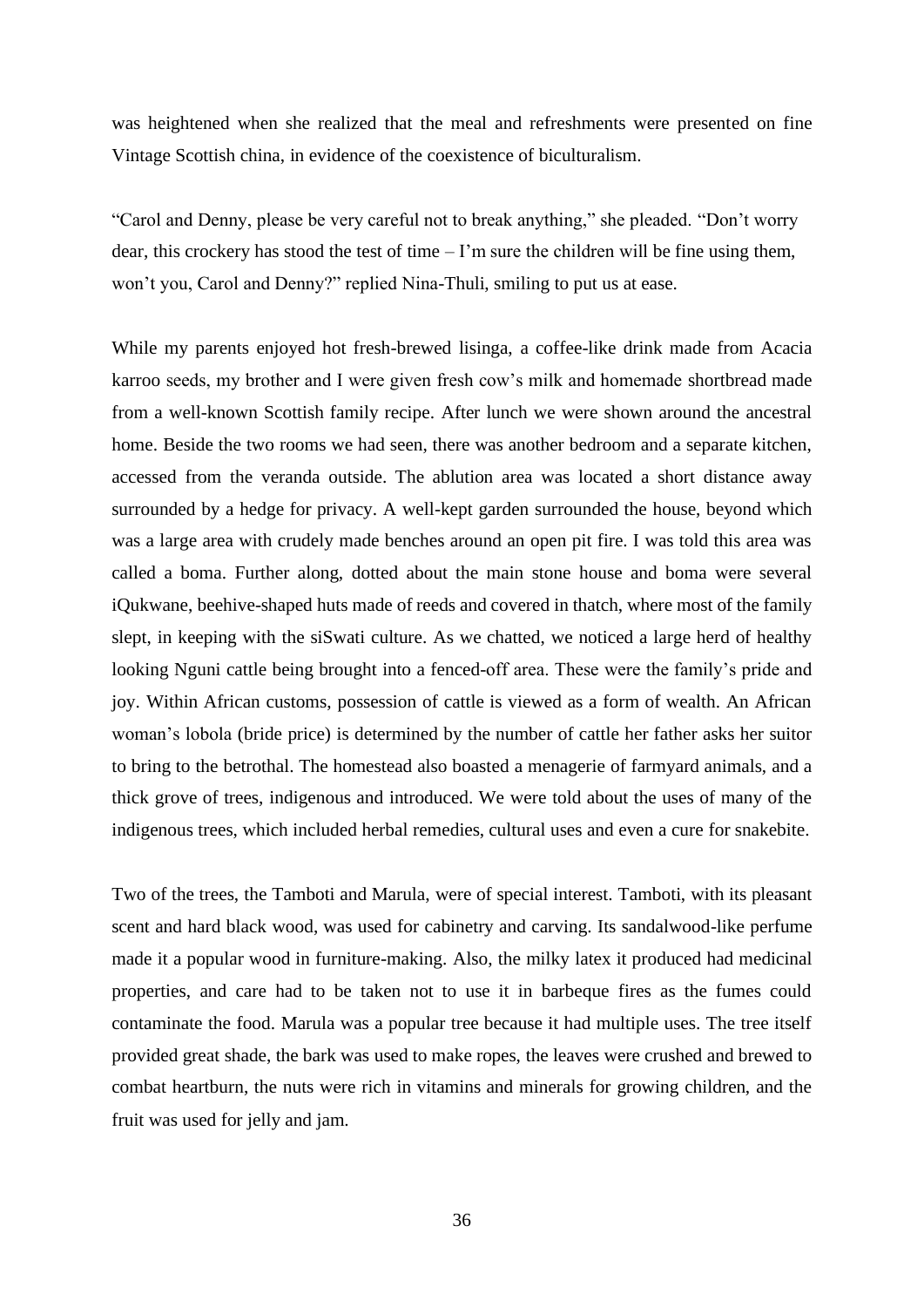"All the men at the homestead look forward to using the fermented fruit to make beer," whispered Nina-Thuli. She sniggered when she noticed my eyes growing as big as saucers, and in a conspiratorial voice said, "Carol, you weren't supposed to hear that."

Later that afternoon, before it was time for us to leave, we were treated to a traditional dance, hurriedly organized by some cousins. We were seated on rustic benches in front of a large outdoor fire, where about a dozen young people took the floor, dressed in elaborate beaded traditional costumes. The females performed a series of graceful moves and were soon replaced by loping and stomping males whose moves scared us somewhat. Nina-Thuli rested her hand on my shoulder and assured me that there was nothing to be scared about, and that the performance was done in our honour, to formally acknowledge our allegiance to the kingdom of eSwatini.

That road trip formed a lasting impression on me and was a turning point in my life. I was filled with a sense of belonging to two very different but amazing heritages. I knew who I was, that my ancestry was filled with a rich diversity of cultures – each with characteristics which would later shape me into the confident, proud and well-grounded person I feel I am today.

#### **Back in Apartheid South Africa**

1972 marked the end of my safe, contented life in eSwatini. The South African government had issued an injunction which forced us to return to South Africa, or face losing our South African citizenship. It was only then that I found out my true citizenship. My parents had to leave their permanent employment in a loving and accepting community to find work in a country fraught with oppression and division.

Work was scarce in South Africa, and our family was forced to move to a segregated Coloured township in the Natal hinterland, where my parents were able to secure teaching positions. The town we moved to was steeped in racism. We had returned to South Africa in the middle of the apartheid era, with the government exercising severe punishment on anyone who dared to oppose their ruthless regime. Most people were wary of challenging the status quo, especially since activists like Nelson Mandela were still incarcerated on Robben Island, and anyone suspected of being a Mandela-sympathizer or ANC supporter was under constant surveillance.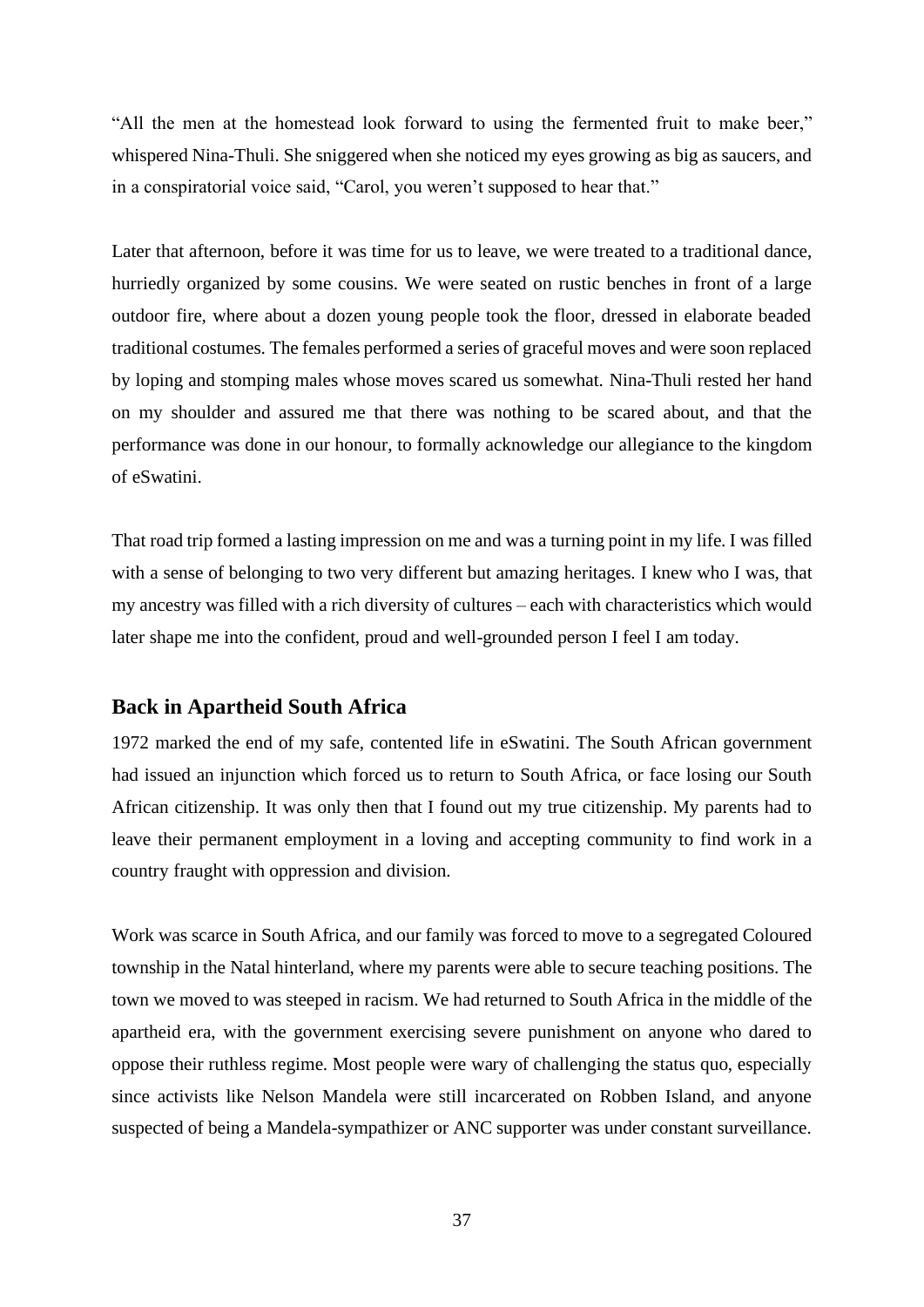Racism was also rampant in and between the Coloured communities. No photographs of ethnic African ancestors graced living room walls, but rather, English, Scottish, Dutch and many other European forefathers took centre stage in peoples' homes and conversations. Even among the Coloureds, inter-ethnic relationships were seriously frowned upon. I rejected racism, but was obliged to conform in this separatist climate.

My first years in a Coloured school were extremely taxing as I had to adapt to the expectations of the people in my area. Having come from eSwatini, I was horrified at the duplicity of many of my peers, and the blatant racism of the adults around us. Coloured people ridiculed the Black people, calling them derogatory names, and contemptuously treating them as third-class citizens. This discrimination did not sit well with me, so I frequently got into trouble for standing up for the rights of all people. Racism was rife in public places: we were not allowed to sit on the park benches or play on the children's playgrounds in the town.

Signposts around the town indicated 'Slegs Blankes' (for whites only) forbade us from using essential services like toilets, eateries and certain public transport services. Even in church we were ushered to the back pews, because the front pews were reserved for Whites only. The expectation was that I conform to the rules and regulations foisted upon us by the racist regime. Passing one of the many racist signposts that there put up around the town, my brother was horrified to see the words: "No Coloureds, No Dogs". "Is being a Coloured just like being a dog?" he asked, and my parents were lost for words. Things came to a head in my high school years when I stood up against the racist remarks that one of my teachers had made.

Young Teacher (speaking rudely to a cleaner, an elderly Zulu woman): "Thembi, get out of my way - what's wrong with you? Can't you see I'm carrying a load of books, yet you still carry on sweeping?" She barges past, almost knocking the old woman over. "You Kaffir maids have no brains, no wonder you can't think!"

Thembi (looking anxious and embarrassed): "Ngiyaxola madam, bengishanelah! (Sorry madam, I was just cleaning the hallway)."

Other students in the vicinity snigger and add derogatory comments: "Nigger, blackmama." Me (horrified at this treatment): "Ngixolisile Gogo Thembi (I'm so sorry grandma)."

Me to the teacher (outraged voice): "Miss, that was so rude of you speak to Gogo Thembi like that, it's racist! Gogo Thembi is not a maid, she could be your grandmother. Nobody deserves to be treated like that! You tell us to respect our elders but you do the opposite."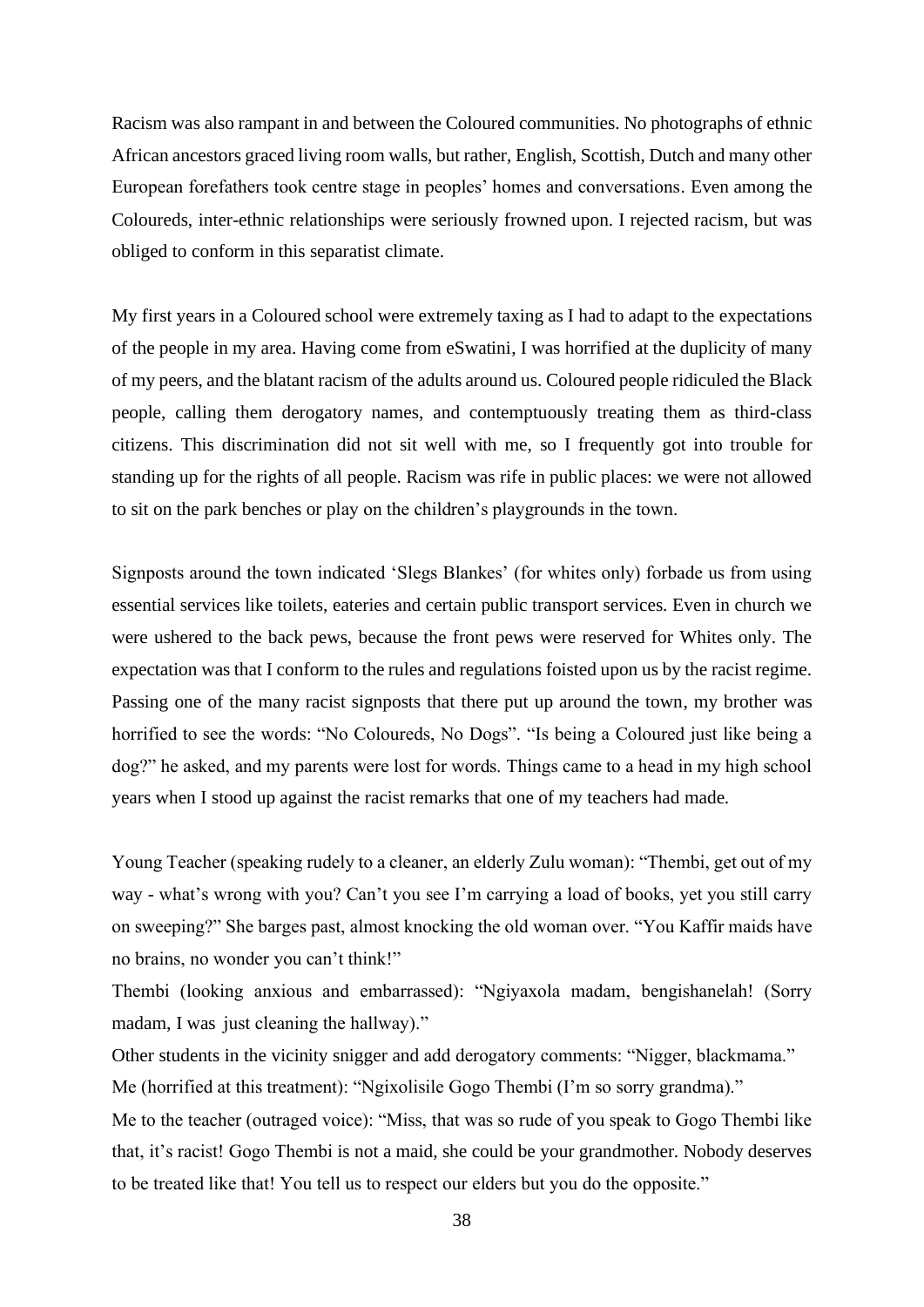Teacher (angrily missing the point): "Carol, how dare you insinuate that I have a Black grandmother? Get out of my class! As for Thembi, she's just an illiterate servant - I'm sure this is the only job she'll ever have."

Me (in tears and disillusioned): "I can't believe how racist everyone is in this place... I wish I was still in eSwatini, people treat each other right."

Teacher: "Go to the office now! The principal will deal with you, and your parents will hear about this too."

It was at this stage that my parents realised the impact apartheid was having on me, and they decided to move me to an international multi-ethnic school for the rest of my schooling. I was able to be myself at the international school, thriving both academically and socially and developing a strong sense of identity. The broad-minded teachers indulged my political aspirations and encouraged constructive dialogue about the politics of South Africa. While there were a couple of incidents which landed me in hot water because of my outspokenness and left-wing viewpoints, this was a safe environment in which to express my opinion.

I graduated from the international school with a qualification recognised worldwide, and immediately applied to attend Natal University. My application was accepted until the final stage, where I had to attend an interview. At this stage the racist world of apartheid reasserted itself; because I was a Coloured student, I was not allowed to attend the university. Instead, I was obliged to attend a Teacher Training College for Coloureds, and eventually graduated with a Secondary School Diploma in Natural Sciences and Mathematics. This qualification required the same examinations as that of White institutions, but only allowed us to teach in a Coloured school.

In 1987 after teaching for five years I secured a full scholarship to complete my BSc degree in the USA. This scholarship was offered by the Institute of International Education to 100 top Non-White South African students. There, I interacted with Coloured as well as Indian and Black students from all over South Africa, and even though we were enrolled at several universities around the US, we maintained close ties with each other. The camaraderie between us let us learn more about each other's ethnic culture, and strengthened our acceptance and understanding of the realities of apartheid for our Non-White South African counterparts. I was was exposed to a different lifestyle and learned to believe in myself and my unique indicidual identity. In 1989, my degree completed, I returned to South Africa to resume my teaching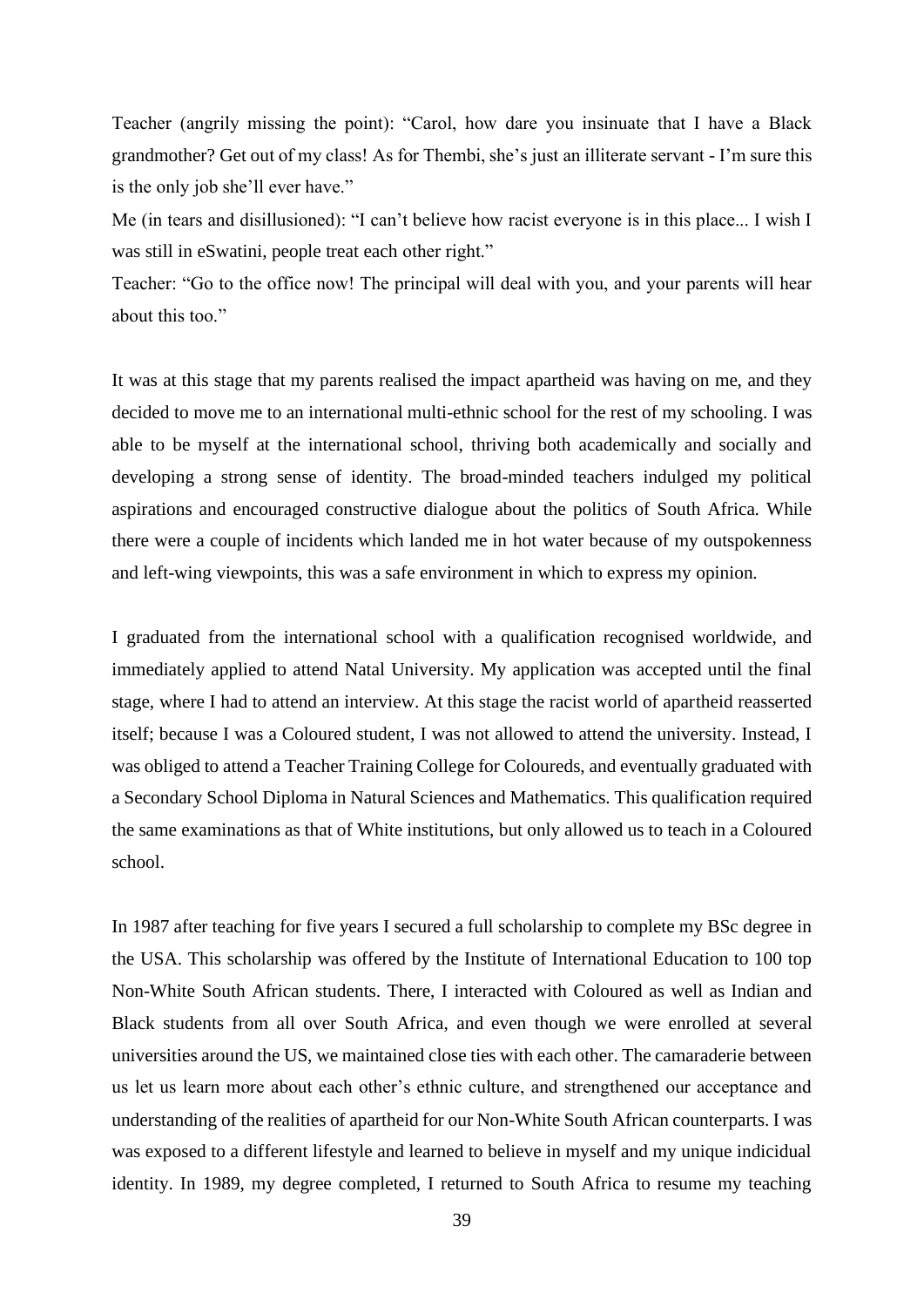career in a Coloured school, because we were not allowed to teach outside our 'race' group. I spent the next 20 years teaching in that unfair system.

Apartheid was perpetuated for three decades and not only pitted Non-White against White, but also Non-Whites against each other (Marx, 2002). Change came about through the leadership of the compassionate activist and humanitarian, Nelson Mandela, who after 27 years' imprisonment, led South Africa to become a democratic republic in 1994 (De Klerk, 2003). While the new South Africa held much promise for the majority of its countrymen, the following years also came with many enormous challenges.

On independence in 1994, the Reconstruction and Development Program introduced affirmative action, which became part and parcel of the transformation project. It was established to correct the inequalities to which the apartheid regime had subjected the majority of its people, as well as to make a meaningful transformation of the economy to allow everyone to be participant. Affirmative action was intended to address the social disparities between groups, but as time went on, the outcome was very different. Two of the Non-White groups, Coloureds and Indians, were further marginalised while the Black/Bantu people, seen as the most disadvantaged group, were given precedence in job security.

Affirmative action can be viewed as 'positive discrimination' which favours people with protected characteristics over other candidates more suited to jobs. Attitudes of despair were especially prevalent in the mixed-ethnicity groups who saw it as reverse apartheid. Research reported the feeling among these groups that they were not White enough in the old regime, and now were not Black enough (Adhikari, 2005). For many, South Africa's reform was toolittle-too-late, and coupled with increasing levels of poverty-driven crime, resulted in many South Africans seeking a new life outside the country. We were tired of the oppression, the verbal abuse and the fear we had to live with – it was time to leave.

#### **New Country, New Horizons**

**9 November 2000:** It's 10pm when I hang up the phone in Port Shepstone, South Africa. I have spent the last hour on a telephone interview with the principal of a school in New Zealand. I'm close to hyper-ventilating and I screech "I can't believe it! I've got a job - a Maths and Science position at Rotorua Boys High School!"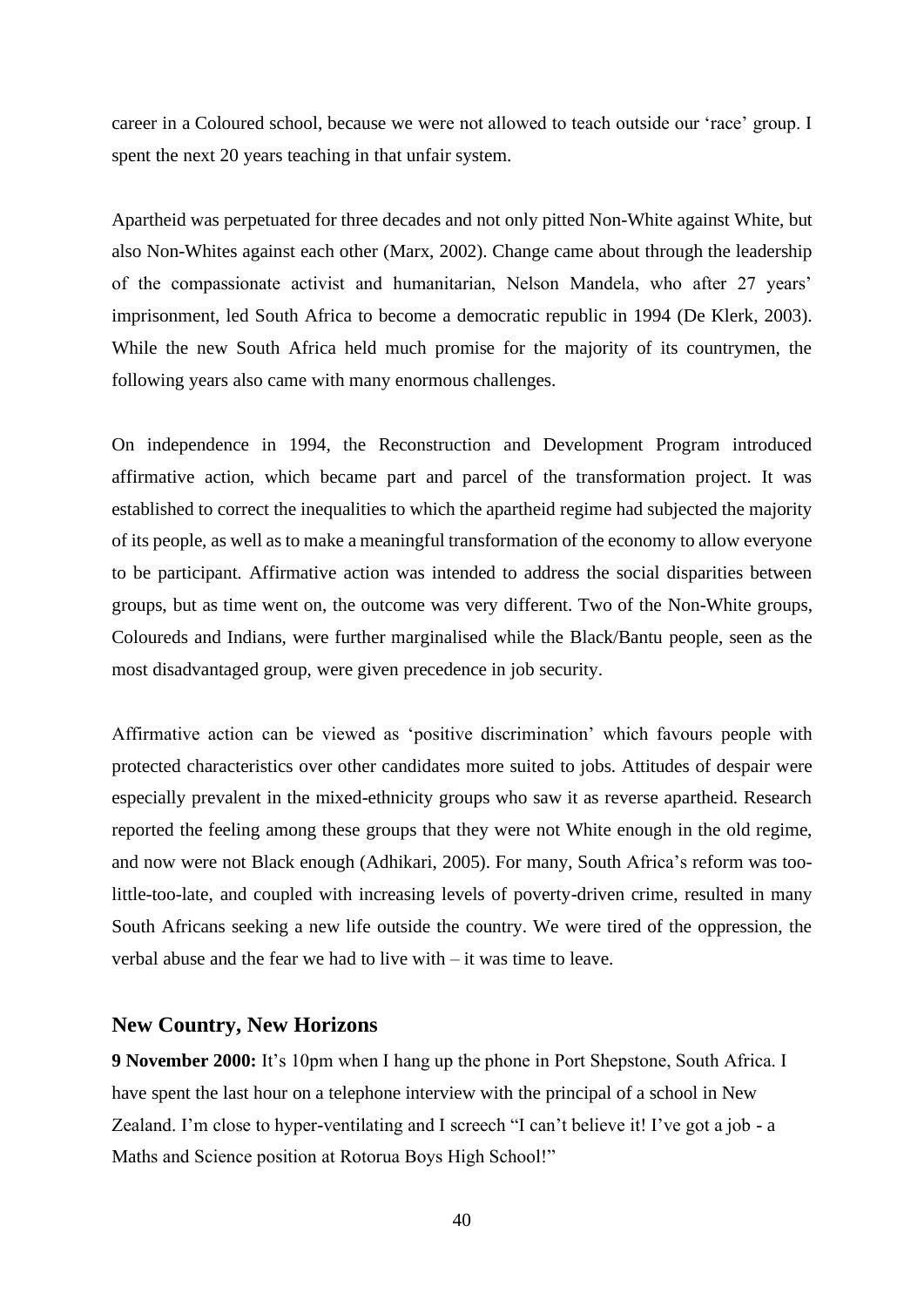Jen, my mother-in-law, hugs me and says "Congratulations m'darln, you'll do a great job in New Zealand – but we'll miss you so much."

Half-an-hour later, at 9:30 am New Zealand time, 11 hours ahead of South Africa, Chris the principal presses send on the email that formally employs me at Rotorua Boys starting January 2001. My computer pings as the email arrives, and I open it and scan it to find the attached PDF which has the Offer of Employment. I click 'CTRL-P' and the staccato of the old inkjet printer echoes the beat of my heart. My heart lurches as I watch the letterhead of RBHS appear out of the printer. I have to sit down to take it all in. I have a job: sight unseen, but nevertheless, a full-time position in a new country, where my husband has been working since the start of the year. Quietly, I whisper a prayer of thanks. Our tickets are bought, our bags are packed, and now leaving is becoming a reality. Three weeks from now I'll be halfway around the world, going to a new job, a new town, a new country.

**30 November 2000, 2:00pm:** The international departure lounge is humming with the sounds of people preparing to depart. My two brothers and I wrestle three huge suitcases to the checkin counter. All our earthly possessions, the sum total representing our life in South Africa, are crammed into those three 75x45cm suitcases. A large contingent of my relatives, including my parents and my in-laws, are milling around, trying to be enthusiastic about farewelling us. The truth is they are likely to never see us again. I swipe at an errant tear, making sure that my children don't notice my anxiety. Suddenly I realise we are just one of many families who are migrating, and that the same strong emotions are running through several family groups right at the same minute. My dad, ever the stalwart, puts his arm around me and says, "Daughter, it is your time. To everything there is a season, a time for every purpose under Heaven. Never fear, we will meet again." A bell chimes, and the boarding call for Singapore Airlines, bound for Auckland New Zealand, is announced. I check again – passports, boarding passes, wallet and tissues. After a flurry of hugs, kisses, tears and waves we pass through the boarding gates, ready to start a new life in a new country with an earnest wish for a better life without racism.

Twenty-two hours later, three tired travellers embark on the last leg of our journey to New Zealand. My daughter's chatter has ebbed before her tiredness. I cajole my very shy son into giving me a smile; he does, but his eyes glisten with tears of exhaustion. The friendly Singapore Airlines airhostess directs us to our aisle seats. We gratefully sink into the plush seats after enduring a 14-hour flight from Durban, followed by an 8-hour layover in humid Singapore.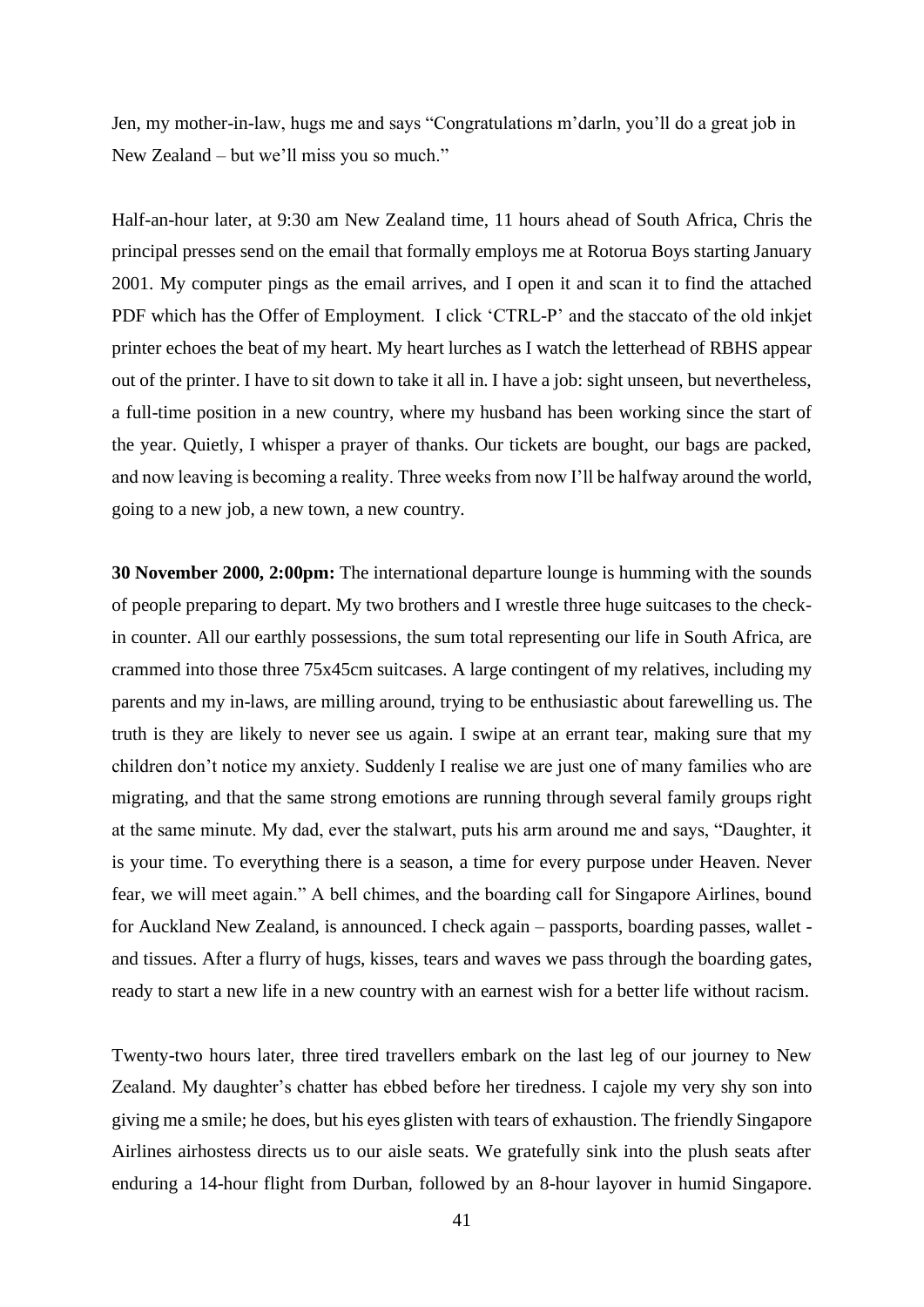Each of us 'plugs-in' to our choice of movie, game or music. Within 15 minutes we are airborne. My eyes close as I listen to a random selection of pop/rock. Pink Floyd belt out a hit from their album, Off the Wall:

> *We don't need no education We don't need no thought control No dark sarcasm in the classroom Teachers leave them kids alone Hey, teachers, leave them kids alone All in all it's just another brick in the wall All in all you're just another brick in the wall...*

I drift off, and memories flicker on the screen of my subconscious mind... Hundreds of students are crammed into the hall, while a mixture of languages in excited voices - Zulu, Xhosa, Swazi, Tswana - compete against each other and English, as people greet each other. From the front, a deep, distinctive voice shouts powerfully and in slow rhythm, "AMAND-LA" and we all answer "AWE-THU!" Translated, it means 'Power is ours' and it reverberates throughout the venue as we – ethnic Africans, Coloureds and Indians - stage yet another protest against unfair, unequal education. We stand together as one, united in an identity that has been foisted on us, Non-White South Africans, to demand what is rightfully ours – equal education.

The drone of voices soon stills as Zindzi (Nelson Mandela's daughter) addresses the crowd to enlighten us on the status of the protests and boycotts that are crippling the country's education system. Her speech is greeted with enthusiastic applause – which weirdly morphs into the chorus, 'All in all you're just another brick in the wall...'

Turbulence jolts me awake, and I reach over to my kids sitting on either side of me – an instinctive behaviour perfected over the years of living in crime-riddled South Africa. I relax as I realise they are safely with me, and have also succumbed to their exhaustion.

I ponder my strange dream. Is the song telling me something? What does it mean? The mixture of ethnicities in the meeting I dreamed about seemed to relate to my anticipation of meeting with all kinds of New Zealanders - Māori, Pākehā, and others. The memory of the protest meeting and the chant, Amandla Awethu relate to the memory of the New Zealand protests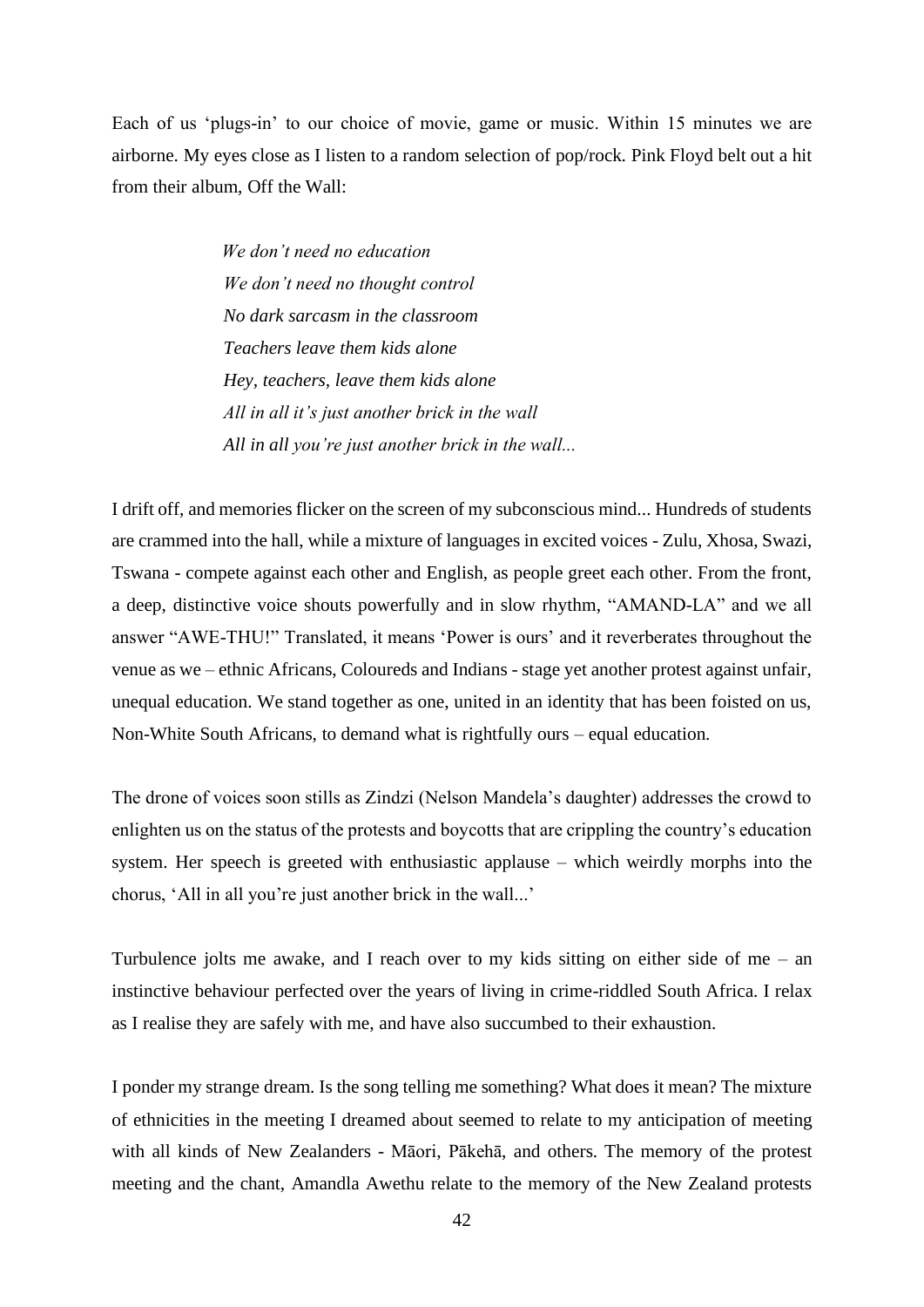against the exclusively White Springbok teams. Dreaming about Non-White South Africans seemed to relate to the Māori indigenous peoples of New Zealand who I was looking forward to meeting. Lastly, the Pink Floyd song reflected my nervousness in joining an education system which I have no knowledge of at this stage. Starting over in a new country could have positive and negative implications – but based on our current understanding of the attitudes and social policies of Aotearoa New Zealand, we were confident that this decision to immigrate was the right one for us.

#### **Day Two Teaching in Te Taitokerau**

Of course, by the time I arrived at school the next day, all the children knew I was a part-African immigrant who had been going to te reo Māori classes, and just happened to look a bit like someone's aunty. This time, when the hīmene ended, Bo took the moment and spoke so that all the students could hear. Nobody moved.

After a very short mihi, Bo asked: "So, Whaea, can you speak that Click language? Can you say something to me in African?" Laughing, I replied, "Yes, I can say a few words and sing some songs in Xhosa – the click language, but I speak a number of languages – English, which is my mother tongue, Afrikaans, which sounds like German, Zulu, and Siswati, which was my great-grandmother's home language. So, I'll greet you in Siswati: Sakubona, kunjani? that means 'Hello, how are you?"

Ariana: "Oh, okay, so that's the same as saying 'Kia ora, kei te pehea koe?' Most of my whānau speak Māori, and I went to a Kura Kaupapa Māori before I came to this school.

Me: "I'd like to learn Māori and I think it won't be too hard, because our languages have the same vowel sounds as yours - a e i o u."

Bo: "Okay Whaea – maybe we should teach you..."

We get on with the lesson, me learning some new words and phrases. At the end of the day, Ariana asked "Whaea, how do you say 'Goodbye' in your language?"

Me: "As you leave, I'll say "Hamba kahle!" which means 'go well'."

Ariana (mimics): "H-a-mb-a ka-h-le - I can't say the 'shl' but some of it sounds like Māori." Me: "A really good try…. do I say ka pai?"

Ariana: "Kia ora Whaea. See you on Monday."

Me: "Haere rā, tamariki mā."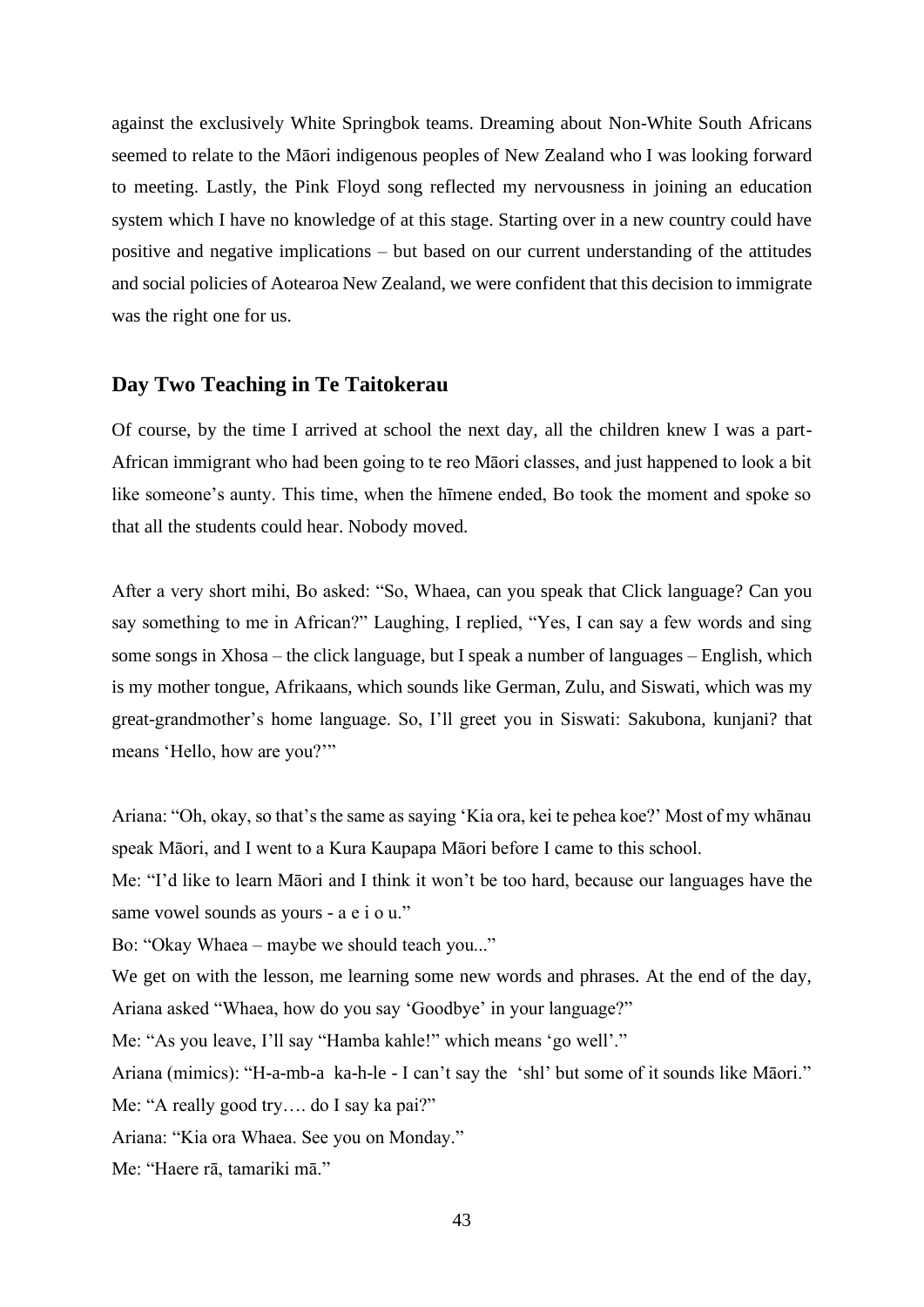### **Poetic Interlude II**

#### **Coloured**

When I was born, I was Brown, When I grow up, I am Brown, When I am embarrassed, I stay Brown, When I get injured, I am still Brown, When I am tummy-upset, I stay Brown, When I am cold, I am still Brown, When I am sick, I still look Brown, When I die, I'm still Brown. Yet, You… When you were born, you were Pink, When you grew up, you are White, When you are embarrassed, you get Red, When you get injured, you turn Purple, When you are tummy-upset, you go Yellow, When you are cold, you turn Blue, When you are sick, you look Green, When you die, you are Grey. And yet you call me … Coloured

*by Agra Gra*

#### **Ixabiso (Xhosa for 'value')**

Be comfortable being, just be Glowing, basking, dynamic me Who am I? Different and diverse Better together, pride of the pack.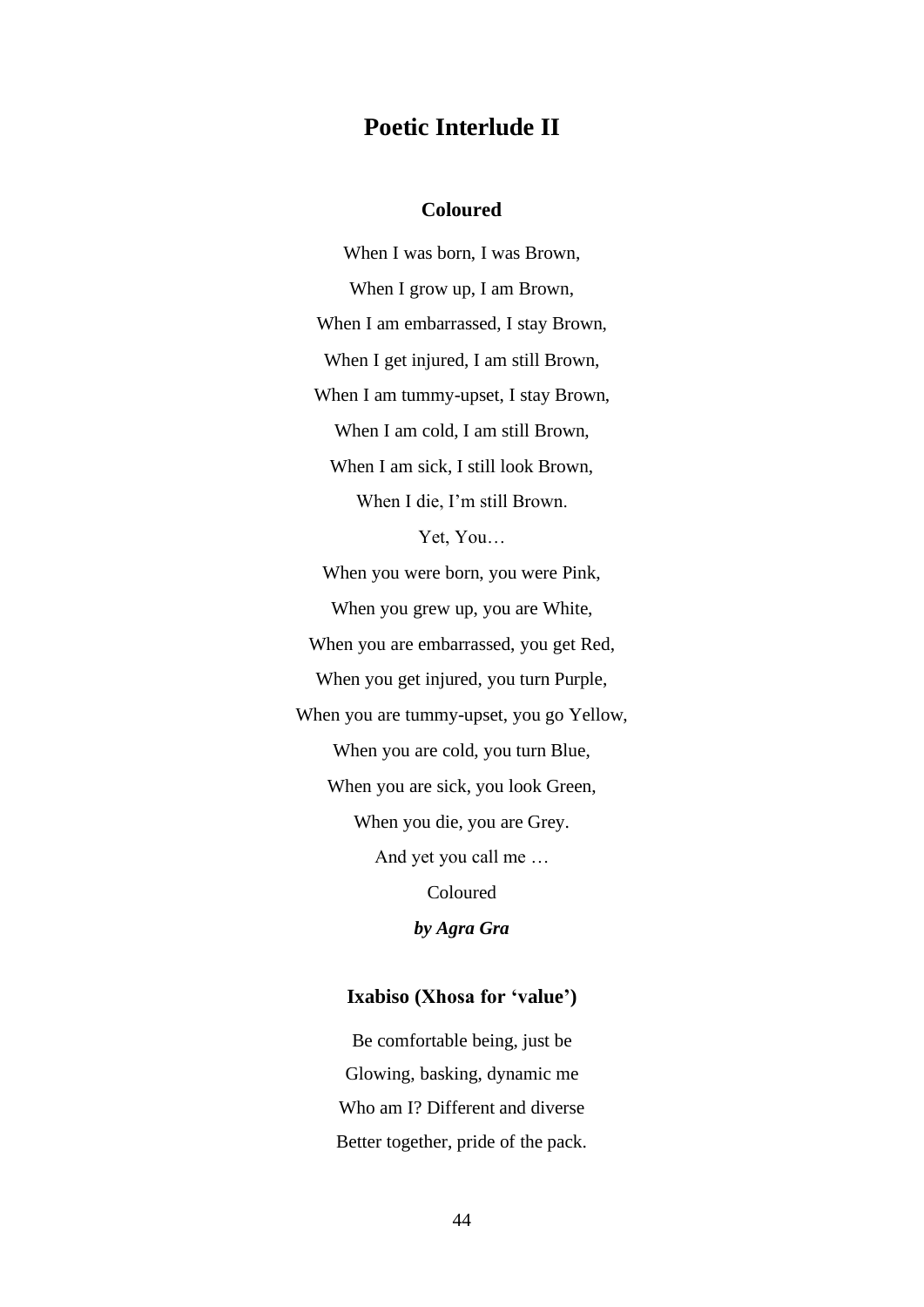Glowing, basking, dynamic me Come into bloom Better together, pride of the pack Creating stories, a chest of treasures

Come into bloom Who am I? Different and diverse Creating stories, a chest of treasures Be comfortable being, just be Just Be *(Pithouse-Morgan et al., 2018, p. 112)*

#### **I am Enough**

She was alone, but stood there with pride, She stood there staunch, though crying inside, They said she was different – that she didn't fit in, Her colour was wrong – the mixture a sin. She never knew that life would be so tough, She was not white enough, not black enough.

Opposites attract – that's what they were taught, So black met white – love was what they sought. Amid the love, the life and the laughter,

Her beloved parents welcomed their daughter.

Taught fairness, equality and all that stuff, But sadly always -not white enough, not black enough.

She was just perfect - the best of both of them, Caramel skin, red curls, eyes like amber gems. Her curiosity was great, her goals, her flair, Determined to prove that life can be fair. But alas, alas - her life would be rough, She was still - not white enough, not black enough.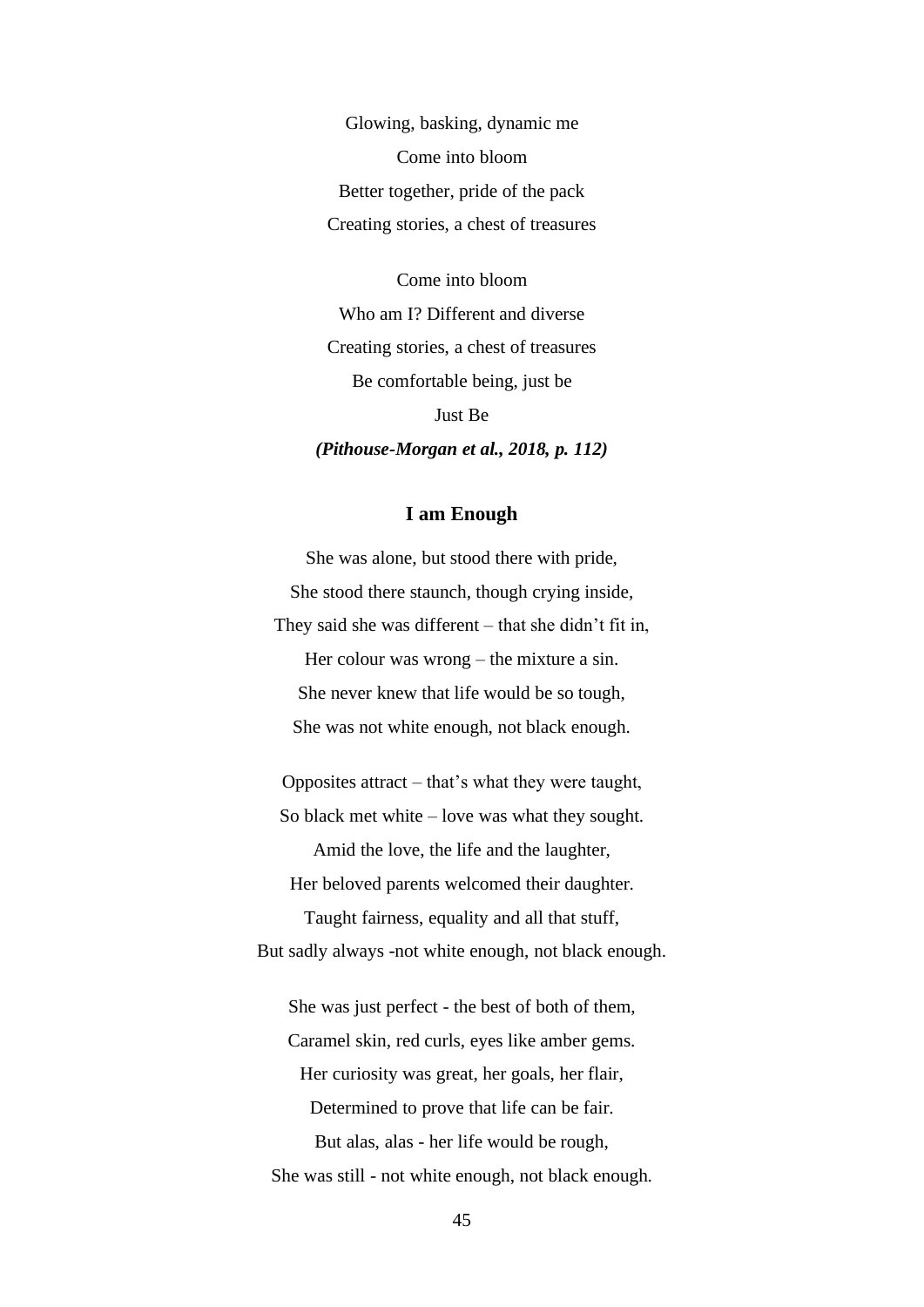Live, love and learn, just do your best, Education is  $key - that's what's the test.$ Strive and work hard to prove to many, That you are the master of your own destiny. Who knew that all this was just a bluff, Since you are - not white enough, not black enough, She straightened her back, her head held high, Determined to prove she'd not just get by.

"Both my Scottish and Swazi ancestry – I am proud of them as I ever could be." Though not white enough or black enough, "Am I enough? I am enough - I am me."

*by Carol Stanley*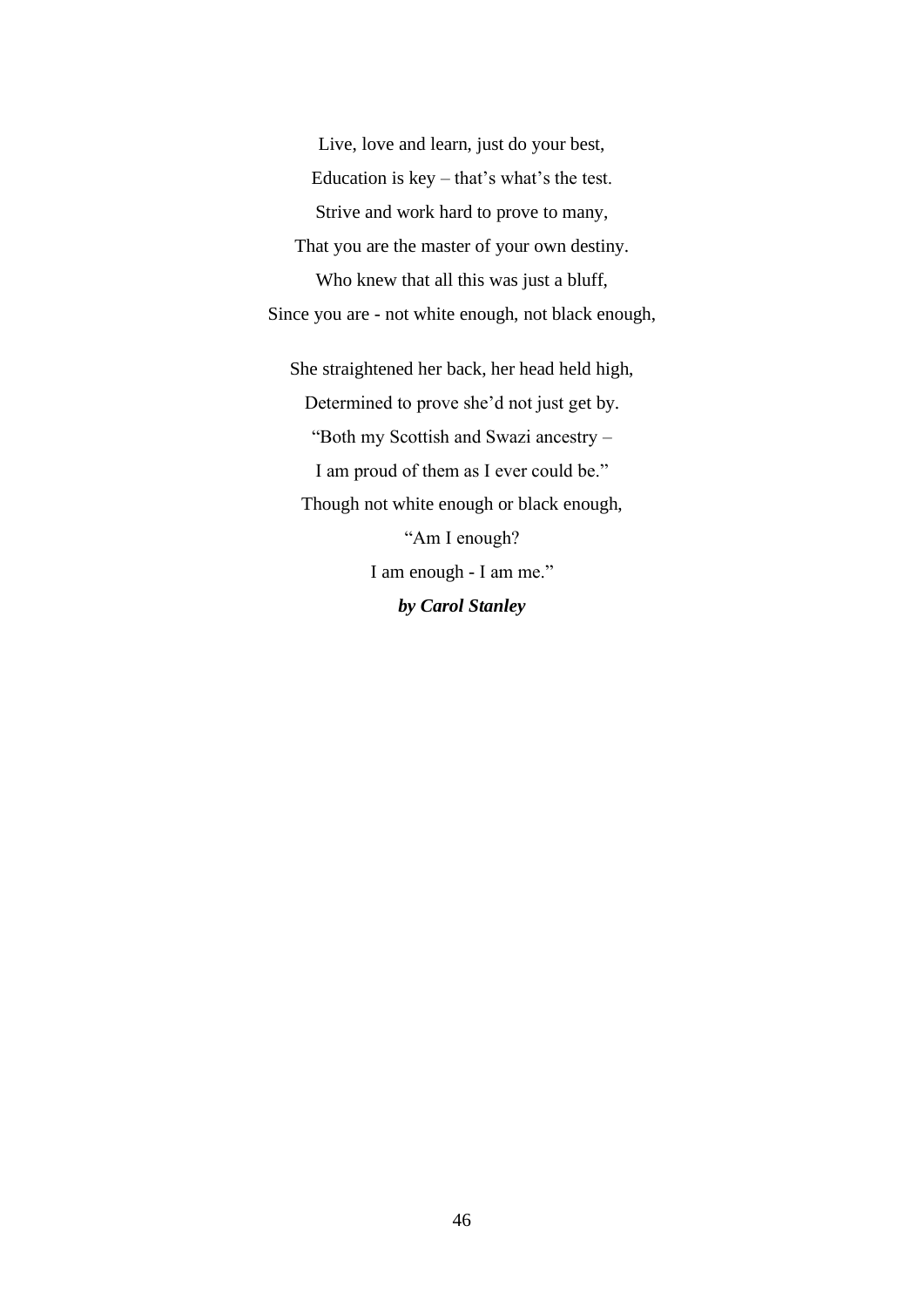## **Chapter Five Discussion and Conclusion**

Racism is still a social force in most countries and cultures, though today it is often veiled. It shows itself in the assumptions people are brought up to have about the social world, and is reflected in the language that is used. In the accounts I have written about South Africa in the preceding chapters, I have paid attention to the many labels used to separate people and place them in categories, and the way these have reinforced racist hierarchies and understandings of other people. For example, names for people groups that derive from racist frameworks continue to be used; and the identity passes from the apartheid era are still used as forms of identification. In undertaking this research, I have gained a new level of understanding of the extent to which racism has shaped my family history, and continues to impact on my life. Undertaking this dissertation here in Aotearoa New Zealand has made possible an exploration of my African ancestry, which would not have happened had I remained in South Africa.

Below, I first discuss the limitations of my chosen research approach, followed by a reflection on the research question, finishing with a brief closing comment.

#### **Limitations of this research (and strengths)**

This dissertation research is limited by the fact that it is an account of a complex national history told mainly through my own life story and experiences. My story, while different in the fact that I proudly established my bi-ethnic identity at an early age, is one that many Coloured South African people could relate to. It is likely that the experiences I have recorded would also touch the hearts of many White South Africans who lived through the apartheid era. This research is autobiographical in nature, which is an inherent limitation. On the other hand, in a study as small as this, the use of both the literature and my own experiences have given me the means to tackle a large topic more effectively than by using other more traditional qualitative research methods, such as interviews.

#### **A Coloured South African Teacher in Aotearoa New Zealand**

In South Africa, the term 'Coloured' refers to a person of mixed ancestry. Originally the label was used for the children of European men and indigenous African women. For most of the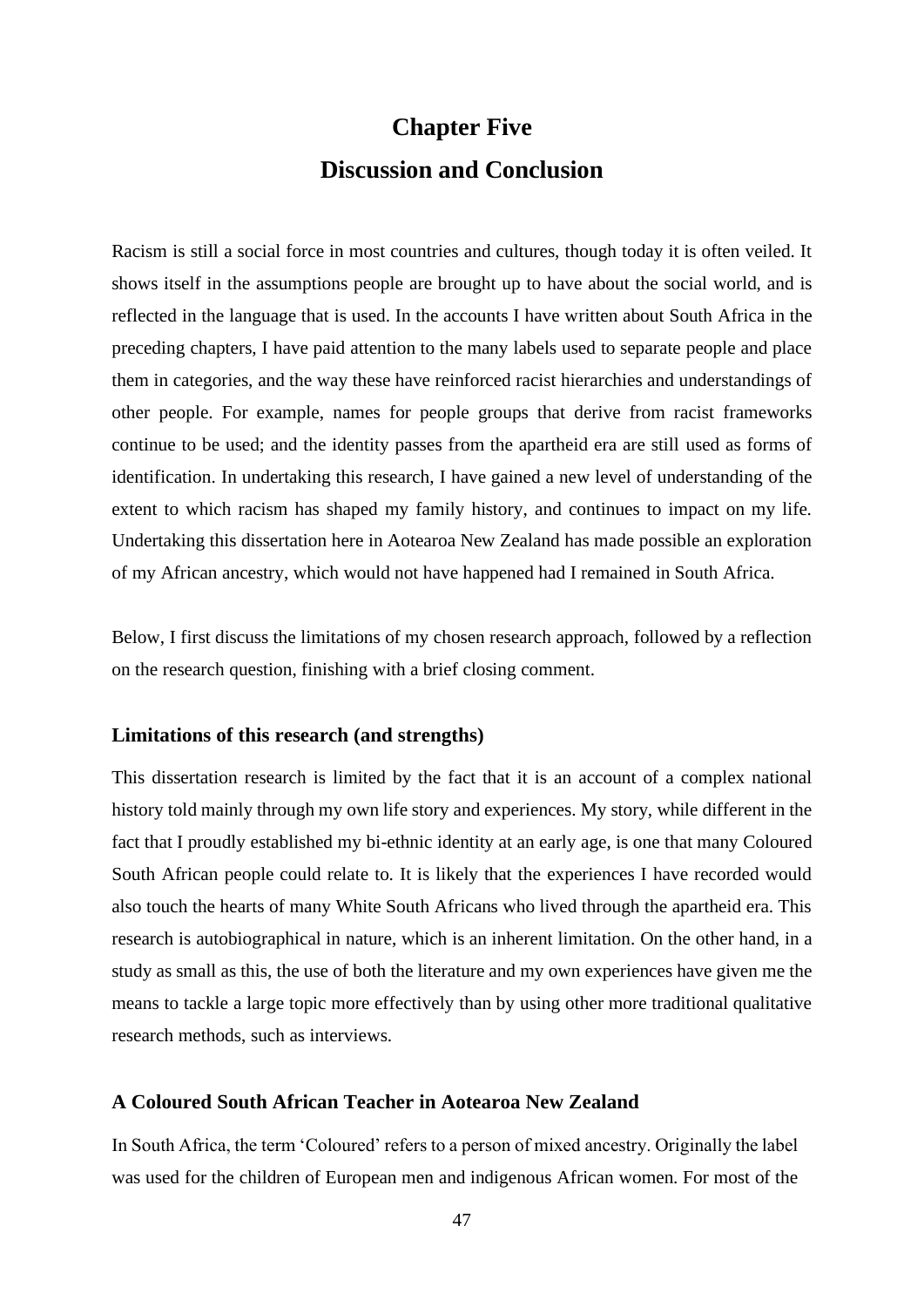country's history, there would have been very few liaisons between African men and European women. The early European settlers in Africa believed that their genetic superiority meant that their children should be White. These concepts and terms are examples of how deeply racism has been embedded into the social frameworks of the South African people.

Under apartheid, Coloureds adopted elitist attitudes towards other Non-White groups and counted themselves as lucky to have better services and facilities than the rest of the Non-Whites. The large majority of Coloureds were happy with their lot, but many sought to pursue pathways towards improving social justice. Many Coloured people followed the lifestyle and belief systems of their European forebears, and some even shunned their indigenous ancestry.

For me, being Coloured meant I had the benefit of a foot in both worlds. I accepted what each ethnicity brought - the language, culture and value systems. This put me in a unique position to be able to navigate through life in South Africa. The advantage I had over many of my relatives and friends was that I had developed my sense of identity and was equally proud of both sides of my family heritage. Added to that was the fact that I had spent several years in a multi-ethnic school, where I realised that I was on par with people of all other ethnicities.

Immigration is a conscious decision to leave one's country of birth and re-establish oneself in another country. People immigrate for a variety of reasons – new opportunities, for a safer environment for their families, for a better life. Immigrants experience a raft of emotions – excitement, anxiety, loneliness, to mention a few. For many immigrants there is a sense of determination to make the most of the situation they have put themselves into. Since most have left family and loved ones behind, we cling to the things that we hold dear. If we have immigrated with our nuclear family, we tend to develop closer bonds within that unit.

Acceptance by our adoptive country plays a large role in how quickly we are able to settle into life there. Often the language barrier can have a huge impact on how quickly we are able to integrate into our new society. For many Coloured South Africans, Aotearoa New Zealand represented a place of refuge, where an accepting attitude meant we could quickly blend into the way of life here. Immigrant status also comes with challenges. Since we are South African, we would often be stereotyped as racist, given the limited knowledge most people outside South Africa had. The first wave of White South Africans to Aotearoa New Zealand (pre-1994) tended to be those who left because they did not want to be part of the apartheid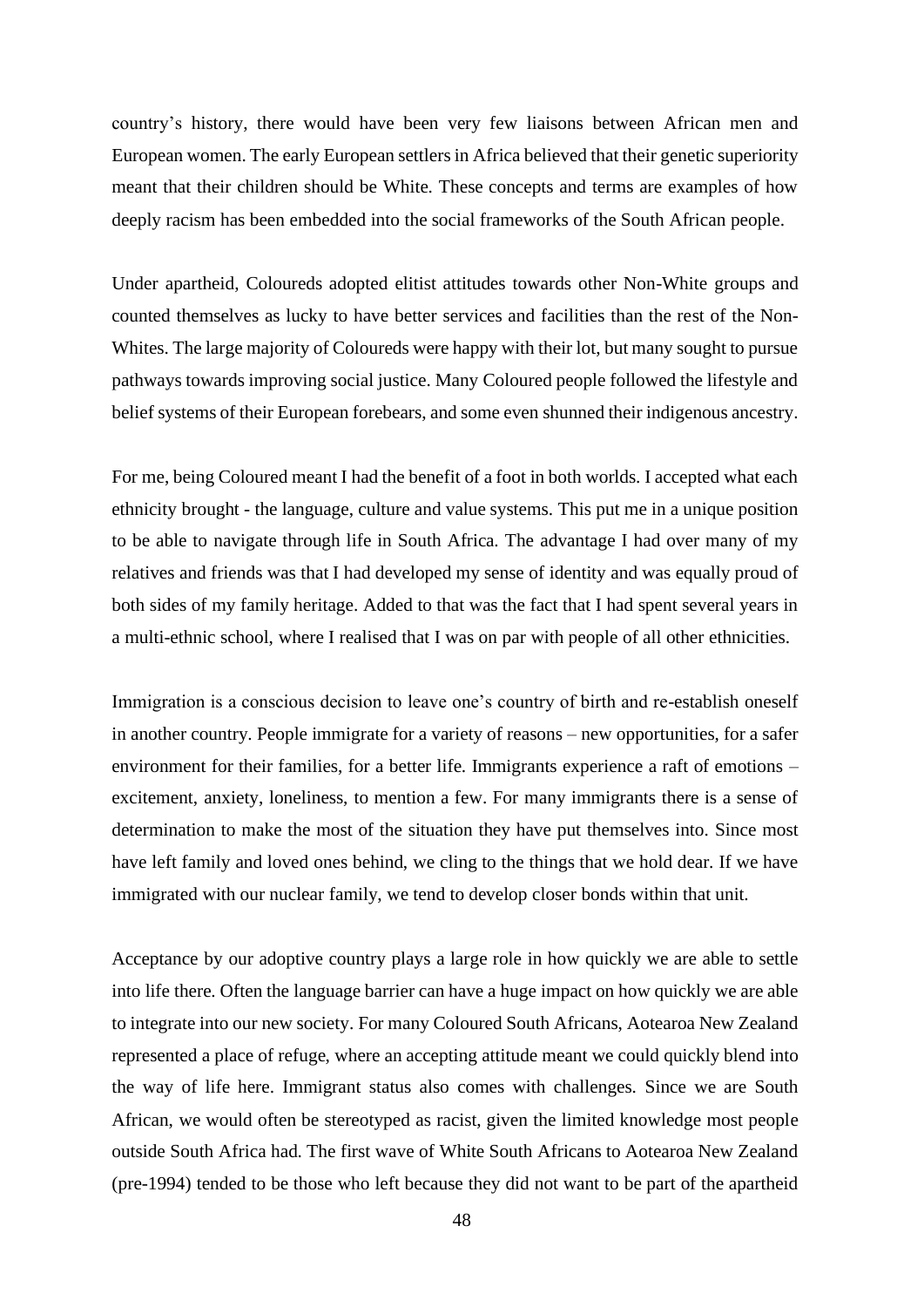system. The second wave (post-1994) included those who left because they did not like the changes in the post-apartheid era and being under a Black government.

The early 1990s saw an influx of teachers from around the world to Aotearoa New Zealand to fill a recruitment drive because of the population boom, and by 2000, 40% of the teachers were South African. I was one of the teachers who answered that call. My teaching experiences varied depending on where in Aotearoa New Zealand I was, given the limited understanding many people here had about Non-White South Africans. The concept of 'Coloured' operated differently in most countries outside South Africa, including Aotearoa New Zealand, and was often seen as unacceptable and derogatory. Questions like: 'Do you have a Black parent and a White parent?' 'How come your children are so different – one is brown like us Māori, and the other is white like a Pākehā?' caught me off-guard at first, but then I realised I needed to be open about my bi-ethnic heritage. This led to my acceptance, when people likened my story to theirs.

Having been brought up as a native speaker of English and with knowledge of British culture worked to my advantage as a teacher in Aotearoa New Zealand. I did not have a noticeable accent, and with my ability to converse in several languages, I was able to quickly adopt the Kiwi way of speaking. Having a clear sense of identity and being proud of my ethnic heritage has given me tolerance for cultural difference that is an advantage in developing a culturally responsive classroom practice.

#### **Final thoughts**

The contemporary world is inter-connected; it is no longer possible to maintain the illusion that what happens in one country does not affect others. The course of the worldwide Covid-19 pandemic illustrates the effect of racism on global health: the wealthy nations of the world have commandeered the supplies of the vaccines to the exclusion of the impoverished nations. This has allowed the virus to mutate freely, with the new strains moving back into Europe and the so-called first world. As difficult as it is proving to overcome the scourge of the virus, it is clear that overcoming the historical social effects of the scourge of racism will take even longer.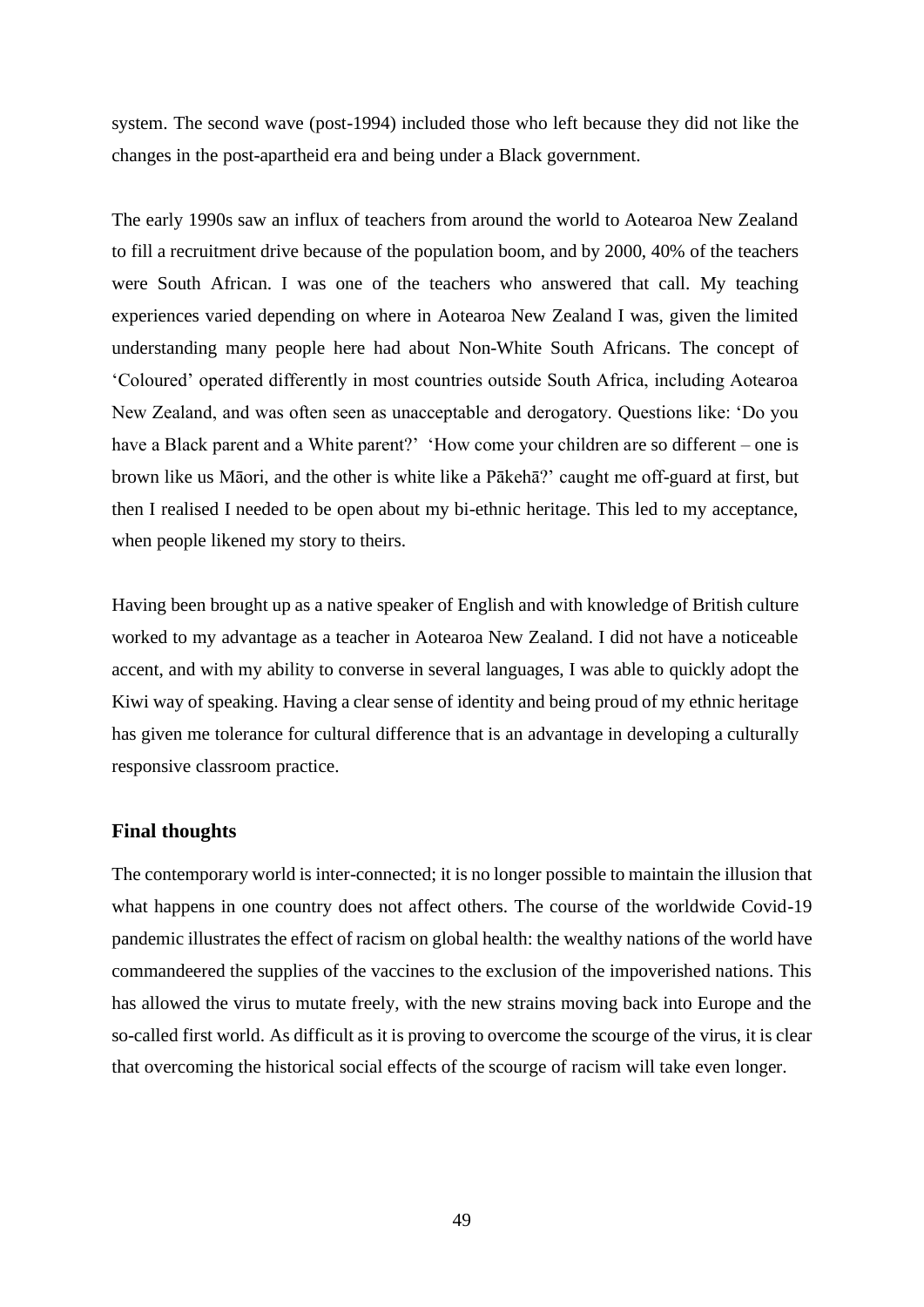### **References**

- Adams, G. R., & Marshall, S. K. (1996). A developmental social psychology of identity: Understanding the person-in-context. *Journal of Adolescence, 19*(5), 429-442. https://doi.org/10.1006/jado.1996.0041
- Adhikari, M. (2005). *Not White Enough, Not Black Enough: Racial Identity in the South African Coloured Community*. Ohio University Press.
- Alsup, J. (2006). *Teacher identity discourses: Negotiating personal and professional spaces*. Lawrence Erlbaum Associates.
- Anderson, G., & Arsenault, N. (1998). *Fundamentals of education research*. Routledge Falmer Press.
- Behr, A. L. (1984). *New perspectives in South African education*. Butterworths.
- Behr, A. L. (1987). South African universities today: Perceptions for a changing society. *South African Journal of Higher Education, 1*(1), 3-10.
- Berry, J. (1990). Psychology of Acculturation. In J. Berman (Ed.), *Nebraska Symposium on Motivation* (pp. 201-234).
- Berry, J. (1997). Immigration, acculturation and adaptation. *Applied Psychology: An International Review, 46*, 5-68.
- Biggs, K. (2010). *The induction of overseas trained teachers in South Auckland secondary schools [Unpublished MEd thesis]*. Unitec Institute of Technology. http://unitec.researchbank.ac.nz/handle/10652/1398.
- Boyce, A. N. (1971). *Europe and South Africa: A history for South African High Schools*. Juta & Co.
- Broberg, G. (2016). *In the Shadow of Thunberg and Sparrman*. Hendrik Jacob Vikar at the Cape.
- Bullough, R. V., & Pinnegar, S. (2001). Guidelines for quality in autobiographical forms of self-study research. *Educational Researcher, 30*(3), 13-21.
- Butcher, J. (2012). *Overseas Trained Teachers' Experiences of Professional Socialisation in New Zealand [Unpublished masters thesis]*. University of Waikato, Hamilton, New Zealand. http://researchcommons.waikato.ac.nz/handle/10289/6488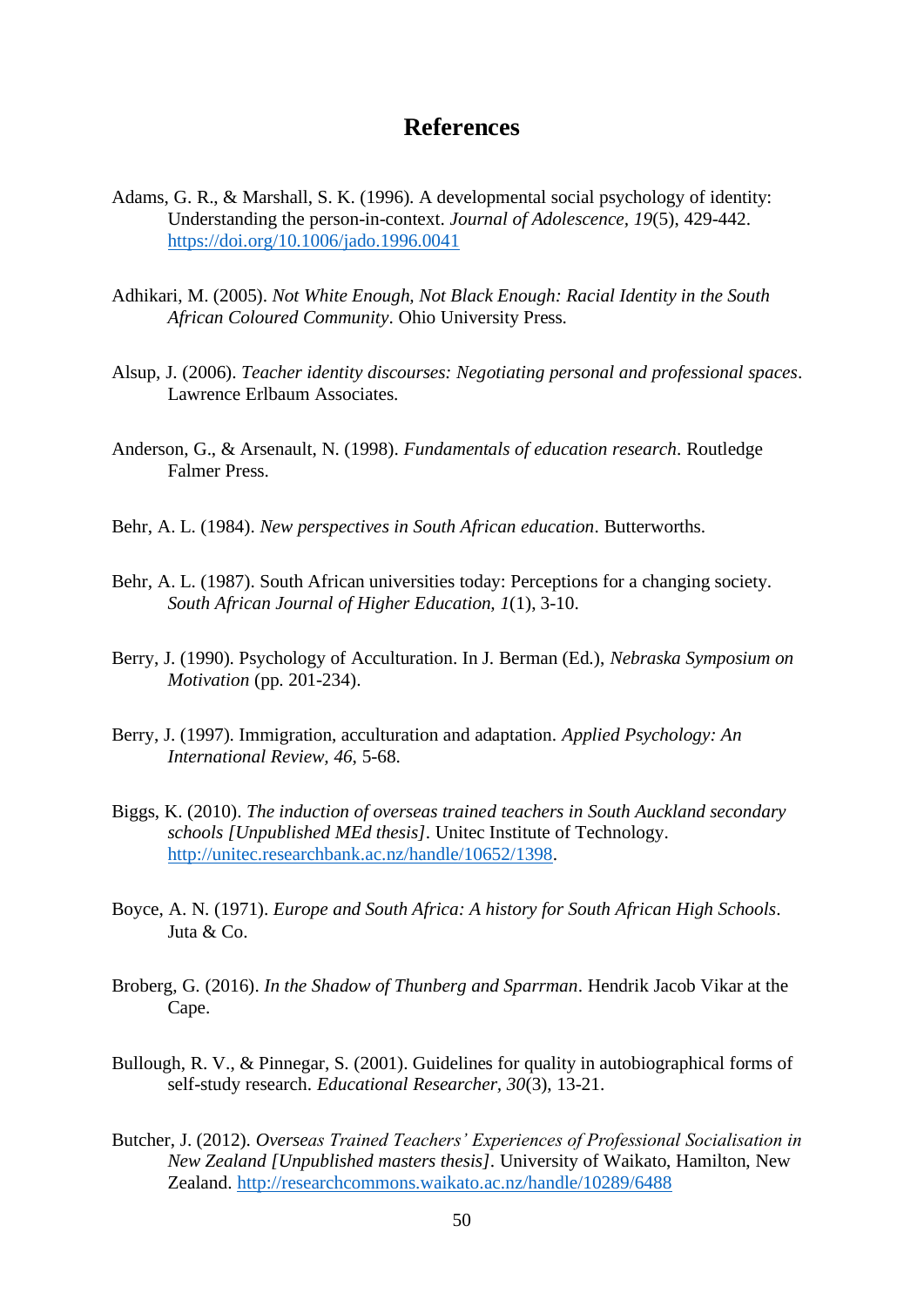- Carr, W., & Kemmis, S. (2003). *Becoming critical: education knowledge and action research*. Routledge.
- Chang, H. (2008). *Autoethnography as method*. Left Coast Press.
- Clement, M. C. (2000, 2000/07/01). Making Time for Teacher Induction: A Lesson from the New Zealand Model. *The Clearing House: A Journal of Educational Strategies, Issues and Ideas, 73*(6), 329-330. https://doi.org/10.1080/00098650009599437
- Crossan, S. (2009). *The perceptions and experiences of immigrant teachers with regard to the literacy requirements of the New Zealand secondary school curriculum [Unpublished MEd thesis]*. Auckland University of Technology. https://openrepository.aut.ac.nz/handle/10292/661
- De Kiewiet, C. W. (1986). *History in Africa: A History of South Africa Social and Economic*. Cambridge University Press.
- De Klerk, B. J. (2003). Nelson Mandela and Desmond Tutu: Living icons of reconciliation. *Ecumenical Review, 55*. https://doi.org/10.1111/j.1758-6623.2003.tb00467
- De Kock, M. H. (1936). *The Economic Development of South Africa*. PS King & Son.
- De Munck, V. C. (2000). *Culture, Self and Meaning*. Waveland Press.
- Denzin, N. K. (2006). Pedagogy, Performance, and Autoethnography. *Text and Performance Quarterly, 26*(4), 335-338.
- Denzin, N. K., & Giardina, M. D. (Eds.). (2015). *Qualitative inquiry-past, present, and future: A critical reader*. Left Coast Press.
- Denzin, N. K., & Lincoln, Y. S. (Eds.). (2008). *Collecting and interpreting qualitative materials* (3rd ed.). Sage.
- Denzin, N. K., & Lincoln, Y. S. (2018). *Handbook of qualitative research* (5th ed.). Sage.
- Ellis, C. (2007). Telling secrets, revealing lives: relational ethics in research with intimate others. *Qualitative Inquiry, 13*(1), 3-29. https://doi.org/10.1177/1077800406294947
- Ellis, C., & Bochner, A. P. (2000). Autoethnography, personal narrative, reflexivity: Researcher as a subject. In N. K. Denzin & Y. S. Lincoln (Eds.), *Handbook of qualitative research: 2nd edition* (pp. 733-768). Sage Publishers.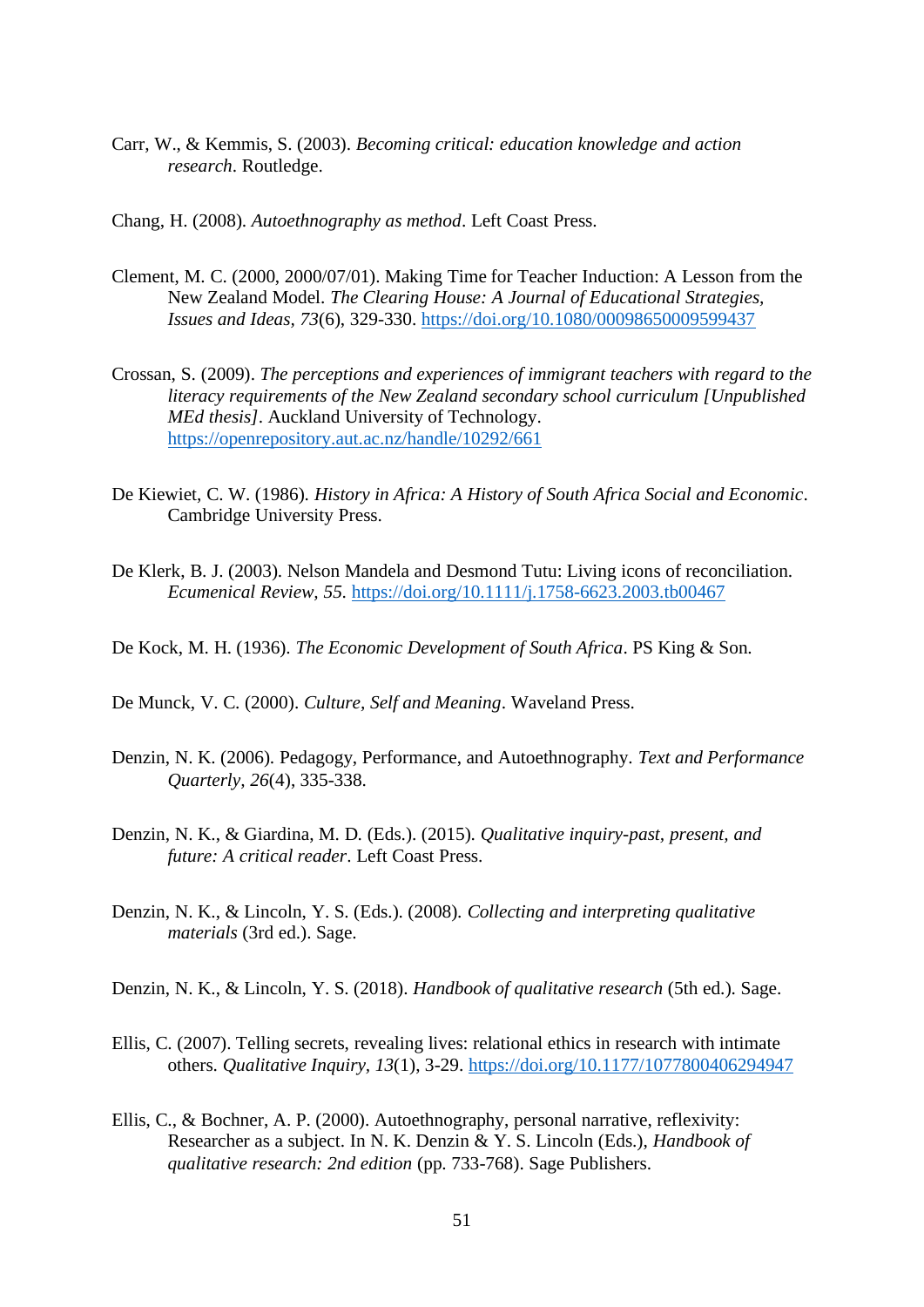- Elphick, R. (2008). Hermann Giliomee and The Shaping of South African Society: Memories of a Collaboration. *South African Historical Journal, 60*(4), 553-561.
- Erikson, E. H. (1964). A Memorandum on Identity and Negro Youth. *Social Issues, 20*(4), 29-42.

Erikson, E. H. (1980). *Identity and the life cycle*. W. W. Norton & Co.

Errante, A. (2003). White Skin, Many Masks: Colonial Schooling, Race and National Consciousness among White Settler children in Mozambique. *The International Journal of African Historical Studie, 36*(1). https://jstor.org/stable/3559317

Flick, U. (2014). *An introduction to qualitative research* (5th ed.). Sage.

Freire, P. (1971). *Pedagogy of the oppressed*. Herder & Herder.

Fryer, P. (1984). *Staying power: The history of black people in Britain*. University of Alberta.

Giliomee, H., & Mbenga, B. (2007). *New history of South Africa*. Government Gazette.

Green, L. M. (1972). *Karoo*. Howard Timmins.

Gregory, J. (1995). *Goodbye Bafana: Nelson Mandela, My Prisoner, My Friend*. Headline Book Publishing.

Harding, V. (1983). *There Is a River*. Vintage Books.

- Harter, S. (1990). Self and identity development. In S. S. S. S. Feldman & G. R. Elliott (Eds.), *At the threshold: The developing adolescent* (pp. 352-387). Harvard University Press.
- Hayano, D. (1979). Auto-Ethnography: Paradigms, Problems and Prospects. *Human Organisation, 38*(1), 99-104.
- Heldring, L., & Robinson, J. A. (2012). Colonialism and Development in Africa. *Working Paper 18566*. http://www.nber.org/papers/w18566.pdf
- Horrell, M. (1978). *Laws affecting Race Relations in South Africa: To the end of 1976*. South African Race Relations.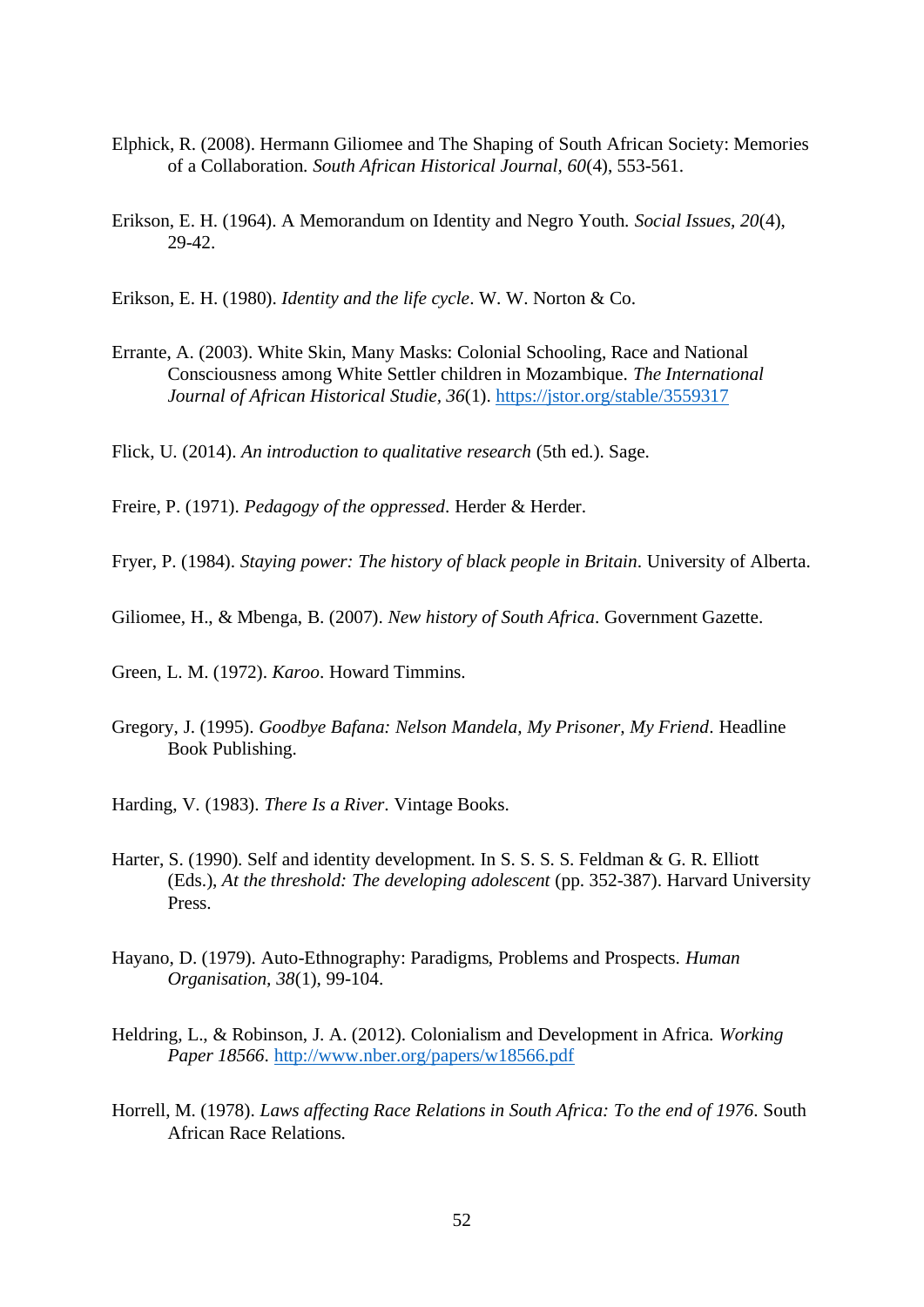- Hudson, D. R. (1989). Internal Colonialism and Industrial Capitalism. In T. Thomer (Ed.), *Sa Ts'e: Historical Perspectives on Northern British Columbia* (pp. 177-209).
- Huigen, S. (2009). *Knowledge and Colonialism: Eighteenth-Century Travellers in South Africa*.
- Jenkins, O. B. (1996). The Coloureds of South Africa. http://www.grmi.org/~jhanna/obj08.htm
- Jhagroo, J. R. (2004). *The experiences of South African trained teachers in Auckland {Unpublished MEd thesis]*. University of Auckland.
- Khan, R. (2009). Gene expressions: Who are the Cape Coloureds of South Africa? http://blogs.discovermagazine.com/gnxp/2009/06/who-are-the-cape-coloureds-ofsouth-africa/#.VTjipSGqpBe
- Lewis, G. (1987). *Between the Wire and the Wall: A History of South African 'Coloured' Politics*. St. Martins.
- Malherbe, E. G. (1979). Conflict and progress in education. In *Race Relations in South Africa 1929–1979* (pp. 155-185). Palgrave Macmillan.
- Marquard, L. (1955). *The Story of South Africa*. Faber & Faber Ltd.
- Martens, J. (2007). Citizenship, 'Civilisation' and the Creation of South Africa's Immorality Act, 1927. *South African Historical Journal, 59*(1). https://doi.org/10.1080/02582470709464779
- Marx, C. (2002). Ubu and Ubuntu: On the dialectics of apartheid and the nation. *Politicon: South African Journal of Political Studies, 29*(1), 49-69. https://doi.org/10.1080/02589340220149434
- Morrow, W. E. (1990). Aims of Education under Apartheid. *International Review of Education, 36*(2).
- Mphahlele, E. (1982). Africa in Exile. *Daedalus, 111*(2), 29-48. http://www.jstor.org/stable/20024784
- Mutch, C. (2005). *Doing educational research*. NZCER Press.
- Nzimande, B., & Thusi, S. (1991). *Children of War: The impact of political violence on schooling in Natal*. Education Projects Unit, University of Natal.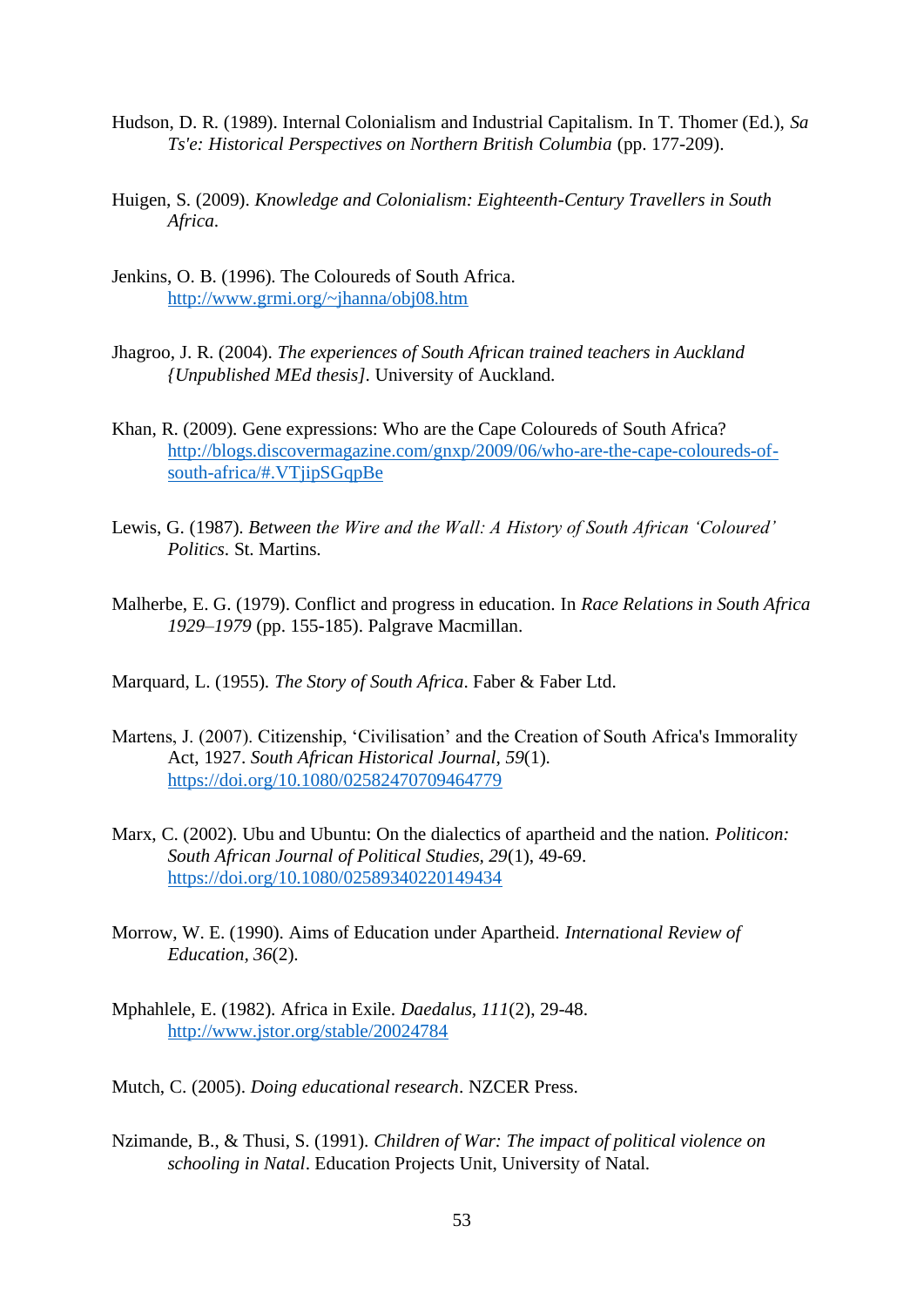- Oakes, P. J., Turner, J. C., & Haslam, A. S. (1991). Perceiving people as group members: The role of fit in the salience of social categorizations. *British Journal of Social Psychology, 30*(2), 125-144.
- Oliver, E., & Oliver, W. H. (2017). The Colonisation of South Africa: A unique case. *HTS Teologiese Studies/Theological Studies, 73*(3), 1-8. https://doi.org/10.4102/hts.v73i3.4498
- Pelias, R. J. (2003). The academic tourist: An autoethnography. *Qualitative Inquiry, 9*(3), 369-373.
- Perrson, M. (2019). Southern Darkness, Northern Light: 'Civilization' and 'Savagery' in Anders Sparrman's South African Travelogue. *South African Historical Journal, 71*(1). https://doi.org/10.1080/02582473.2019.1600000
- Pirie, G. H. (1984). Race zoning in South Africa: board, court, parliament, public. *Political Geography Quarterly, 3*(3), 207-221.
- Pithouse-Morgan, K., Chisanga, T., Meyiwa, T., & Timm, D. (2018). Flourishing together: Co-learning as leaders of a multicultural South African educational research community. *International Journal of Multicultural Education, 20*, 102-125.
- Posel, D. (2001). Race as Common Sense: Racial Classification in Twentieth-Century South Africa. *African Studies Review, 44*(2), 87-113. https://doi.org/10.2307/525576

Reed-Danahay, D. E. (1997). *Auto/ethnography: rewriting the self and others*. Berg.

Richardson, L. (1990). *Writing strategies: Reaching diverse audiences*. Sage.

- Richardson, L. (1994). Writing: A method of inquiry. In N. K. Denzin & Y. S. Lincoln (Eds.), *Handbook of qualitative research* (pp. 516-529). Sage.
- Richardson, L., & St. Pierre, E. A. (2018). Writing: A method of inquiry. In N. K. Denzin & Y. S. Lincoln (Eds.), *Sage Handbook of Qualitative Research* (5th ed., pp. 818-838). Sage.
- Rodriguez, J. (2000). *A Conceptual Framework of Identity Formation in a Society of Multiple Cultures: Applying Theory to Practice*. http://www.casey.org
- Sewsanker, R. (2015). *From South Africa to South Auckland: A Teacher's Journey [Unpublished MEd dissertation]*. University of Auckland.